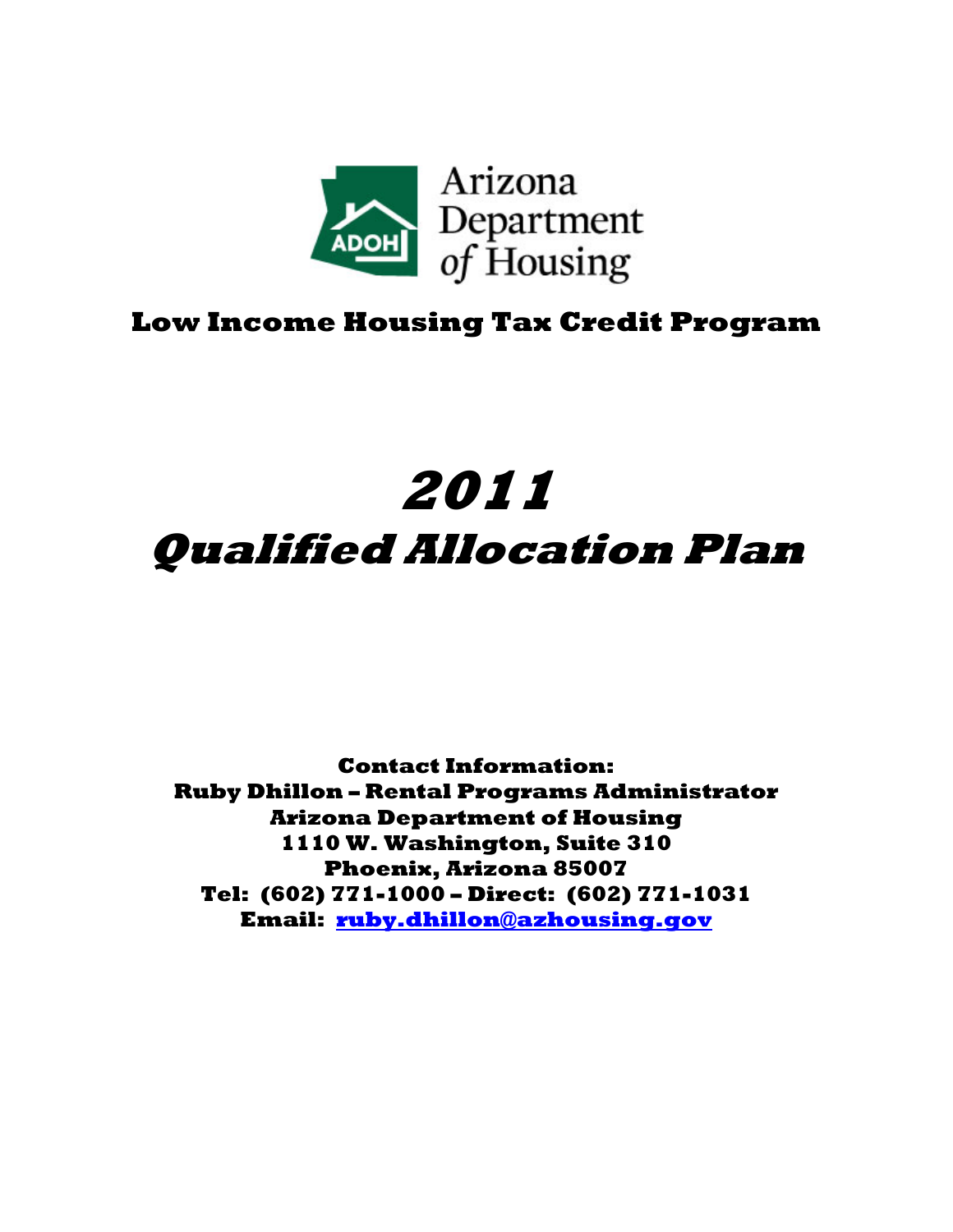# **TABLE OF CONTENTS**

| 1. |             | <b>INTRODUCTION</b>                                                                     |          |
|----|-------------|-----------------------------------------------------------------------------------------|----------|
|    | 1.1         | Background                                                                              | 11       |
|    | 1.2         | General and Specific Goals                                                              | 11       |
| 2. |             | <b>APPLICATION FOR TAX CREDITS</b>                                                      |          |
|    | 2.1         | Amount and Allocation of State's Annual Credit Authority                                | 14       |
|    | 2.2         | <b>Tax Credit Reservation</b>                                                           | 14       |
|    | 2.3         | Application Deadlines, Timetable and Application Submission Location                    | 15       |
|    | 2.4         | <b>Application Format</b>                                                               | 15       |
|    | 2.5         | <b>Eligibility Requirements</b>                                                         | 16       |
|    | 2.6         | 2011 Set-Asides                                                                         | 17       |
|    | 2.7         | <b>Project Scoring</b>                                                                  | 17       |
|    | 2.8         | Tie Breaker                                                                             | 23       |
|    | 2.9         | Threshold                                                                               | 23       |
|    | 2.10        | Carryover Allocation                                                                    | 38       |
|    | 2.11        | 10% Cost Requirements                                                                   | 38       |
| 3. |             | 4% TAX CREDITS WITH TAX EXEMPT BOND FINANCING                                           | 41       |
| 4. |             | <b>GENERAL REGULATIONS</b>                                                              |          |
|    | 4.1         | <b>False Filing</b>                                                                     | 44       |
|    | 4.2         | <b>Satisfactory Progress</b>                                                            | 44       |
|    | 4.3         | Return of Credits                                                                       | 44       |
|    | 4.4         | <b>Extended Use Period</b>                                                              | 45       |
|    | 4.5         | <b>Material Changes</b>                                                                 | 46       |
|    | 4.6         | Disclaimer and Limitation of Liability                                                  | 47       |
| 5. |             | <b>FINAL TAX CREDIT ALLOCATION</b>                                                      |          |
|    | 5.1         | Requirements for Issuance of Final Allocation (IRS Form 8609)                           | 48       |
|    | 5.2         | <b>Final Allocation Underwriting</b>                                                    | 50       |
|    |             |                                                                                         |          |
| 6. | <b>FEES</b> |                                                                                         |          |
|    | 6.1<br>6.2  | Tax Credit Application Fee                                                              | 51<br>51 |
|    | 6.3         | Gap Financing Review Fee<br>Reservation Fee, Determination Fee and Final Allocation Fee | 51       |
|    | 6.4         | <b>Tenant Ownership Fees</b>                                                            | 51       |
|    | 6.5         | Carryover Allocation and 10% Late Fees                                                  | 51       |
|    | 6.6         | <b>Administration Fees</b>                                                              | 51       |
|    | 6.7         | <b>Compliance Monitoring Fees</b>                                                       | 52       |
| 7. |             | <b>UNDERWRITING</b>                                                                     |          |
|    | 7.1         | Calculation of Tax Credits                                                              | 53       |
|    | 7.2         | <b>Underwriting Requirements</b>                                                        | 53       |
| 8. |             | PROJECT COMPLIANCE MONITORING                                                           |          |
|    | 8.1         | Project Compliance Monitoring                                                           | 59       |
|    | 8.2         | <b>Compliance Monitoring Requirements</b>                                               | 59       |
|    |             |                                                                                         |          |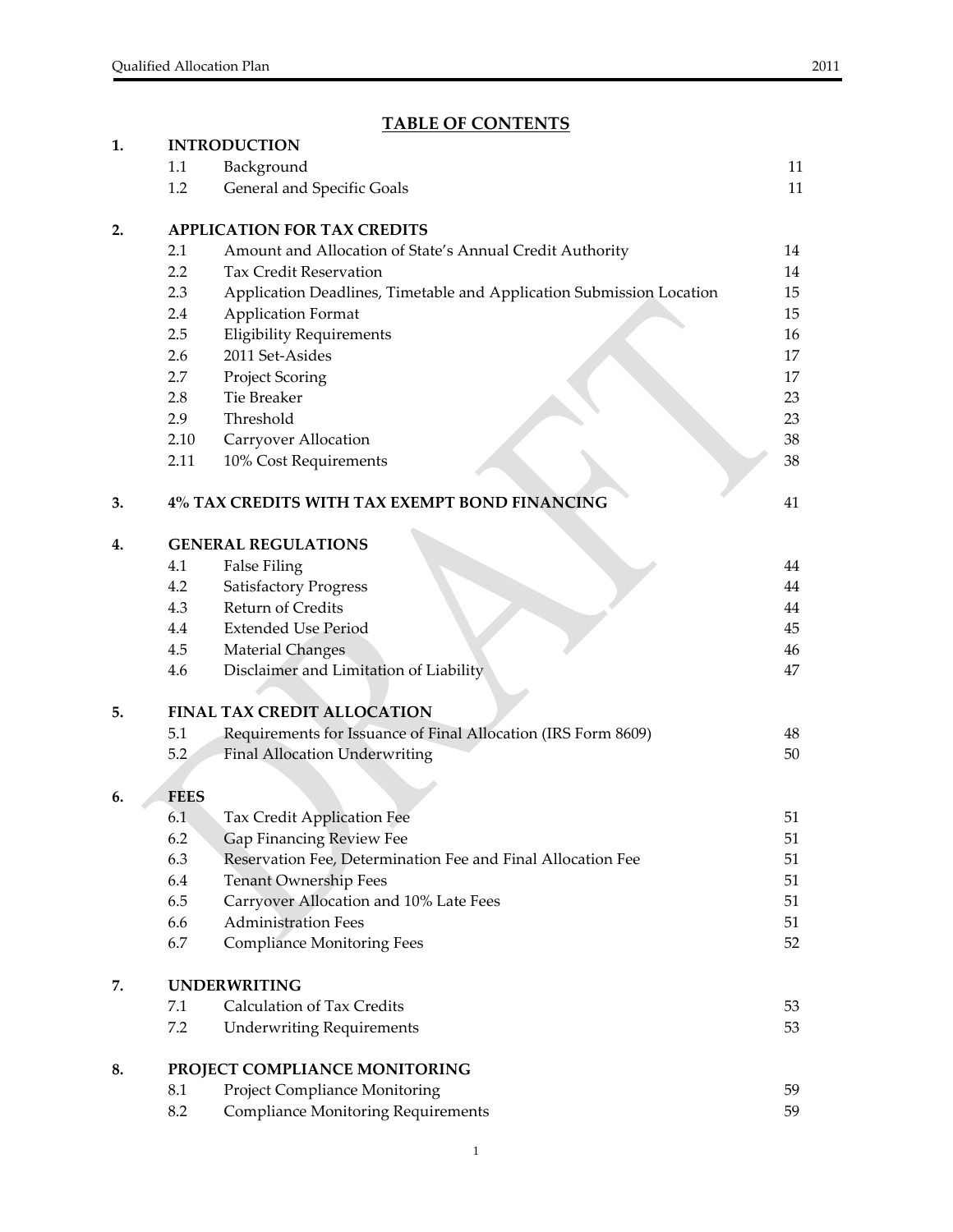#### **EXHIBITS**

The following Exhibits and Forms are included with the LIHTC application. Exhibits D & L are available on ADOH's website as individual Exhibits.

| Exhibit A   | Acknowledgement and Consent from Local Government   |
|-------------|-----------------------------------------------------|
| Exhibit B   | Sample CPA Opinion                                  |
| Exhibit C   | Sample Legal Opinion                                |
| Exhibit D   | Year 2011 Mandatory Design Guidelines               |
| Exhibit E   | Year 2011 DDA and QCT                               |
| Exhibit F   | Sample 10% Cost Test Letter                         |
| Exhibit F-1 | Project Cost Form                                   |
| Exhibit G   | Sample Final Cost Certification Letter              |
| Exhibit H   | Imputed Incomes/Allowable Rents                     |
| Exhibit L   | Market Demand Study Guide                           |
| Exhibit N   | Supportive Services Plan                            |
| Form 2      | Self-Score Sheet                                    |
| Form 2-1    | Set-Aside Election Form                             |
| Form 3      | <b>LIHTC Application</b>                            |
| Form 7      | Certification of Qualified Non-Profit Participation |
| Form 8      | Development Team Experience                         |
| Form 8-1    | Development Experience                              |
| Form 8-2    | Authorization for Release of Information            |
| Form 8-3    | Management Company Experience                       |
| Form 10     | Planning and Zoning Verification                    |
| Form 16     | Architect's Certificate                             |
| Form 17     | Sustainable Development Checklist                   |
| Form 20     | <b>Commitment of Service Provider</b>               |
| Form 22     | <b>Targeting Low Income Levels</b>                  |
| Form 26     | Community Revitalization                            |
| Form 28     | <b>Efficient Use of Tax Credits</b>                 |
| Form 30     | Project Schedule                                    |
| Form 8609-1 | Contractor's Certificate                            |
| Form 8609-2 | <b>Operational Risk Management Practices</b>        |
|             |                                                     |
|             |                                                     |
|             |                                                     |
|             |                                                     |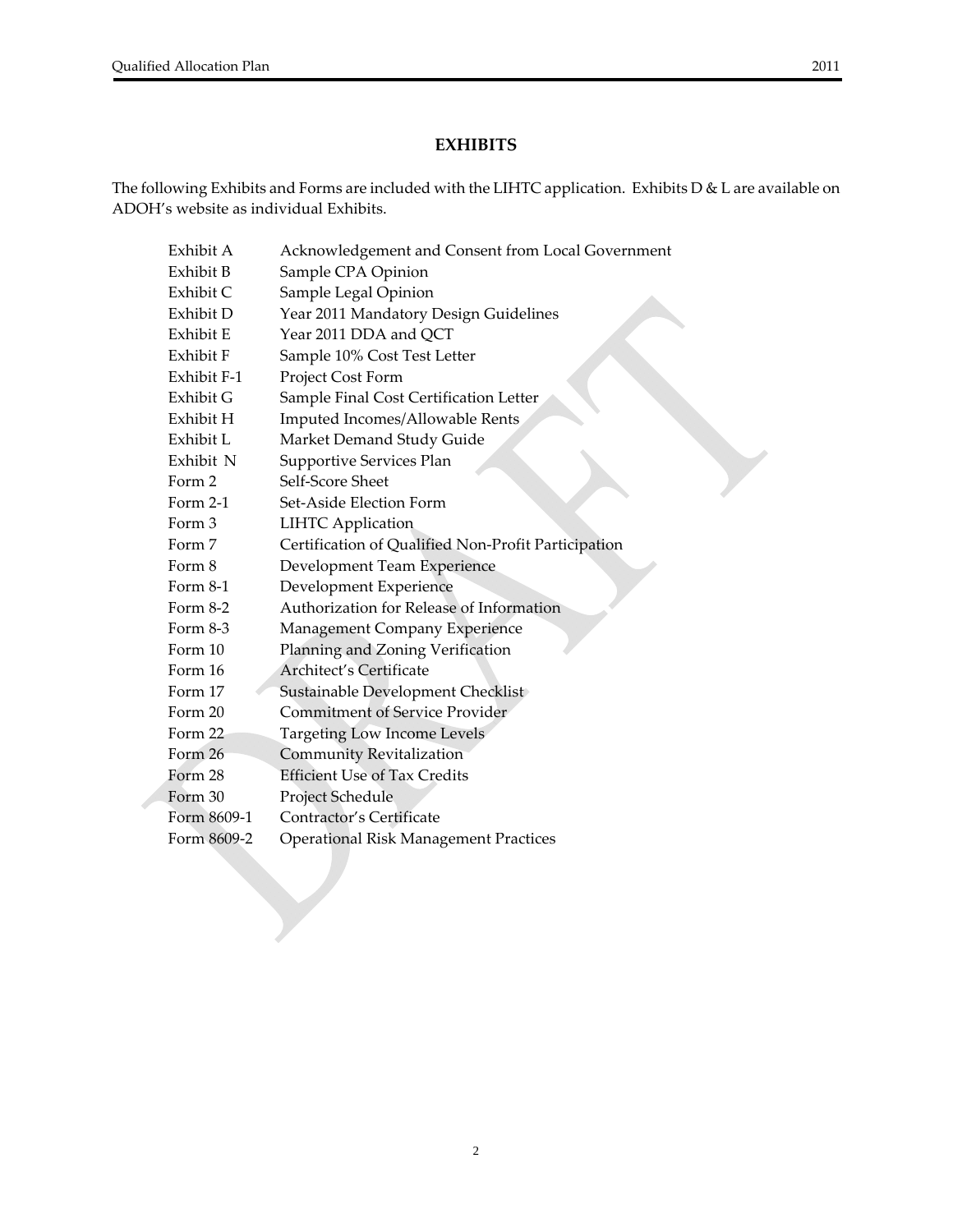#### **DEFINITIONS**

The following definitions shall apply to both the QAP and LIHTC Application for the year 2011:

" $10\%$  Cost Test" means the requirement of I.R.C. Section  $42(h)(1)(E)(ii)$  that 10% of the reasonably expected basis in the project have been incurred within one (1) year from the date of Allocation.

"10-Year Rule" means the following:

(A) In order for an existing building to qualify as part of a tax credit project, the Applicant must acquire the building from an unrelated person who:

- (1) Has held the building for at least ten years at time of the Application, and
- (2) Did not make substantial improvements during that period that are subject to 60‐month amortization under I.R.C. Section 197(k) or the Tax Reform Act of 1986.

(B) The 10‐Year Rule may be waived by the United States Secretary of the Treasury in the case of distressed sales of certain federally‐assisted projects, prepayment of mortgages that result in buildings being converted to market use, buildings acquired from failed depository institutions, and single family residences used for no other purpose than a principal residence by the Owner.

(C) The legal opinion provided by counsel for the Applicant must provide a detailed analysis of the Placed in Service dates and acquisition dates for Projects submitting an application in conjunction with the 10‐Year Acquisition Credits.

(D) An appraisal that separates the appraised value of the land from the appraised value of the building must be submitted with the application when 10‐year acquisition credits will be claimed.

"Abandoned Property" A property is abandoned when mortgage or tax foreclosure proceedings have been initiated for that property, no mortgage or tax payments have been made by the property owner for at least 120 days and the property has been vacant for at least 120 days.

"Acquisition Credits" means the 4% Credits (as announced monthly by the IRS) awarded by ADOH in connection with the acquisition costs of an existing building.

" $\Delta$ dministration Fee" means \$1,500.00 fee due from the Applicant in the event the Applicant requests an interim underwriting or ADOH requires an additional underwriting due to, among other things, a Material Change. See Section 6.6.

"ADOH" means the Arizona Department of Housing, which is the housing credit agency authorized to allocate federal low‐income housing Tax Credits in the State of Arizona pursuant to A.R.S. Section 35‐728(B).

"Affiliate" means any Person or entity, which directly or indirectly, owns or controls another Person by having any family relationship, Ownership interest or a Controlling Interest in that Person.

"Affordable Housing" means a multifamily residential rental development using one or any combination of the following funding sources: Low Income Housing Tax Credits; HUD HOME Investment Partnerships Sections 202, 207, 220, 223, 231, 811, and HOPE VI programs; Native American Housing Assistance and Self Determination Act; USDA RD Sections 514 and 515 programs; or the Arizona Housing Trust Fund.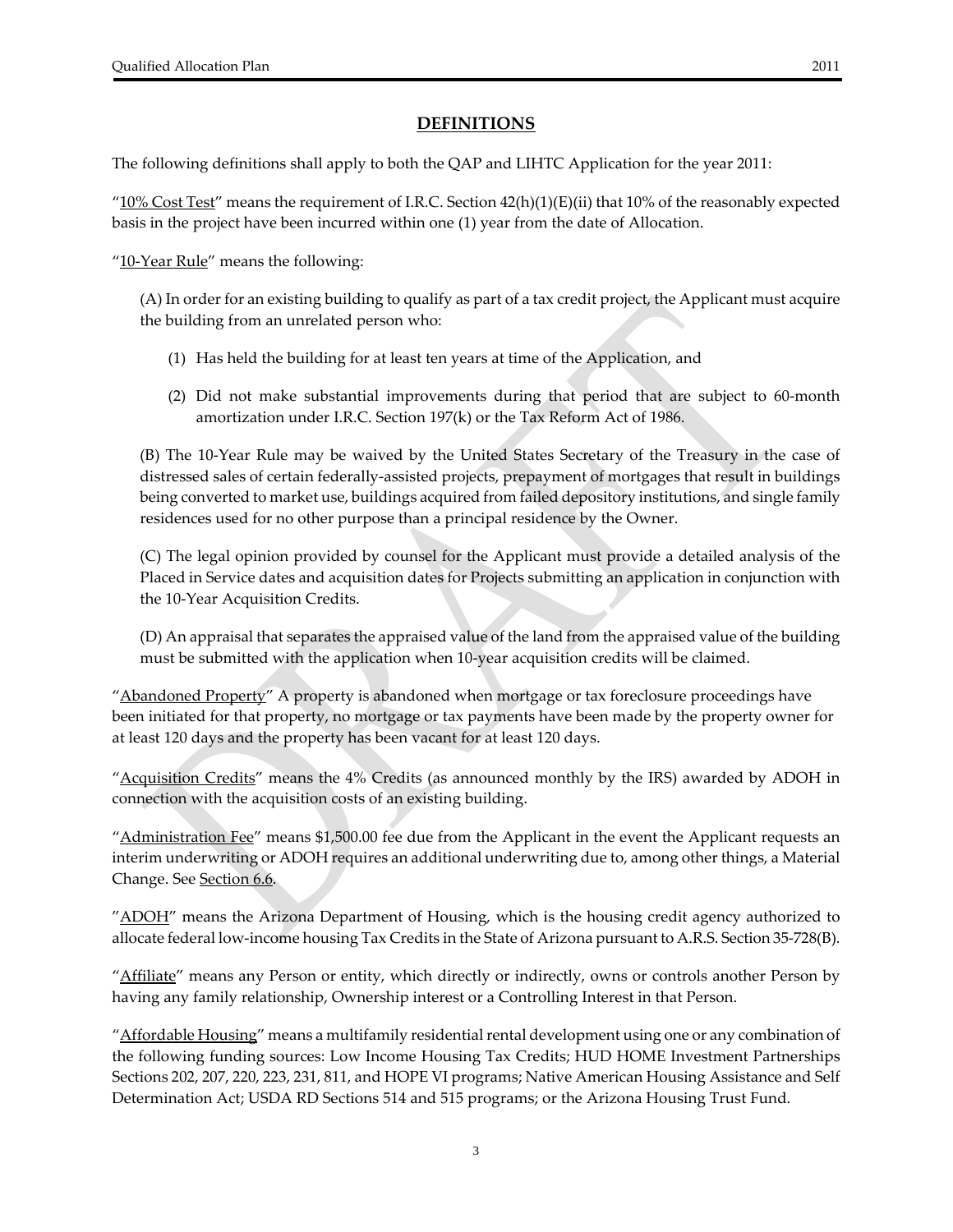"Allocation" means the award of Tax Credits by ADOH to an Applicant or an Owner of a LIHTC Project. The Allocation is set forth in a binding agreement between ADOH and the Owner.

"Allocation Year" means the calendar year for the current annual allocation authority for which LIHTC Applications are submitted.

"Applicant" means an existing legal entity or an individual submitting an Application for LIHTC for a Project pursuant to the Allocation Plan.

"Applicable Fraction" means as provided by I.R.C.  $\S$  42(c)(1)(B).

"Applicable Percentage" means as provided by I.R.C.  $\S$  42(b) as currently amended by the Housing and Economic Recovery Act of 2009, (Pub.L. 110‐289, 122 Stat. 2654).

"Application" means the Low Income Housing Tax Credit Application described in Section 2.4 hereof.

"Appraisal" means an estimate of the value of Project real property based on market information, including comparable properties, that is current through the period ending no earlierthan 6 months before the deadline for submittal of the application; and that is prepared in accordance with the Uniform Standards of Appraisal Practice by an analyst who is not associated with the Development Team, bond issuer or user of bond proceeds and who is authorized to render the Appraisal in Arizona. An Appraisal that deviates from the requirements of this Paragraph must provide a detailed explanation of why the deviation cannot be avoided.

"Area Median Gross Income" or "AMGI" means the measure of household income, adjusted for family size, used by the IRS as a reference in establishing income levels for the LIHTC Program (e.g., "60% of AMGI," "50% of AMGI") and as the base in calculations that yield maximum rents by number of bedrooms. See the "Imputed Incomes/Allowable Rents" tables appended to this Plan at Exhibit H.

 $"A.R.S."$  means the Arizona Revised Statutes, as amended from time to time.

"Award Letter" means a letter from a governmental or quasi-governmental agency, e.g., the Federal Home Loan Bank, stating that funds in a specific amount are awarded or are to be awarded to the Project in a specific time frame.

"Blight" means areas and neighborhoods with obsolete or inadequate infrastructure, unsanitary and unsafe conditions, as well as areas where a large number of Building structures are dilapidated or deteriorated as generally described, as defined by HUD.

"Blighted Structure" means a structure that exhibits objectively determinable signs of deterioration sufficient to constitute a threat to human health, safety, and public welfare.

"<u>Builder</u>" means the general contractor that is a member of the Project's Development Team.

"Capital Needs Assessment or  $("CNA")$  means the assessment as set forth in Section  $2.10(AA)(2)(C)$ .

"Carryover Allocation" means an Allocation made to the project if the project will not be Placed in Service by close of the calendar year of the Allocation.

"Carryover Allocation Late Fee" means an additional fee of \$250.00 per day if the information required under Section 2.11 of this Plan is submitted after December 1 of the Allocation Year.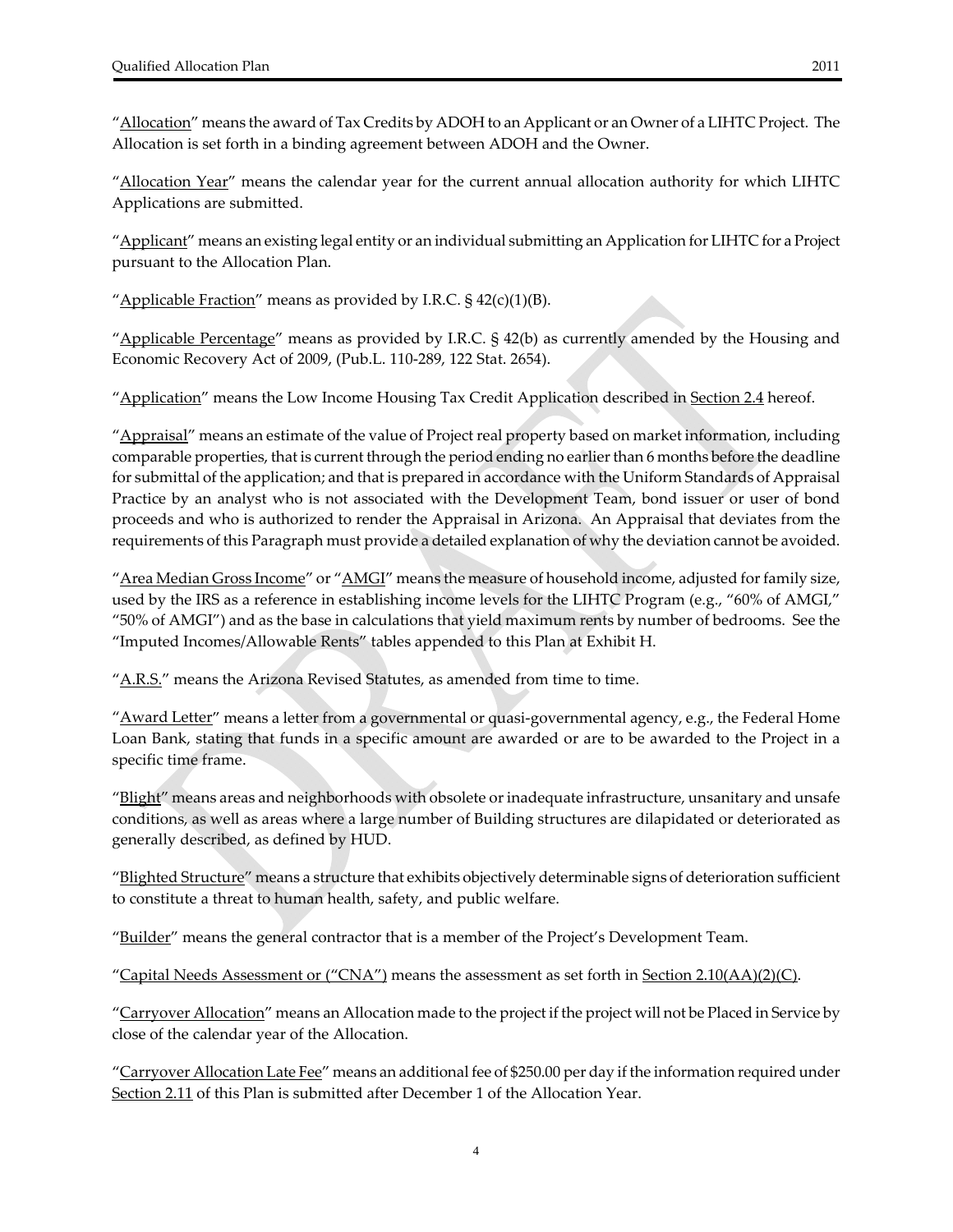"Census Designated Place (CDP)" means a statistical entity, defined for each decennial census according to Census Bureau guidelines, comprising a densely settled concentration of population that is not within an incorporated place, but is locally identified by a name. CDPs are delineated cooperatively by state and local officials and the Census Bureau, following Census Bureau guidelines. Beginning with Census 2000 there are no size limits.

"Co-Developer" means one of two or more Developers of the same project.

"Code" and "I.R.C." mean the Internal Revenue Code.

"Common Area Facilities" means on-site laundry facilities, site office, maintenance and storage areas, community rooms, community service facilities as described in Exhibit D.

"Commitment Letter" means a written commitment from a lender or other provider of funds, representing a commitment to provide financing and stating the amount, interest rate, fees, term of the loan, debt service coverage, security, and repayment terms, subject only to reasonable, commercially‐acceptable contingencies.

"Community Facility" means community room, clubhouse, recreation center or the like. Lobbies and laundry facilities shall not be considered within the scope of this definition.

"Community Services Facility" means a facilities Building as described in I.R.C. Section  $42(d)(4)(C)(iii)$ .

"Community Revitalization" means the strategic process of transforming Blight, Blighted Structures and Severely Distressed Public Housing in neighborhoods and communities that are located within a geographic area or on a parcel of property for which a specific housing priority area has been established by the local, federal or state government, and is memorialized in a local Affordable Housing plan or a comparable document.

"Compliance Manual" means the LIHTC Program Compliance Manual developed by ADOH.

"Compliance Period" means the compliance period for a building begins with the first year of the building's Credit period, the first taxable year in which the Owner claims Tax Credits for the Project of which the building is a part, and lasts for 15 consecutive taxable years.

"Consultant" means an advisor to the Development Team or to any member of the Development Team.

"Controlling Interest" means the possession, directly or indirectly, of the power to direct or cause the direction of the management and policies of a Person, whether through the means of Ownership, position, contract or otherwise.

"Council of Governments Regions" means one of the four rural Councils of Governments in Arizona serving regional planning districts. The fourrural councils and the districts they serve are: Northern Arizona Council of Governments (**NACOG**), serving the Region 3 Counties of Apache, Coconino, Navajo and Yavapai Counties; Western Arizona Council of Governments (**WACOG**), serving the Counties of LaPaz, Mohave and Yuma in Region 4; Central Arizona Association of Governments (**CAAG**), serving Region 5: the Counties of Gila and Pinal; and South Eastern Arizona Governments Organization (**SEAGO**), serving Region 6, the counties of Cochise, Graham, Greenlee and Santa Cruz.

"Deadline Date" means on or before 4:00 p.m. Mountain Standard Time of the day designated by ADOH as the last day to submit an Application for a competitive Allocation round.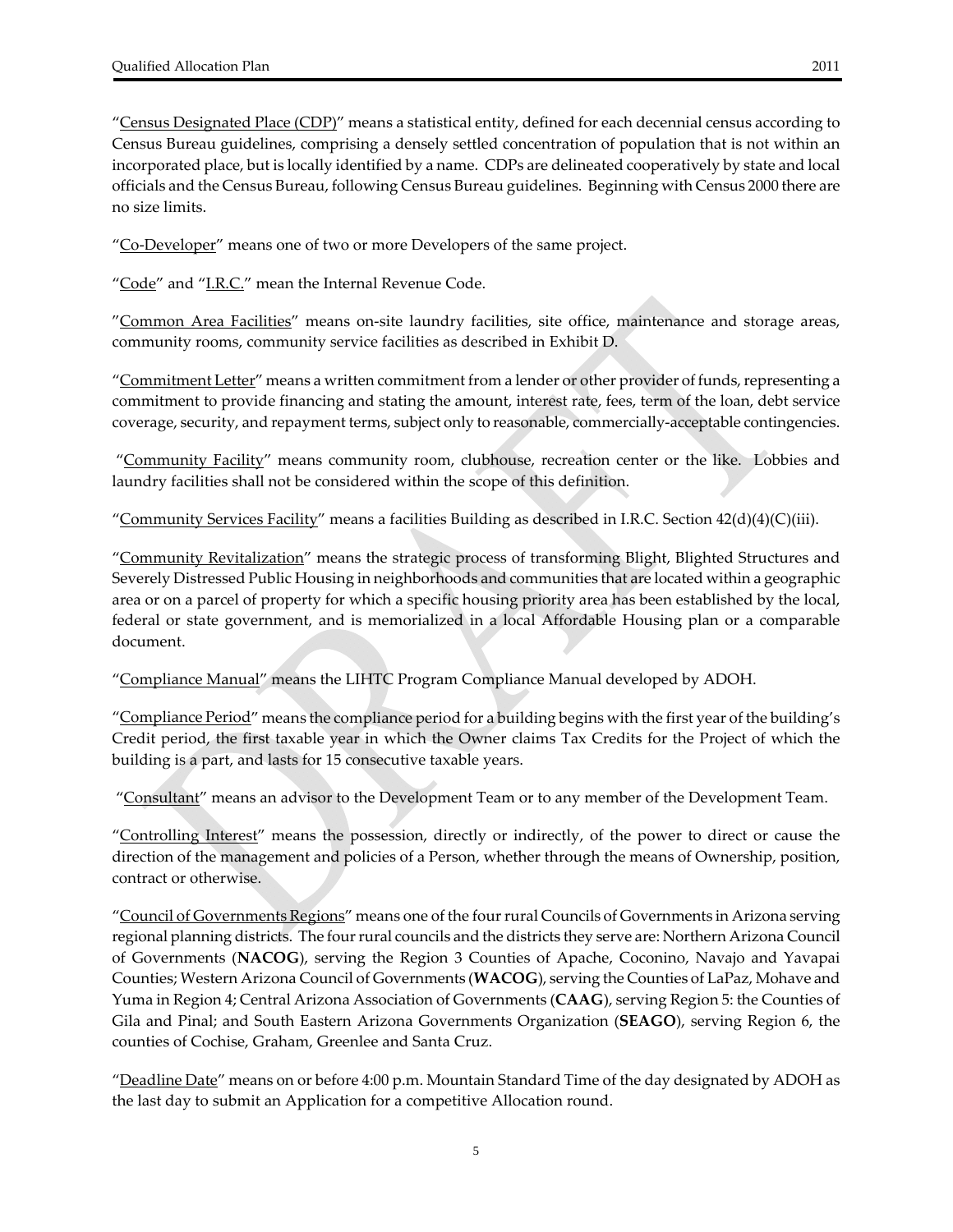"Deferred Developer Fee" means a certain sum of money owed to the Developer and evidenced by a promissory note, partnership agreement, or other written agreement acceptable to ADOH, such fee to be repaid from the Project's cash flow after payment of operating expenses of the Project and after payment of debt service for all superior liens.

"Defunct Property" means a property that is not operative, valid, or functional for period of twelve (12) months or longer.

"Determination of Qualification" means a letter issued by ADOH in accordance with I.R.C. Section 42(m), that indicates that the Project, which has utilized tax‐exempt financing, qualifies for an amount of Tax Credits and is in compliance at the time of the letter with all rules established by this Plan.

"<u>Determination of Qualification Fee</u>" means the fee payable after ADOH determination that an Application represents a feasible and viable Project with a likelihood of completion and it is payable priorto the issuance of a Determination of Qualification or Reservation pursuant to Section 42(m). (See Section 6)

"Developer" means any legal entity or Person, which provides or arranges for design, financing, or construction services in connection with a Project.

"Development Team" means the entities and professionals assembled to develop and manage the Project, typically comprising the Developer(s), general partner, contractor, property management company, tax attorney, certified public accountant, and all other Project Consultants.

"Elderly Person" means a household composed of one or more persons at least one of whom is 62 years of age or more at the time of initial occupancy.

"Extended Use Period" means the term of the LURA and shall be a minimum of 30 years.

"Federal Subsidy" for the purposes of tax credits, Federal Subsidies include federal grants and below market rate federal loans through programs such as those administered by HUD (with some exceptions for CDBG and HOME) and Rural Development, tax-exempt financing and other locally administered low-interest loans or grants from federal sources. Use of these financing sources may require reductions in eligible basis or reductions in a Project's maximum Applicable Credit Percentage (see I.R.C. Section 42(d)(5)(A) and 42 (i)).

"Final Allocation Fee" means the fee payable upon the issuance of IRS Form 8609 equal to 2% of the Allocation or any additional outstanding fees owed to ADOH.

"Financial Statements" means a complete and accurate income statement, cash‐flow statement, balance sheets and accompanying notes prepared according to Generally Accepted Accounting Principles.

"Financial Beneficiary" means a Person who is to receive a financial benefit of: a) 3% or more of total estimated Project cost if total estimated Project cost is \$5 million or less, and b) 3% of the first \$5 million and 1% of any costs over \$5 million if total estimated project cost is greater than \$5 million. This definition does not include the Owner of the Tax Credit Project unless the Owner is also the Developer or the Builder and meets the above financial requirements.

"Foreclosed Property" means a property "has been foreclosed upon" at the point that, under state or local law, the mortgage or tax foreclosure is complete. Foreclosure shall be deemed complete after the title of the property has been transferred from the former homeowner under some type of foreclosure proceeding or transfer in lieu of foreclosure, in accordance with state or local law.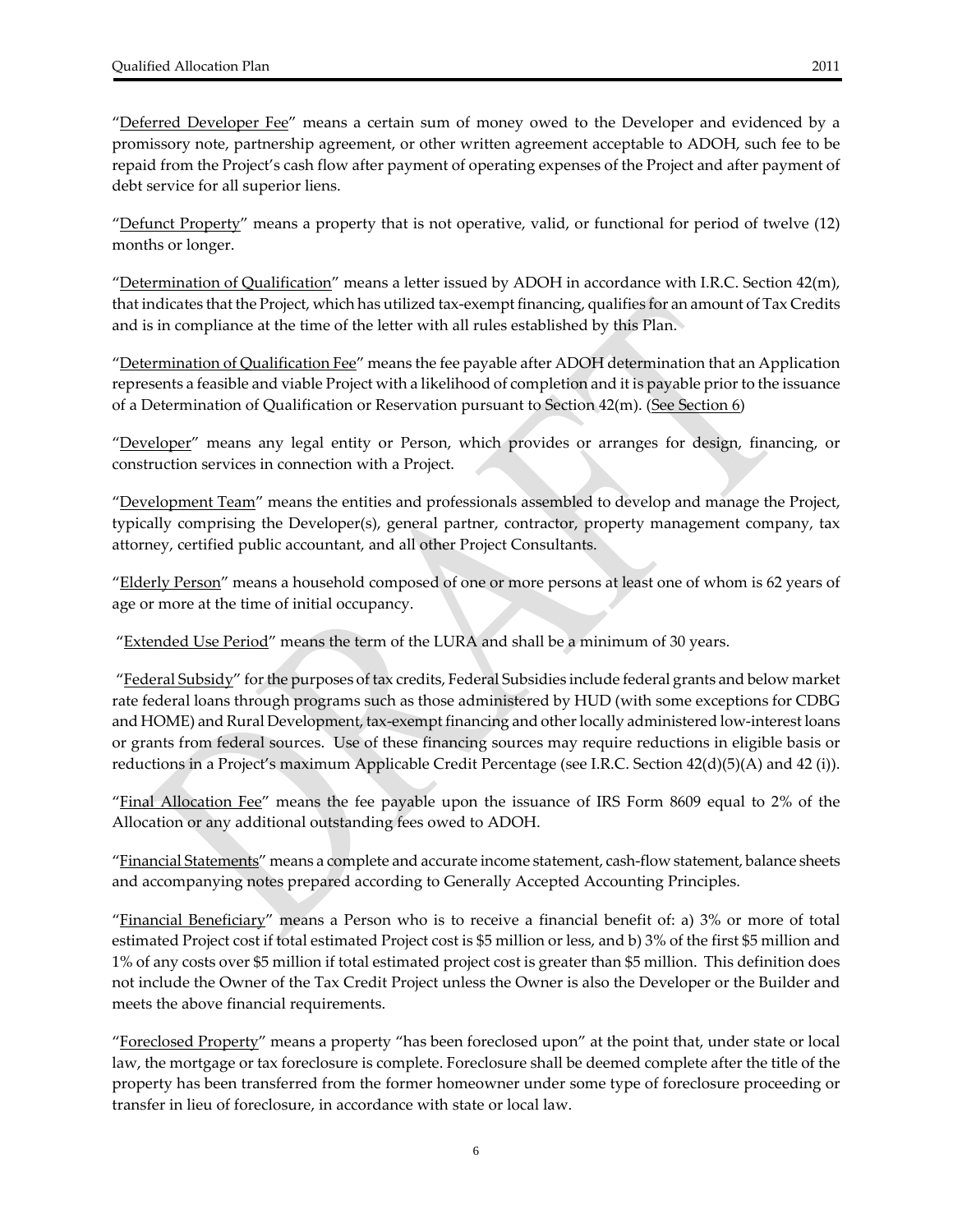"Funding Gap" means the amount by which projected development costs exceed projected available funds.

"Gap Analysis" means the second analysis for calculating credits to determine that the Project has not been overfunded with tax credits. See Section 7.1(B) for calculation.

"Gap Financing" means funding through one or more programs administered by ADOH that may be available to a Project to fill the Funding Gap.

"Horizontal Improvements" means grading, installation of utilities including, but not limited to, water, sewer, and power lines, and paving, curbs and gutters.

"HUD" means the United States Department of Housing and Urban Development.

"LIHTC" means the Low-Income Housing Tax Credit program under I.R.C. Section 42.

"<u>Letter of Interest or Intent</u>" means the documentation addressed to the Applicant/Developer of an interest or intent to provide funding, setting forth the writer's intention to negotiate the financing and stating the amount, interest rate, security, repayment terms and including the minimum debt service coverage ratio and loan-to-value ratio used by the lender to size the financing, as applicable. If the sole Developer of the Project is a non-profit organization, the Letter of Interest or Intent from the investment syndicator must state that the non‐profit holds the right of first refusal to acquire the Project following the fifteen‐year compliance period. Such letters or documents may be subject to reasonable, commercially acceptable contingencies, as determined by ADOH in its sole discretion.

"Local Government" means the governing body of the city, town, county or tribal government having jurisdiction over the real property upon which the Project will be located.

"Low-Income Unit" means any Unit in a Project if the Unit is rent restricted (as defined in I.R.C. Section 42  $(g)(2)$ ) and the individuals occupying such Unit meet the income limitation applicable under I.R.C. Section 42 (g)(2) for the Project.

"LURA" means the "Extended Low-Income Housing Commitment" required by Code Section 42(H)(6) which shall be in the form of a Declaration of Affirmative Land Use and Restrictive Covenants Agreement (commonly referred as the "LURA") that runs with the land on which the Project is developed, restricting the use of land by the Owner and its successors to the terms and conditions of the Project, as approved by ADOH.

"Major Life Activities" for the purpose of the American Disabilities Act means "functions such as caring for oneself, performing manual tasks, walking, seeing, hearing, speaking, breathing, learning, and working." See 45 CFR Section 84.3(j)(2)(ii).

"Market Demand Study" means a third party report that outlines the overall market demand for a Project within a defined market area and identifies, with significant detail, the current supply of similar units, demographics, and economics contained within the market area.

"<u>Material Changes</u>" are as described in <u>Section 4.5</u>.

"Non-Profit Project" means a project that meets the requirements of Section 2.7(G).

"<u>Obsolescence</u>" means a loss in value due to factors outside the property lines of the subject property that adversely affect the usability and value of the subject property or its actual or potential income.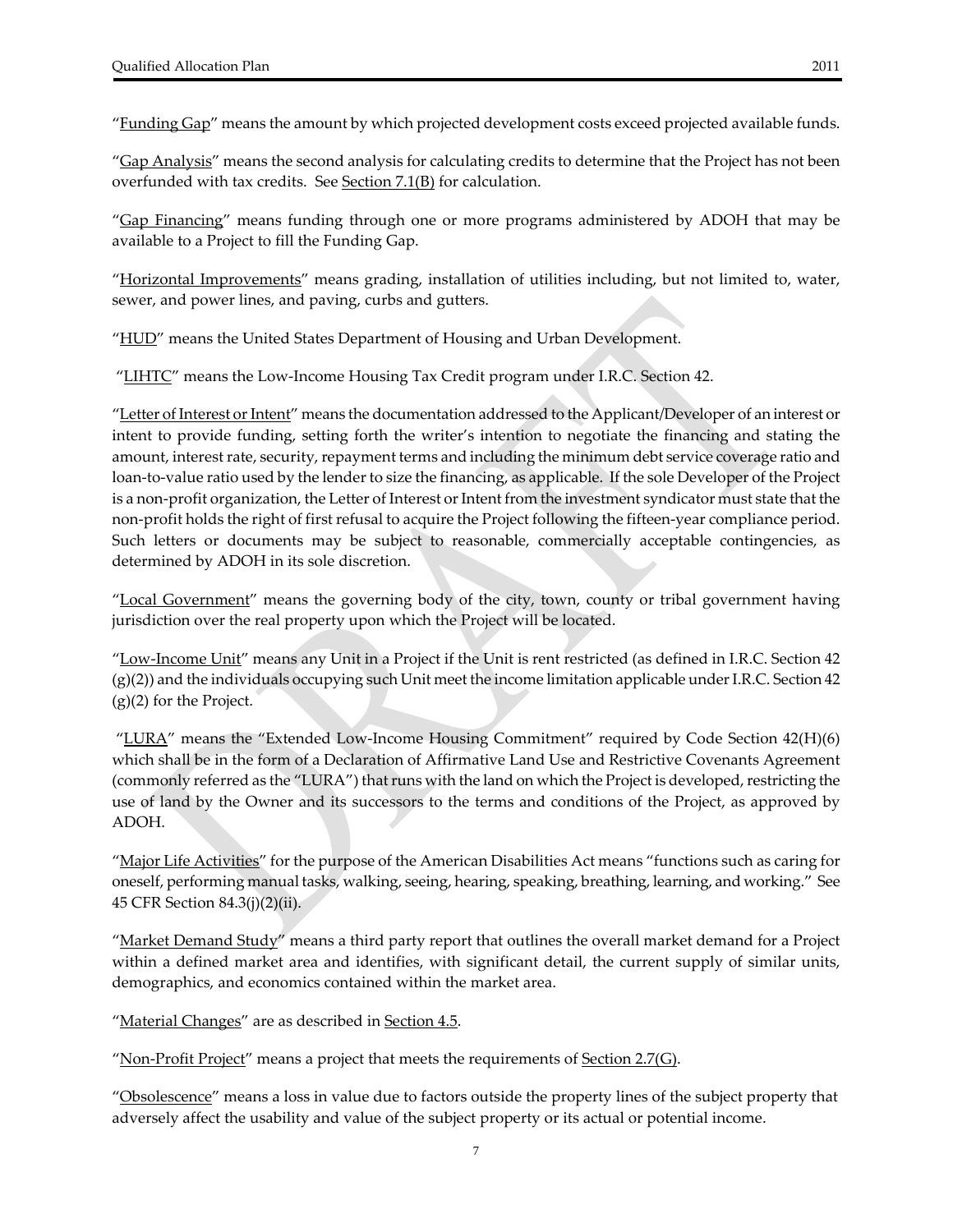"Operating Expenses" means the fixed and variable expenses of operating the Project, including, but not limited to taxes, insurance, utilities, management, and replacement reserves, but excluding debt service.

"Owner" means the legal entity that ultimately owns the Project and to which tax credits will be allocated.

"Permanent Financing" means the difference between total development costs and tax credit equity contributions.

"Person" means an individual, partnership, corporation, trust or other entity.

"<u>Placed in Service</u>" means: (i) for a new or existing building used as residential rental property, the date on which the building is ready and available forits specifically assigned function, i.e., the date on which the first Unit in the building is certified as being suitable for occupancy in accordance with state or local law; and (ii) rehabilitation expenditures that are treated as a separate new building are placed in service at the close of any 24‐month period over which the expenditures are aggregated.

"Project" means any project for residential rental property if the Project meets the requirement of subparagraph (A) or (B) whichever is elected by the taxpayer:

(A) 20‐50 Test ‐ The project meets the requirements of this subparagraph if 20 percent or more of the residential units in such project are both rent‐restricted and occupied by individuals whose income is 50 percent or less of area median gross income.

(B) 40‐60 Test ‐ The project meets the requirements of this subparagraph if 40 percent or more of the residential units in such project are both rent‐restricted and occupied by individuals whose income is 60 percent or less of area median gross income.

Any election under this paragraph, once made, is irrevocable. For purposes of this paragraph, any property shall not be treated as failing to be residential rental property merely because part of the building in which such property is located is used for purposes other than residential rental purposes. Scattered Sites may be considered to be one project if the Scattered Sites meet the above definition and the requirements in the "Scattered Sites" definition in this Section.

"Property Manager" or "Property Management Company" means the entity responsible for marketing, maintenance, and tenant relations for a building financed with tax credits under this Plan.

"Reservation" means a written statement issued by ADOH to the Applicant after the application round indicating that ADOH has reserved for the Project a specific amount of tax credits.

"Reservation Fee" the Reservation Fee is calculated as 10% of the annual credit allocation. (8% of the reservation fee is due and payable at Reservation with the remaining 2% due and payable at final allocation.

"<u>Residential Rental Unit</u>" means an area legally licensed or permitted for use as a living space containing a sleeping area, bathing and sanitation facilities, and cooking facilities equipped with a cooking range, refrigerator, and sink, all of which are separate and distinct from other Residential Rental Units. *Federal Tax Regulations (FTR) 1.103‐8(a) 8(i).*

"Rural Project" means a Project located outside of Maricopa and Pima Counties or in a "rural area" as defined in 7 C.F.R § 3550.10.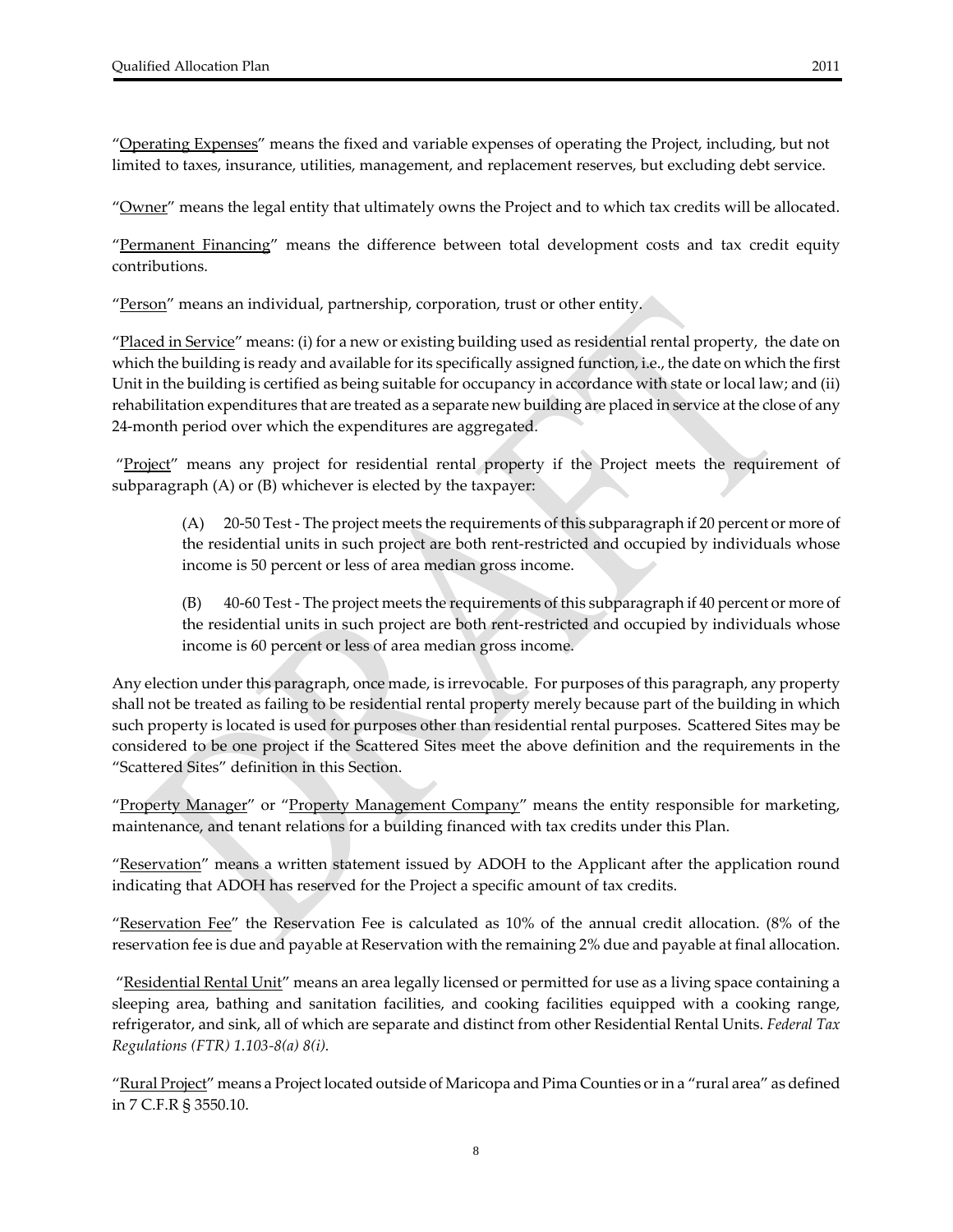"Satisfactory Progress" means that the Applicant, including any person with an ownership interest in the applicant or Development Team member, has presented evidence, satisfactory to ADOH, that each Project for which the Applicant has received a Determination of Qualification, Reservation, or Allocation in Arizona or any other state, has been Placed in Service on time or otherwise is progressing without unreasonable delay though the various phases of development, i.e., financing, permitting, construction, certificate of occupancy, and rehabilitation.

"Scattered Sites" means a Project which is comprised of separate Buildings that are considered a single Project if the Buildings meet the following criteria:

- A. Consist of no more than six (6) non‐contiguous parcels within a 15‐mile radius of each other;
- B. All buildings in the Project must be under the ownership of one entity;
- C. All units in the scattered site application must be managed by one entity;
- D. All buildings in the Project must be developed under one common plan of financing and considered as a single Project by all funding sources;
- E. The scattered sites must be appraised as a single proposed development; and
- F. Otherwise meets the requirements of I.R.C.  $\frac{542(g)}{7}$  when it is placed in service.

"Site Control" means Applicant's evidence of ownership or control over the land required for the project in the form of: (i) a binding Commitment Letter from a governmental entity to transfer land to Applicant; (ii) a recorded deed with Applicant as grantee, (iii) a long term lease with Applicant as grantee or (iv) a lease option or fully executed purchase option agreement between Applicant and Owner of property as recorded in jurisdiction of property.

"Special Needs Populations" means the homeless, the seriously mentally ill, the physically disabled, individuals infected with the human immune‐deficiency virus or other populations with specialized housing needs. Other populations with specialized housing needs may include:

- Homeless Individual(s): a person(s) who has lived: a) in places not meant for human habitation such as cars, parks, sidewalks, abandoned buildings, etc.; b) in an emergency or shelter facility; c) in a transitional housing facility (not permanent housing).
- Seriously Emotionally Disturbed, i.e., persons between birth and age 18 who currently or at any time during the past year have had a diagnosable mental, behavioral, or emotional disorder that resulted in a functional impairment which substantially interferes with or limits the person's role or functioning in family, school, or community activities.
- Developmentally Disabled Persons suffering from a severe, chronic condition attributable to a physical or mental impairment manifesting itself before the age of 22 and likely to continue indefinitely. Developmentally disabled persons are to be certified by a referral agency.
- Victims of Domestic Violence as certified by a referral agency.
- Individuals Suffering from Chronic Substance Abuse, as certified by a referral agency.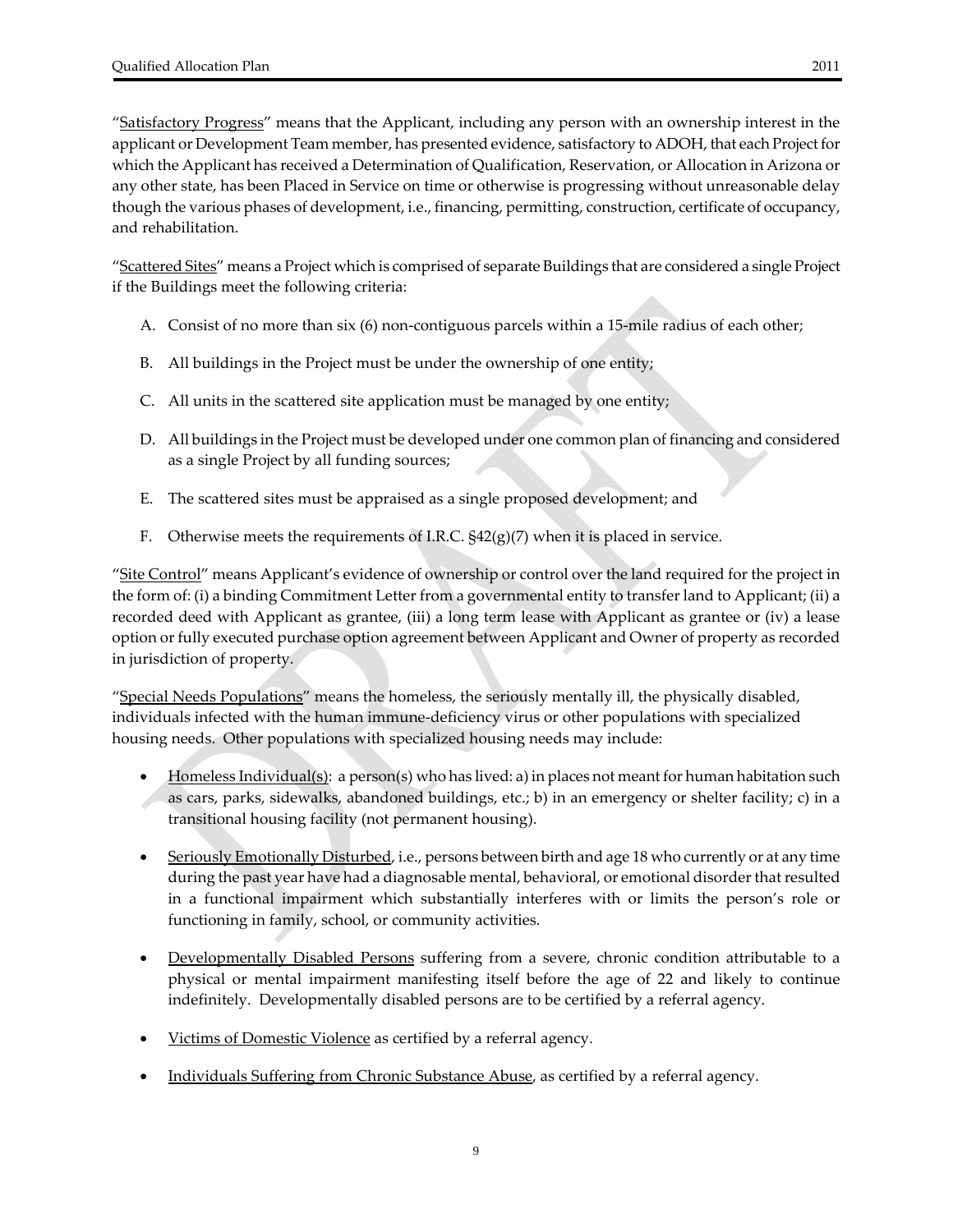"State Annual Credit Authority" means the total amount of tax credits allocated to the state by the IRS each year based on the population of the state and multiplied by a dollar amount per resident that is adjusted annually for inflation.

"Supportive Housing" means affordable permanent independent rental housing for persons who are homeless or have disabilities. These populations are limited, however, to the following groups: Homeless Individuals; seriously mentally ill; Seriously Emotionally Disturbed; physically disabled; Developmentally Disabled Persons; victims of AIDS/HIV; Victims of Domestic Violence; and Individuals Suffering from Chronic Substance Abuse. See definition of "Special Needs Populations", above for more complete definitions of these groups. Supportive services are provided to residents of supportive housing on an asneeded basis for as long as they are needed, with the purpose of helping residents achieve maximum possible self-sufficiency and maintain their permanent housing. Supportive services may be provided directly by the Owner or through coordination with existing service agencies and may be delivered through a combination of both on‐ and off‐site service delivery mechanisms, with the provision that an on‐site service coordination capacity must be maintained.

"Supportive Services" means services provided by the service provider to help residents enhance their way of living and achieve self‐sufficiency.

"Syndication Rate" means a ratio that reflects the price to the Project for \$1.00 of tax credits awarded.

"Total Direct Construction Costs" means the costs to construct the Project which matches the Construction Contract and line 52 on Form 3 of the Development Budget.

"Unit" means any accommodation containing separate and complete facilities for living, sleeping, eating, cooking, and sanitation (e.g. a residential dwelling, consisting of one apartment, one single family home, one half of a duplex, etc.). Such accommodations may be served by centrally located equipment such as air conditioning or heating.

"Vertical Improvements" means permits have been issued and construction has commenced on vertical project improvements which include buildings, walls, swimming pools, etc.

"Water Conservation" means the preservation and careful management of water resources.

"Xeriscape Landscaping", means landscaping designed specifically for areas that are susceptible to drought, or for properties where Water Conservation is practiced.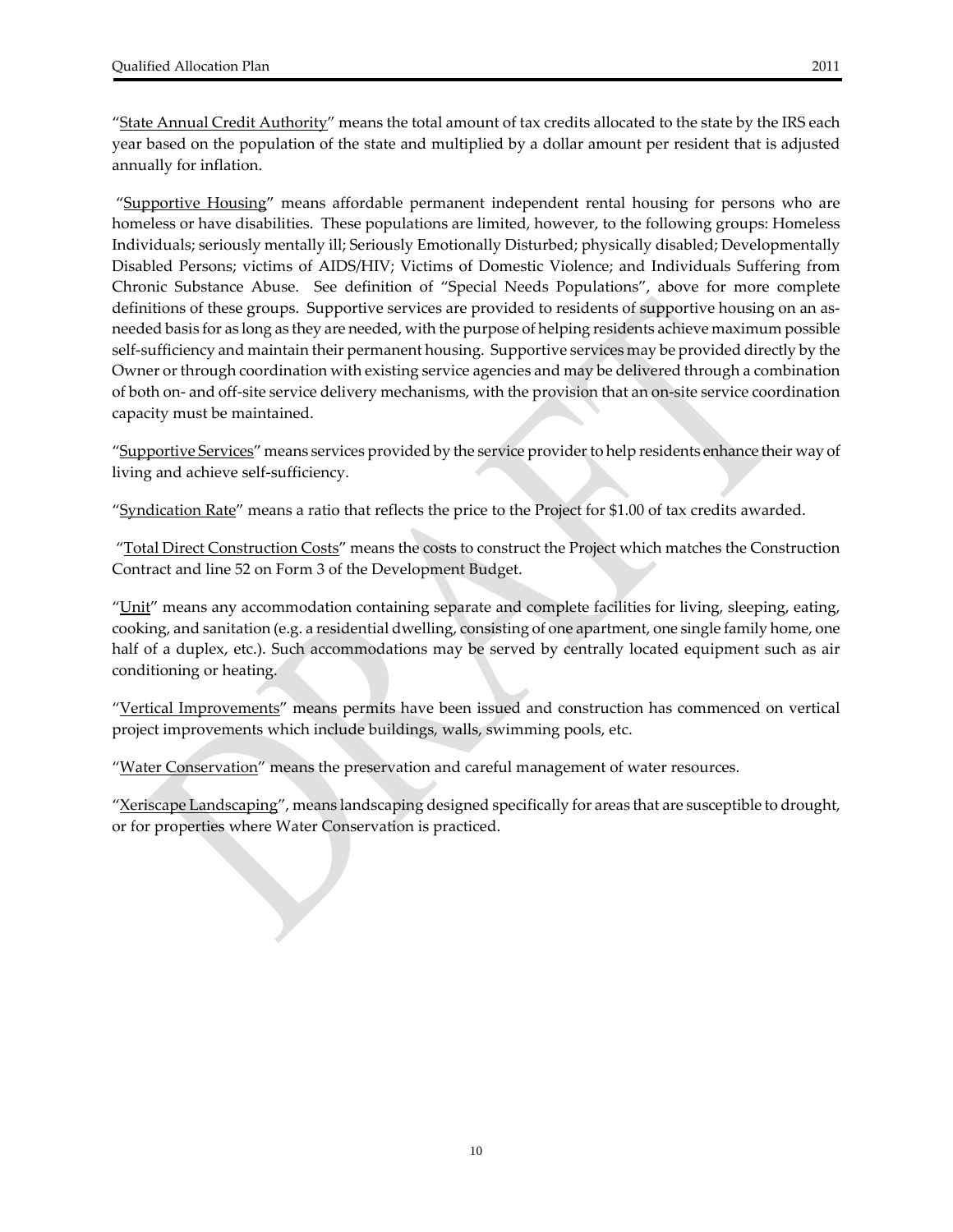**1.1 Background**

(A) The federal Low‐Income Housing Tax Credit ("LIHTC" or "Tax Credit") <sup>1</sup> program was established by the Tax Reform Act of 1986, codified in Section 42 of the Internal Revenue Code of 1986, as amended ("I.R.C. Section 42") to encourage construction and rehabilitation of low‐income rental housing. The Arizona Department of Housing ("ADOH") is the housing credit agency responsible for allocating Tax Credits to Owners of qualifying residential rental Projects. The Revenue Reconciliation Act of 1989 amended I.R.C. Section 42 by adding Section 42(m), which requires allocating agencies to allocate Low‐Income Housing Tax Credits pursuant to a Qualified Allocation Plan ("QAP," "Plan," or "Allocation Plan"). I.R.C. Section 42(m) describes the purposes and requirements for this Plan.

 (B) There are two methods for obtaining a Tax Credit Allocation pursuant to this Plan: (i) through a competitive application process and (ii) tax-exempt bond financing.

#### (C) **Changes to the Plan.**

(1) Annual Plans. **DISCLAIMER**:ADOH may submit a new proposed plan with substantial changes for public review and comment from time to time. ADOH may add, delete, or substantially change eligibility requirements, set-asides, scoring, threshold and underwriting requirements for a new plan.

(2) Changes to Approved Plans. As provided by I.R.C.  $\S$  42(m)(1)(A)(iv) ADOH may in its discretion make changes to this Plan. Although ADOH will make every effort to avoid substantial changes to the Plan after a competitive round has been announced such changes may be necessary from time to time to respond to changing market conditions, address critical needs, and maximize the Allocation of Tax Credits. Should changes to this Plan or other tax credit programs occur, ADOH shall post a Public Notice on the ADOH website and email a notification of the same to all applicants.

ADOH may modify this Plan, including its compliance and monitoring provisions, from time to time, or for any other reasons as determined by ADOH: (1) to reflect any changes, additions, deletions, interpretations, or other matters necessary to comply with I.R.C. Section 42 or regulations promulgated there‐under; (2) to respond to changes in the market for affordable housing; (3) to insert such provisions clarifying matters or questions arising under this Plan as are necessary or desirable and that are contrary or are inconsistent with this Plan or I.R.C. Section 42; or (4) to cure any ambiguity, supply any omission or correct any defect or inconsistent provision with this Plan or I.R.C. Section 42.

#### **1.2 General and Specific Goals**

-

 (A) **General Goals**. For projects that are not financed through tax‐exempt bonds the LIHTC program is a competitive program. See Section 3 for the process and requirements for Tax Credits to projects financed by tax‐exempt bonds. In furtherance of the statutory provisions affecting the program, ADOH has established the following general goals for allocating Tax Credits in Arizona:

<sup>1</sup> The defined terms that are used in this Plan are in Section 2, Definitions. Terms that are defined in Section 2 are capitalized with the exception of the following commonly used terms: applicant, application and project.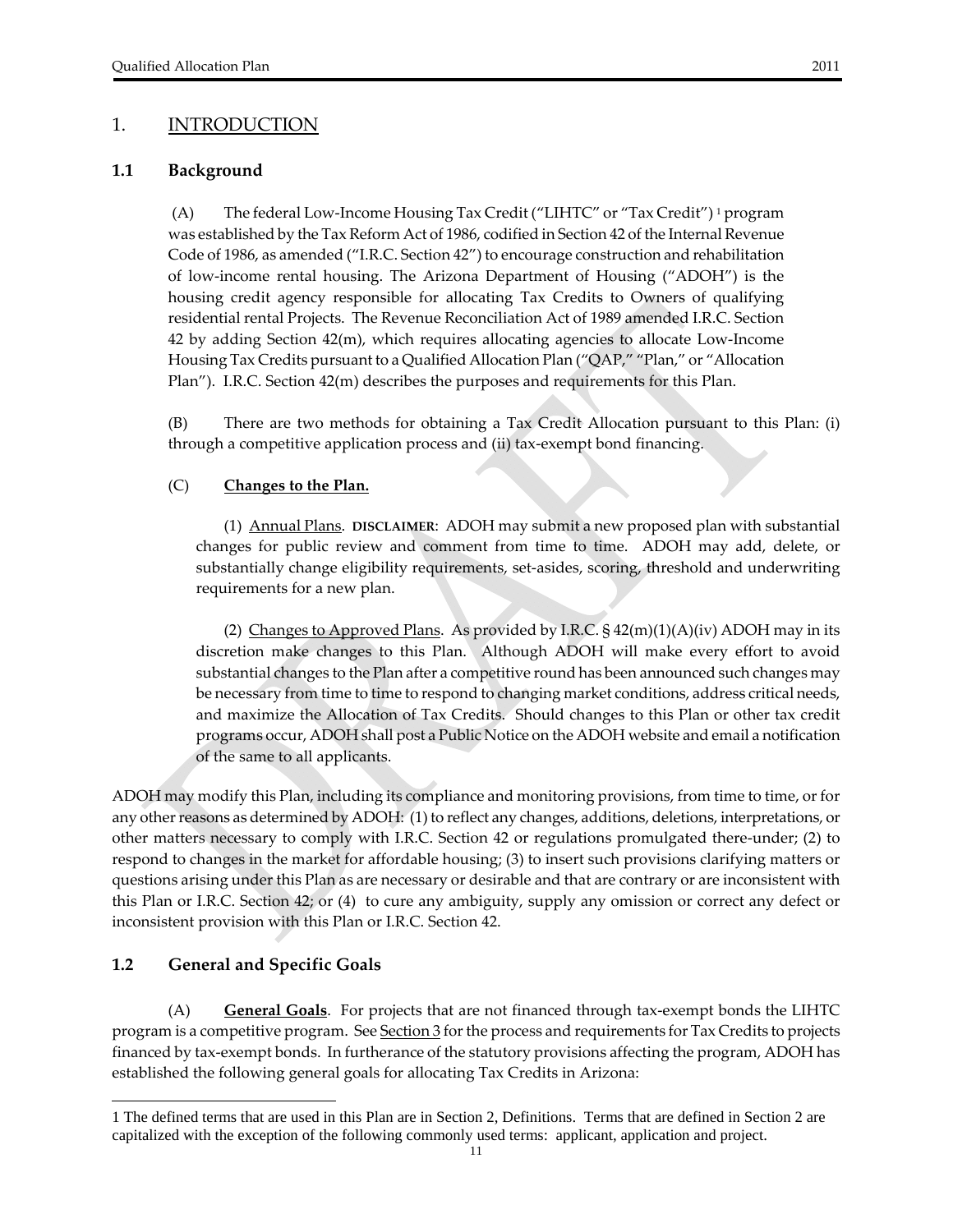(1) To maximize the number of affordable rental housing units added to the existing housing stock;

 (2) To develop affordable rental housing units in areas with the highest market demand while avoiding concentration of affordable properties in distressed areas;

 (3) To develop affordable rental housing units necessary to satisfy a critical need in an area;

(4) To allocate Tax Credits to projects that provide the greatest overall public benefits;

 (5) To encourage development and preservation of appropriate rental housing for people and families that need governmental assistance to find and maintain suitable, habitable, and affordable rental housing in the private marketplace;

 (6) To enable substantial rehabilitation of existing rental housing in order to prevent losses to the existing supply of affordable Units;

 (7) To prevent the loss from the existing stock of low‐income rental housing of those Units under expiring contracts with federal agencies or subject to prepayment which, without the Allocation of Tax Credits, would be converted to market rate Units;

(8) To maximize the utilization of Tax Credits;

(9) To provide an equitable distribution of Tax Credits across the State;

 (10) To provide opportunities for participation in the Tax Credit program to all qualified sponsors of low‐income rental housing; and

 (11) To provide Local Government entities with notice and opportunity to comment on Tax Credit development proposed within their jurisdictions.

(B) **Specific Goals**. In allocating Tax Credits, ADOH seeks to achieve specific goals. These are:

(1) To use Tax Credits in connection with rental housing "projects serving the lowest income tenants," see I.R.C.  $$42(m)(1)(B)(ii)(I);$ 

 $(2)$  To use Tax Credits in connection with rental housing "projects obligated to serve qualified tenants for the longest periods," see I.R.C.  $\S42(m)(1)(B)(ii)(II);$ 

 (3) To make Tax Credit funding available to projects serving low‐income populations ‐‐ including families with children, homeless Persons, veteran's, and elderly citizens;

 (4) To hold competition to determine those projects considered sound investments of public funds;

 (5) To expend the minimum amount of public funds necessary to accomplish program goals;

 (6) To administer the LIHTC program in a manner that encourages timely Project completion and occupancy;

 (7) To encourage the highest available quality and design standards for Projects financed with Tax Credits; and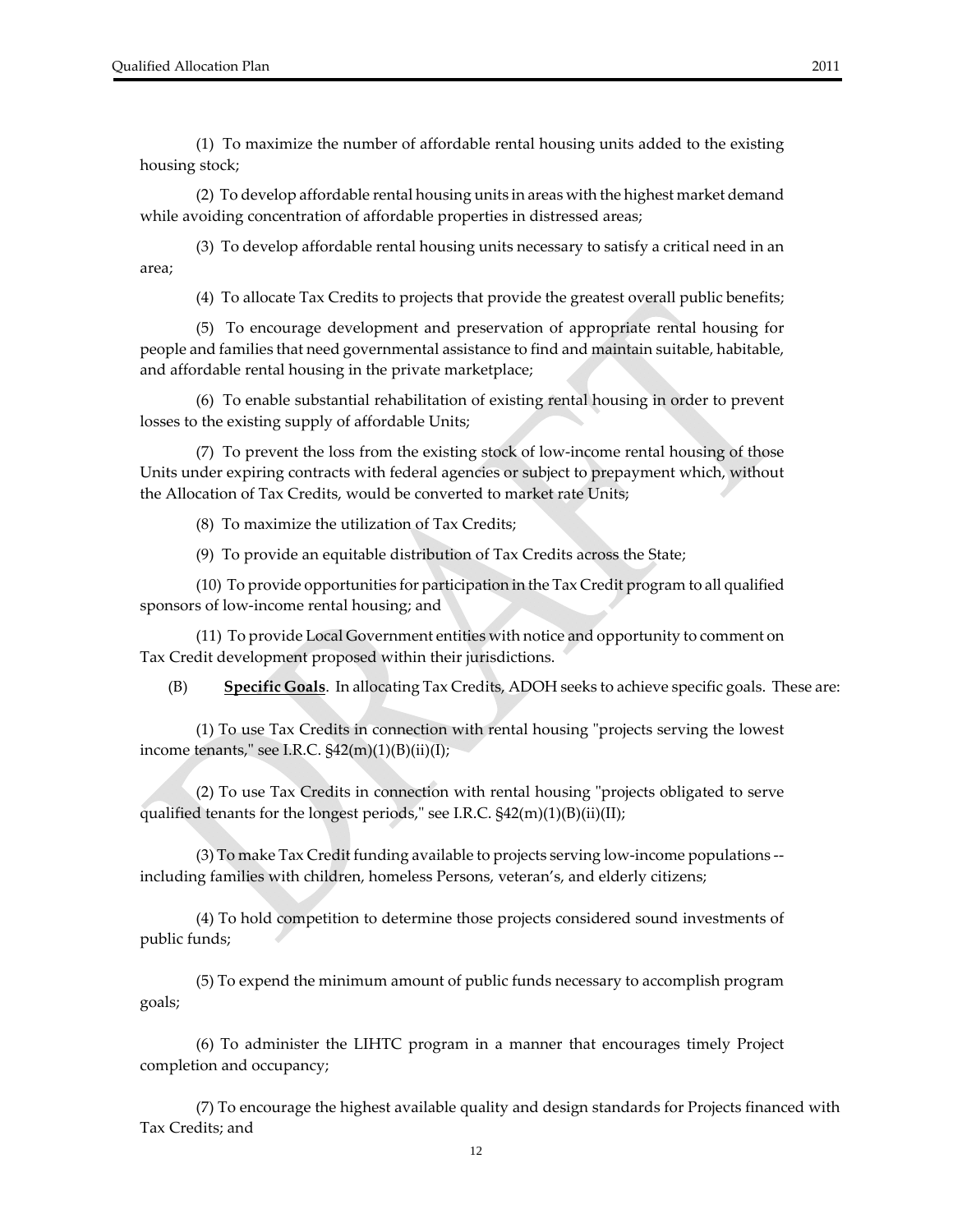(8) To develop and promote Sustainable Communities.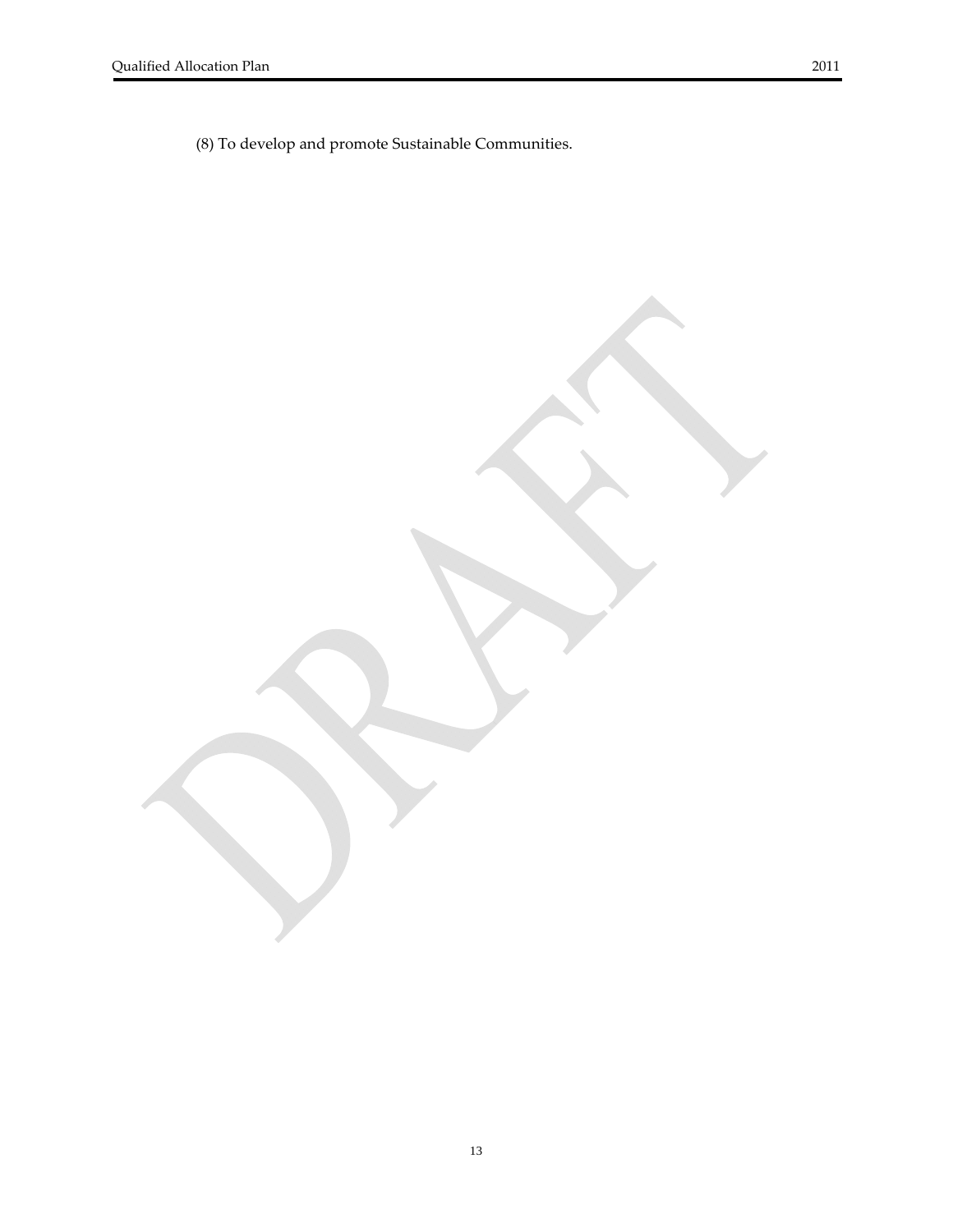# **2. APPLICATION FOR TAX CREDITS**

#### **2.1 Amount and Allocation of the State's Annual Credit Authority**

**Annual Tax Credit Ceiling**. The federal government establishes the State Annual Credit Authority which limits the dollar amount of tax credits that ADOH may allocate to qualifying Projects, and detailed eligibility standards and priority uses for available tax credits. The State's Annual Tax Credit Authority is typically insufficient to fund all applications. This Plan explains the competitive process that ADOH uses to allocate its annual authority for 9% tax credits in 2011.

For calendar year 2011, the amount used under Section  $42(h)(3)(C)(ii)$  to calculate any state's LIHTC program credit ceiling amount is the greater of (i) \$2.15 multiplied by the stateʹs population or (ii) \$2,275,000. These figures are adjusted annually forinflation. Arizona's LIHTC program credit ceiling amount forthe calendar year 2011 is approximately \$14,180,922.70. The amount of tax credits available through this Plan in any allocation round is the annual tax credit ceiling adjusted by the amount of tax credits already allocated, tax credits returned, tax credits carried over from the previous year, and any national pool tax credits that the State may receive. Changes to this Plan due to changes in applicable Federal Law shall be announced by ADOH through a public notice.

#### **2.2 Tax Credit Reservation**

**Maximum Reservation**. The amount of Tax Credits awarded to any one Project shall be the lesser of the Eligible Basis Analysis or the Gap Analysis. No more than two Projects will be awarded to any one Owner/Developer. In the event of a competitive round under this Plan after the 2011 calendar year, ADOH may limit the maximum amount of Tax Credits available for a reservation in a separate notice.

(A) **Tax Credit Reservation**. ADOH, based upon an evaluation of applications and in its sole discretion, shall reserve Tax Credits as follows:

(1) First to Projects in each set‐aside category, preference being given to Projects with the highest competitive score that: 1) meets eligibility and threshold requirements; 2) demonstrate a strong market demand; and 3) meet underwriting requirements.

(2) Second to Projects that have not designated or do not qualify for a set‐aside, preference being given to Projects with the highest competitive score that: a) meet threshold and eligibility requirements; b) demonstrate a strong market demand; and c) meet underwriting requirements.

(3) ADOH reserves the right not to reserve or allocate Tax Credits for any Project regardless ofranking under the Project scoring criteria, if it determines, in its sole discretion, that an Allocation for such Project does not further the purpose and goals set forth in I.R.C. Section 42 or in the Plan, or otherwise attempts to circumvent the goals and requirements of the Plan or ADOH.

(4) ADOH shall reserve Tax Credits to a Project through a letter notifying the Applicant of the Tax Credit Reservation. ADOH may condition the Reservation upon satisfaction of specific requirements which may include, without limitation, a request for payment of the Reservation Fee, requirements for meeting Carryover, and requirements for meeting the 10% Cost Test. Failure to satisfy the conditions explained in the letter may result in cancellation of the Reservation.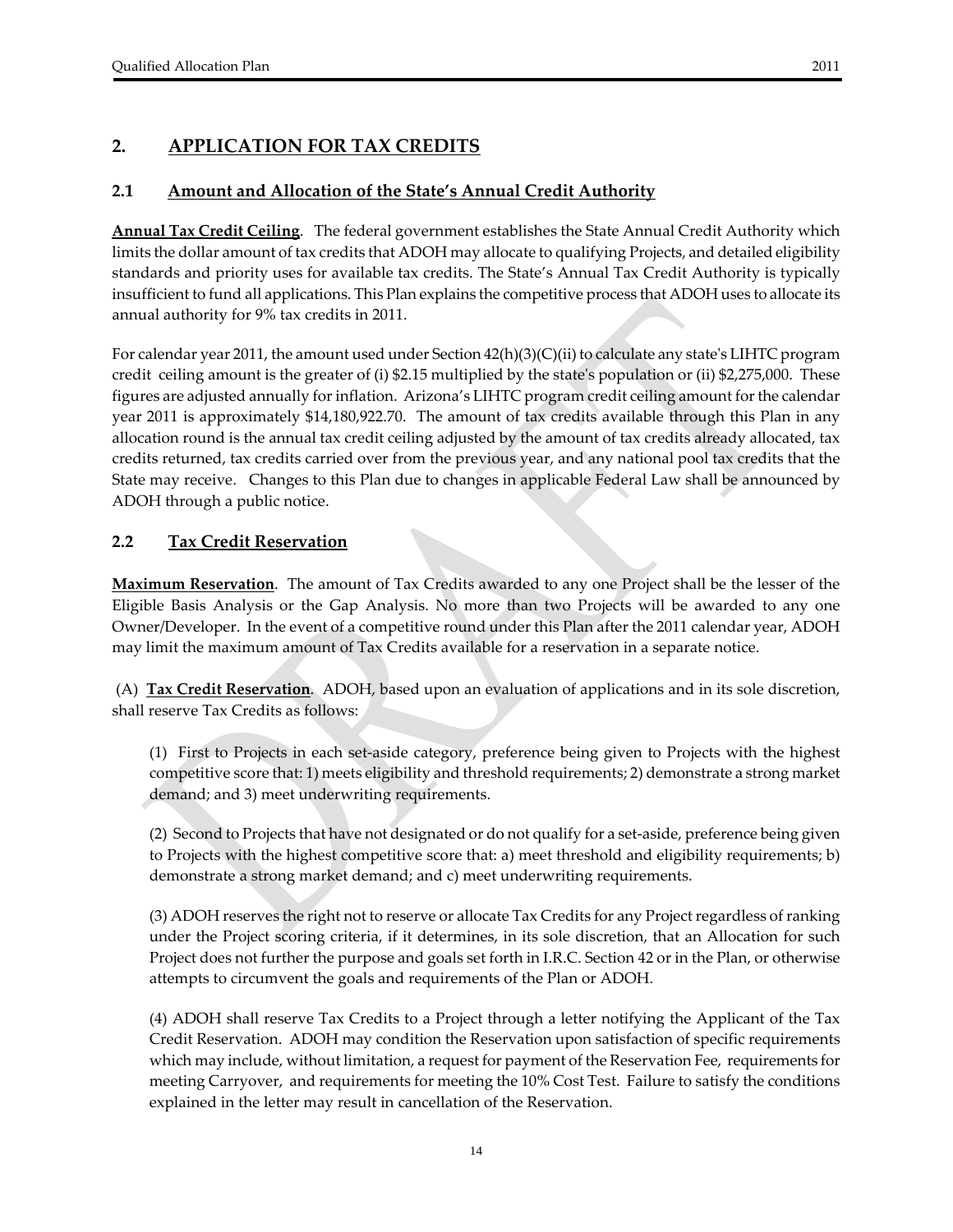(B) **Reservation List**. ADOH shall establish and make available to the public a Reservation List describing Projects receiving an allocation in the order described in this Section along with the name of the Project, Project location, Set‐Aside category, and annual Tax Credit amount. ADOH will publish a waiting list forthe five highest scoring Projects that pass eligibility requirements, threshold criteria, and underwriting review that did not receive a Reservation of Credits.

(C) **Allocation of Returned Credits.** ADOH may allocate Tax Credits that have been returned and those it has received from the National Pool to projects that were not fully funded or are on the waiting list. ADOH may carry forward remaining Tax Credits to the next calendar year as permitted under I.R.C. Section 42. Returned Tax Credits may be allocated to the next highest scoring Projects that meet eligibility requirements, threshold criteria and underwriting review.

(D) **Forward Commitments**. ADOH may considerforward commitments of Tax Credits from the following year's annual Tax Credit ceiling amount for Projects that received a partial allocation or in the event that ADOH determines that a material error prevented an otherwise qualifying Project from receiving a Reservation. The amount of Tax Credits reserved to Projects in the subsequent Allocation round may be no more than the amount needed to fully fund the Project based on review and underwriting at the time that the forward commitment credits are reserved. Forward commitments may be granted by ADOH in its sole discretion for the purpose of maximizing the Allocation of Tax Credit amounts available in the current Tax Credit year.

(E) **Unsuccessful Applicants**. After ADOH announces the Reservation of Tax Credits, unsuccessful Applicant's may request a meeting with program staff to discuss their Application. ADOH may also accept written questions concerning its scoring of items in an Applicant's Application. Questions must be based solely on facts provided in the Applicant's original Application. A final decision denying an Application for Tax Credits shall provide notice of the right to administrative appeal pursuant to A.R.S. §§ 41‐1092 through 1092.12. An unsuccessful application for reservation of tax credits shall expire on the date the governor approves a subsequent Plan or otherwise upon notice by ADOH.

# **2.3 Application Deadlines, Timetable, and Application Submission Location**

(A) **Allocation Rounds.** ADOH may hold one or more Tax Credit Application rounds pursuant to this Plan.

(B) **Application Deadline and Payment of Fee.** A non‐refundable application fee of \$5,000 for each Application is due on or before 4:00 P.M. March 1, 2011, or as may be otherwise announced by ADOH in an Information Bulletin published on the ADOH website. Bound, hard‐copy applications must be submitted to the reception desk of the Arizona Department of Housing located at 1110 West Washington Street, Suite 310, Phoenix, Arizona 85007. Online Applications will be submitted through the ADOH website. Facsimile and e‐ mail submissions shall not be accepted.

# **2.4 Application Format**

Applicant must submit one (1) hard copy; one (1) electronic submittal, and two (2) CD's of the complete Application binder. Hard copy Application materials must be in  $8-1/2 \times 11$  format, placed in one adequate sized three ring binder, indexed and tabbed as described in this Plan. Exceptions: (1) all drawings/plans may be included unbound if they do not lend themselves to the  $8-1/2 \times 11$  formats. All such plans should be in the smallest practical (readable) format. The maximum acceptable drawing size is C-size; and (2) items of significant volume (such as an Appraisal, Market Demand Study or Capital Needs Assessment) may be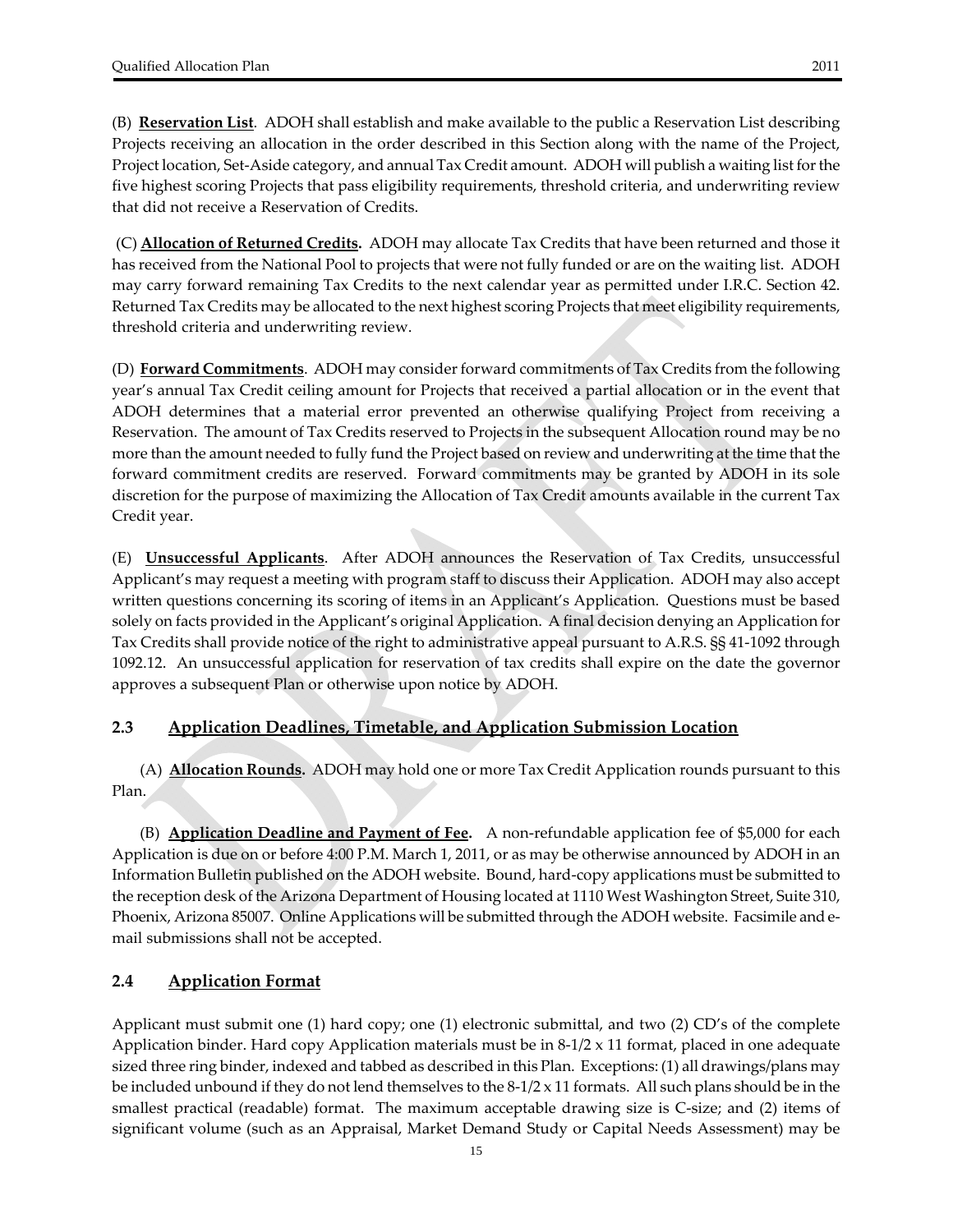#### **2.5 Eligibility Requirements**

ADOH shall evaluate all Applications in a competitive review process except those financed with Tax Exempt Bonds. ADOH may deny an Application for Tax Credits that fails to meet Eligibility Requirements regardless of its score. Applications that meet the Eligibility Requirements shall be scored, and then reviewed for threshold requirements under their appropriate set‐aside category, if any.

#### **The following criteria must be met in order to meet the Eligibility Requirements:**

 (A) **Application Submittal and Fees**. One original Application organized in the prescribed sequence and format, as required by this Plan, must be accompanied by a \$5,000.00 Application fee. ADOH shall deem an Application ineligible if an Application fee payment does not clear to ADOH's deposit account.

 (B) **Proof of Online Application Submittal.** Applicant must provide the e‐mail confirmation submittal provided by ADOH at the time the online Application is uploaded.

(C) **Application Workshop.** Applicants (or Development Team designee) are required to submit Certificate of Attendance of the 2011 Tax Credit Application Workshop.

 (D) **Developer Compliance Training.** LIHTC Developers or ADOH approved Development Team designee shall attend compliance training at a minimum of every five years. Developer/Owner must provide a compliance training certificate as a part of the 2011 LIHTC Application.

#### **NOTE: Approved Compliance Training providers are: ADOH, Compliance Solutions,THEOPRO and Spectrum.**

 (E) **Authorized Signatures**. All documents that require a signature must be signed by the Applicant's authorized representative. Applicant must be an existing legal entity authorized to conduct business in Arizona and in good standing with the office of the Secretary of State of Arizona. ADOH shall not consider forms signed on behalf of an entity that is not duly formed or by a representative without authority.

 (F) **Current Accounts**. At the time the Application is submitted, no member of the Development Team may be in default on a low‐income housing financial obligation to ADOH, HUD, orto any Local Government or housing authority in Arizona.

 (G) **Satisfactory Progress and Compliance.**  ADOH may reject Applications for Projects having Development Team members that do not meet the requirements of this Plan or have failed to comply with the Tax Creditrequirements and conditions in previous Applications or developments including, but not limited to, payments due on ADOH loans, payment of any other fees as described in **Section 6** of this Plan.

(H) **Acknowledgement and Consent from Local Government**. ADOH shall notify the Local Government where the Project is located and request that the Local Government provide a letter of acknowledgement and consent to the Project in the form of  $\frac{Exhibit A}{A}$ . An Application shall be deemed ineligible in the event that the Local Government either fails to provide the letter or otherwise indicates that the proposed Project is unfavorable.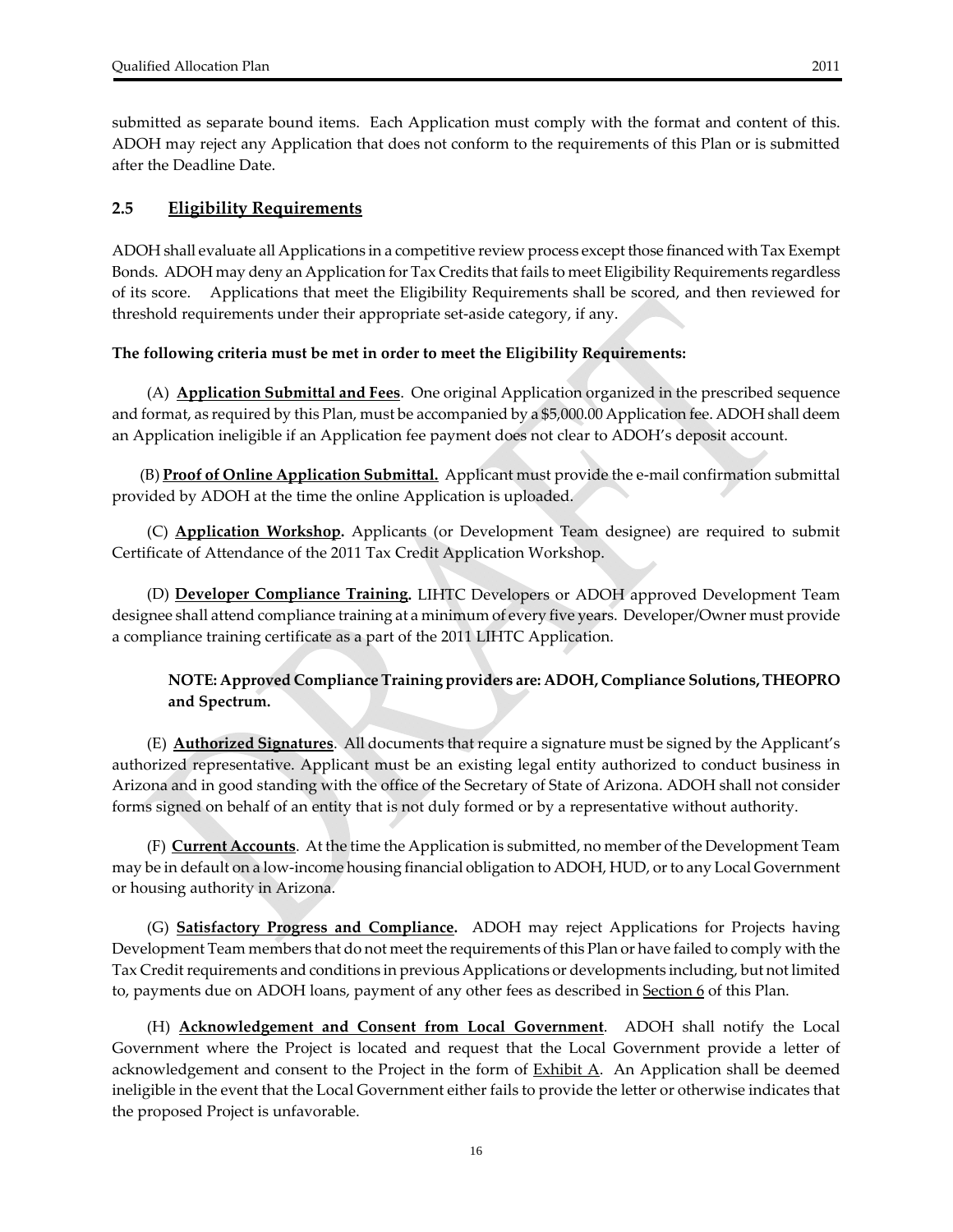(I) **Disqualification.** ADOH may reject an Application if the Applicant, including any Person with a Controlling Interest in the Applicant or other members of the Development Team have: (a) failed to make Satisfactory Progress in the construction or rehabilitation of any Project; (b) not corrected compliance problems in other Tax Credit Projects as provided in  $Section 8$ ; (c) not paid, when due, ADOH's compliance</u> monitoring fees or any other fees required by ADOH; (d) filed with ADOH any materials containing false information, documents, or instruments, whether in the Allocation Year or prior program years; (e) failed to build a previously‐approved in conformity with the terms, provisions, and agreements contained in the Application submitted to ADOH, in the applicable year's Allocation Plan, and in the LURA for the Project, including but not limited to, the terms, provisions and agreements to conform to the minimum design standards, install equipment, amenities, or design features to serve a specific target population, to provide a specific mix of Unit sizes, to serve Special Needs Populations, or to set aside a certain number of Units for persons at or below a specific percent AMGI; (f) developed or partially developed prior Projects that are poorly constructed, evidence substandard workmanship, or do not comply with ADOH's minimum design standards; (g) been convicted, are currently under indictment or complaint, been found liable or is currently accused of fraud in this state or any other state, or misrepresentation relating to: (i) the issuance of securities, (ii) the development, construction, operation, or management of any Tax Credit or other government subsidized housing program, (iii) the conduct of the business of the applicable party, in any criminal, civil, administrative or other proceeding, or (iv) any filing with the Internal Revenue Service in any state; or (h) have been suspended or debarred by HUD. ADOH may reject an application if it concludes that a Development Team member does not have the expertise and the organizational and financial capacity to undertake the Project described in the Application.

**2.6 2011 Set‐Asides.** In the event that there is more than one qualified Application in a Set‐Aside category, ADOH shall allocate Tax Credits first to the highest-scoring Applications meeting all eligibility, threshold, and underwriting requirements in the order of Set‐Aside categories below.

| <b>SUPPORTIVE HOUSING</b> | One (1) Permanent Supportive Housing Project for Chronically        |  |
|---------------------------|---------------------------------------------------------------------|--|
|                           | Homeless with 20% of the Units set-aside with a preference for      |  |
|                           | Veteran's - See Tab 19 Requirement #5 for supporting                |  |
|                           | documentation.                                                      |  |
| <b>RURAL</b>              | Two (2) Projects located in rural areas; each Project located in a  |  |
|                           | separate rural COG (NACOG, WACOG, SEAGO & CAAG).                    |  |
| <b>TRIBAL</b>             | Two (2) Projects located on Tribal Lands.                           |  |
| <b>NONPROFIT</b>          | 15% of the State's annual credit authority is Set-Aside for "Non-   |  |
|                           | Profit Projects", as defined in this Plan. Only Non-Profit Projects |  |
|                           | that meet all of the threshold requirements in Section 2.9(G) shall |  |
|                           | be eligible for an allocation of Non-Profit Set-Aside credits. The  |  |
|                           | allocation of Non-Profit Set-Aside credits shall be based on the    |  |
|                           | rankings of Non-Profit Projects under the scoring system.           |  |

# **2.7 Project Scoring**

Scoring means review of the Applicant self‐scores by verifying support for the points claimed, based on the criteria set forth in this Section. ADOH shall award and or deduct points based solely on the information submitted in the Application. An Applicant must provide documentary support for points claimed, as mandated in Section 2.9 of this Plan. ADOH may deny a claim for points if the correct forms or required information are not submitted, or are not submitted at the correct tab, or if information available to ADOH negates a claim for points.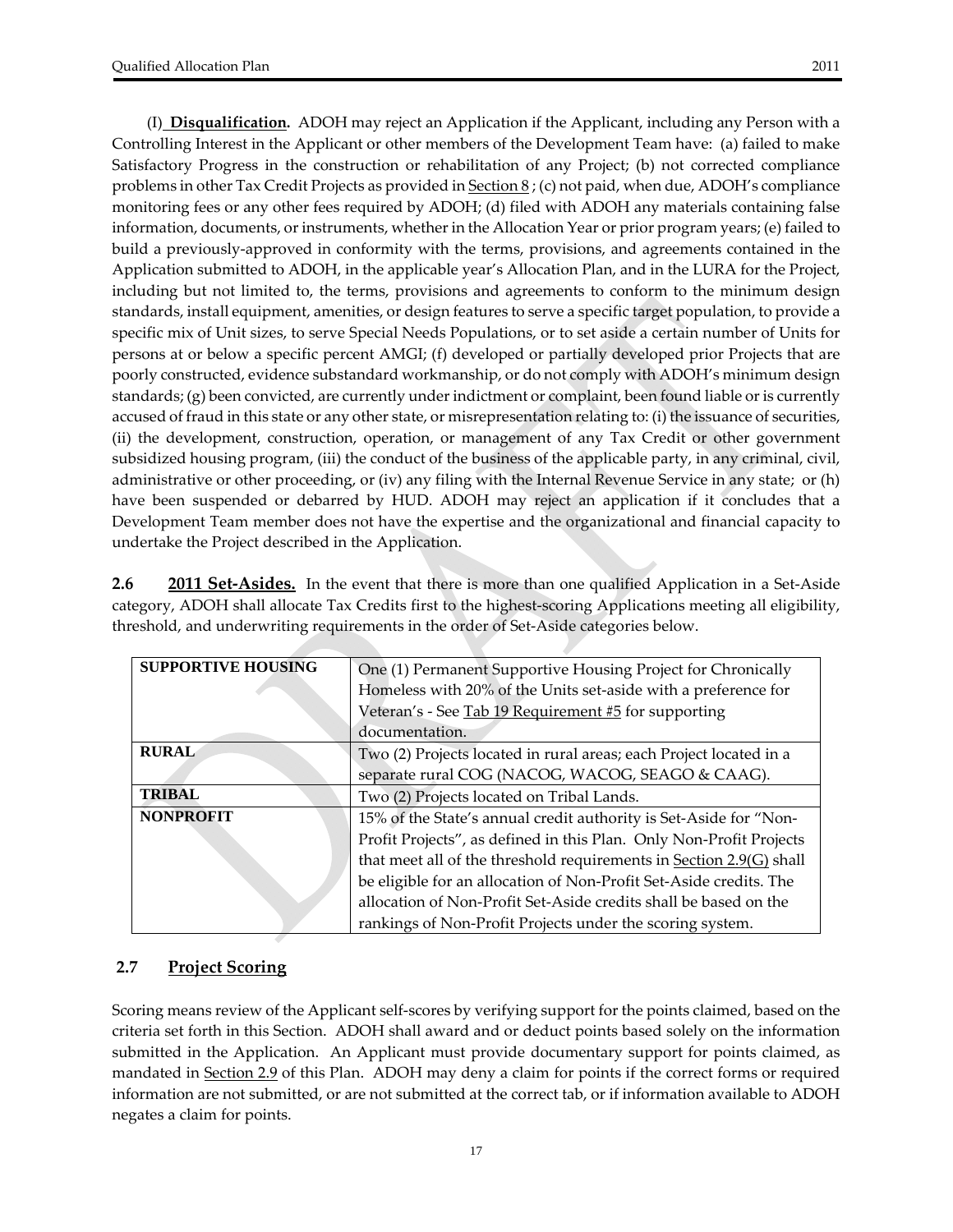### **ADOH shall score Projects in the following sixteen (16) categories:**

| 2.7(A) | Developer Experience                                                             | 10 points max | Section 2.9(H)/Tab 8 |  |
|--------|----------------------------------------------------------------------------------|---------------|----------------------|--|
|        |                                                                                  |               |                      |  |
|        | One (1) completed Tax Credit Project that has been Placed in Service:            |               | 2 points             |  |
|        | Two (2) completed Tax Credit Projects that have been Placed in Service:          |               | 4 points             |  |
|        | Three (3) completed Tax Credit Projects that have been Placed in Service:        |               | 6 points             |  |
|        | Four (4) completed Tax Credit Projects that have been Placed in Service:         |               | 8 points             |  |
|        | Five (5) or more completed Tax Credit Projects that have been Placed in Service: |               | 10 points            |  |

Ten points will be deducted from Applicant's Self‐Score if within the last five (5) years, the Developer entity or Person with controlling interest of the Developer entity was removed from a project that was allocated Tax Credits.

| 2.7(B) | <b>Sustainable Development</b> | 30 points max | Section 2.9(Q)/Tab 17 |
|--------|--------------------------------|---------------|-----------------------|
|        |                                |               |                       |

**30 points are available to Projects that use the LEED for Homes Gold Certification path.** 

**Materials and Indoor Air Quality (up to 5 points)**

| <b>SYSTEM</b><br><b>COMPONENT</b>       | Construction<br><b>Use</b> | <b>2011 SUSTAINABLE CRITERIA</b>                                                                                                                                                                                                          | Points<br>Avail. |
|-----------------------------------------|----------------------------|-------------------------------------------------------------------------------------------------------------------------------------------------------------------------------------------------------------------------------------------|------------------|
| Material Selection                      | New and<br>Rehab           | All adhesives and finishes applied on site utilize zero VOC<br>products.<br>All carpets are Green Label Plus certified by the Carpet and<br>Rug Institute.                                                                                | $\overline{2}$   |
| Flooring                                | New and<br>Rehab           | Hard surface flooring materials used throughout the<br>dwelling units (excludes sheet vinyl).                                                                                                                                             | 2                |
| <b>Exhaust Fans</b>                     | Rehab                      | Install power vented bath fans that exhaust to the exterior.                                                                                                                                                                              | $\mathbf{1}$     |
| <b>Exhaust Fans</b>                     | Rehab                      | Install power vented range hoods that exhaust to the exterior.                                                                                                                                                                            | $\mathbf{1}$     |
| Fresh Air                               | New and<br>Rehab           | Install an energy-recovery ventilator (ERV) in the dwelling<br>units.                                                                                                                                                                     | $\overline{2}$   |
| Preoccupancy Flush                      | New and<br>Rehab           | Seal all registers and any open duct work during construction<br>and perform an extended occupancy flush (run all ventilation<br>fans with the windows open) for 48hours prior to occupancy<br>(does not need to be 48 contiguous hours). | 0.5              |
| Smoke-free Building                     | New and<br>Rehab           | Enforce a "no smoking" policy in all common and individual<br>living areas in all buildings (as per Enterprise Sustainable<br>Communities standard 7.17).                                                                                 | 0.5              |
| <b>Construction Waste</b><br>Management | New and<br>Rehab           | Develop and implement a construction waste management<br>plan to reduce the amount of materials to less than three<br>pounds per square foot of conditioned space sent to the<br>landfill.                                                | 1                |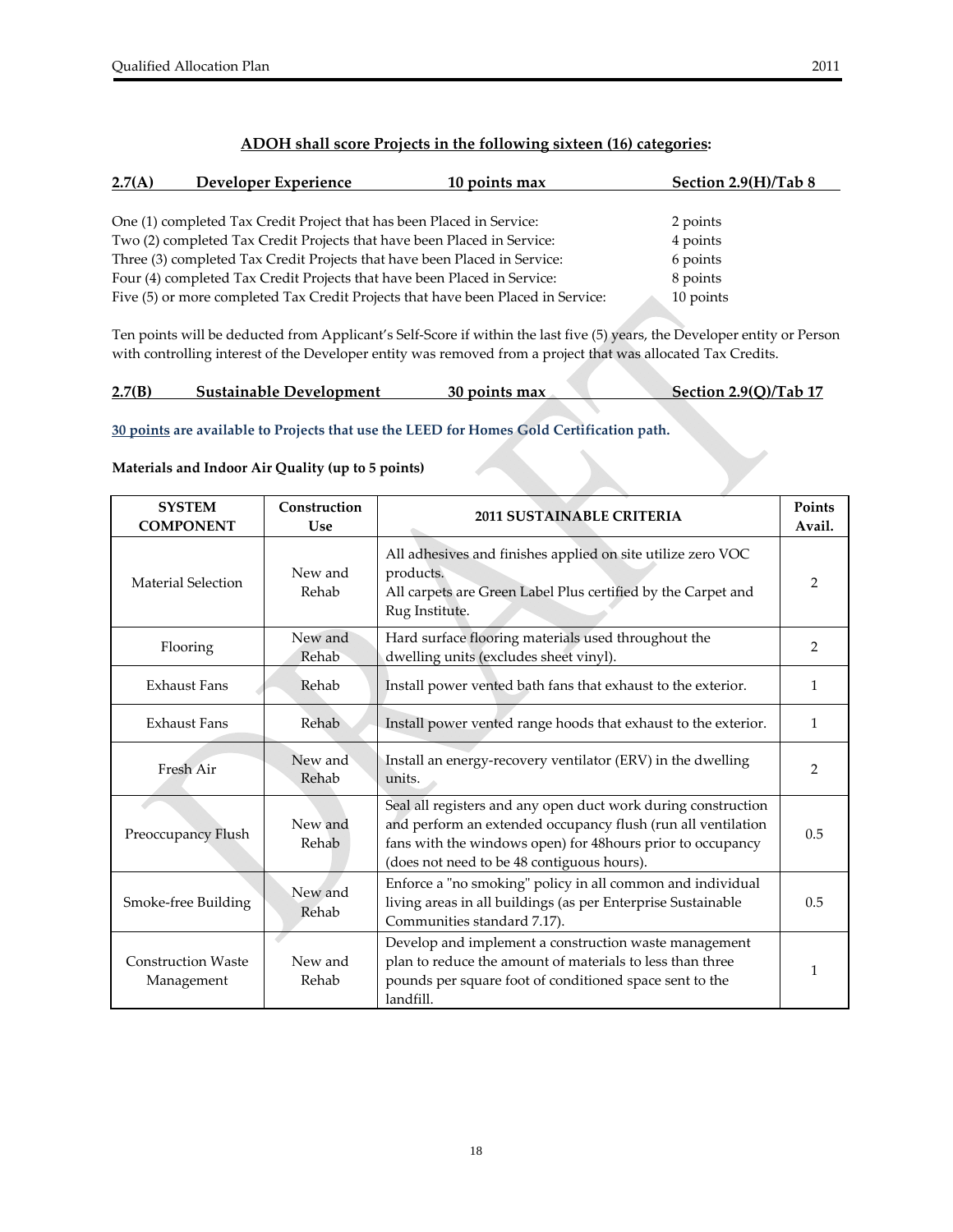#### **Water Efficiency (up to 5 points)**

| <b>SYSTEM</b><br><b>COMPONENT</b>   | Construction<br><b>Use</b> | <b>2011 SUSTAINABLE CRITERIA</b>                                                                                                                             |     |
|-------------------------------------|----------------------------|--------------------------------------------------------------------------------------------------------------------------------------------------------------|-----|
| New and<br>Toilets<br>Rehab         |                            | Dual Flush Toilets throughout                                                                                                                                | 1.0 |
| Showerheads                         | New and<br>Rehab           | Maximum flow rate of 1.6 GPM                                                                                                                                 | 1.0 |
| New and<br>Kitchen Faucets<br>Rehab |                            | Maximum flow rate of 2.0 GPM                                                                                                                                 | 0.5 |
| Bathroom Faucets                    | New and<br>Rehab           | Maximum flow rate of 0.5 GPM                                                                                                                                 | 0.5 |
| <b>Water Distribution</b>           | New and<br>Rehab           | Insulate all hot water pipes (R-4 or greater) OR install a hot<br>water recirculation system with the main recirculation loop<br>insulated (R-4 or greater). | 1.0 |
| Irrigation                          | New and<br>Rehab           | Install a recycled gray water, roof water, collected site run-off<br>or water from a municipal recycled water system for the<br>irrigation system            | 3.0 |
| New and<br>Turf<br>Rehab            |                            | In landscaping areas, use no turf or artificial turf only.                                                                                                   | 1.0 |

#### Energy Efficiency (up to 20 points) - 20 points are available to Projects that achieve a Home Energy Rate System **(HERS) index beyond the baseline index of 85.**

This Section will be used only if the prescriptive based path is followed. If the performance based path is **followed, indicate the HERS index or percentage improvement in energy efficiency for rehabilitation projects.**

| <b>SYSTEM</b>                                                    | Construction      | <b>2011 SUSTAINABLE CRITERIA</b>                                                                                                                                                                                                                                                                   | Points         |
|------------------------------------------------------------------|-------------------|----------------------------------------------------------------------------------------------------------------------------------------------------------------------------------------------------------------------------------------------------------------------------------------------------|----------------|
| <b>COMPONENT</b>                                                 | Use               |                                                                                                                                                                                                                                                                                                    | Avail.         |
| Thermal                                                          | New and           | Improve the U Value of the Roof System by 15% over the                                                                                                                                                                                                                                             | $\overline{2}$ |
| Performance - Roof                                               | Rehab             | current IECC requirements for climate zone.                                                                                                                                                                                                                                                        |                |
| Thermal                                                          | New and           | Radiant Barrier on all residential roofs - Emissivity rating of                                                                                                                                                                                                                                    | 0.5            |
| Performance Roof II                                              | Rehab             | 0.35 or lower.                                                                                                                                                                                                                                                                                     |                |
| Thermal                                                          | New and           | Improve the U Value of the Wall System by 15% over the                                                                                                                                                                                                                                             | $\overline{2}$ |
| Performance - Wall                                               | Rehab             | current IECC requirements for climate zone.                                                                                                                                                                                                                                                        |                |
| Reduced Heat Island                                              | New and<br>Rehab* | Roofing: Install Roofing materials with high reflectivity and<br>high emittance ratings for a minimum of 75% of roof area.<br>Low Slope roof (2:12 and less); minimum SRI (Solar<br>Reflective Index) of 78. Steep slope roof (greater than 2:12),<br>minimum SRI of 29.                           | 2.0            |
| Effect<br>(*Applicable to<br>warm climate<br>locations only with | New*              | Paving: Use open grid pavement and/or light-colored,<br>high-albedo materials with a minimum Solar Reflective<br>Index of greater than or equal to 29 for at least 30 percent of<br>the site's hardscaped area.                                                                                    | 2.0            |
| less than 4,000 HDD<br>per noaa.gov)                             | $New*$            | Plantings: Locate trees or other plantings to provide<br>shading for at least 50 percent of sidewalks, patios and<br>driveways within 50 feet of the residential units. Shading<br>should be calculated for noon on August 1st, when the sun<br>is directly overhead, based on five years' growth. | 2.0            |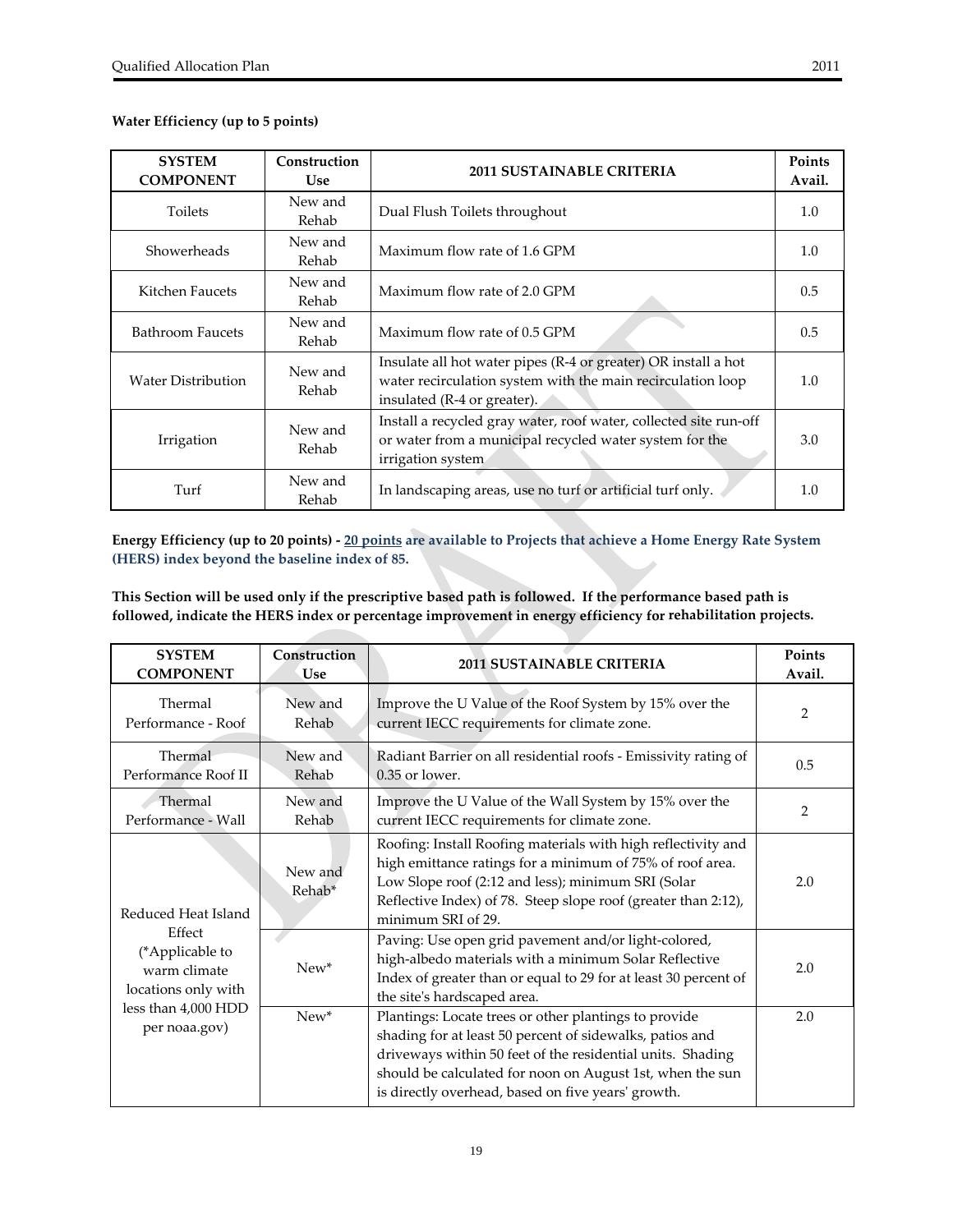| Passive Solar Design                                     | New*             | Shading: Design shading for at least 80% of the South,<br>West and East facing windows that is appropriate for the<br>climate zone.                                                                                                                                                                                                | 0.5        |
|----------------------------------------------------------|------------------|------------------------------------------------------------------------------------------------------------------------------------------------------------------------------------------------------------------------------------------------------------------------------------------------------------------------------------|------------|
|                                                          |                  | Orientation: Optimize the orientation of the building (or at<br>least 75% of the square footage in the multi-building<br>campus) such that the ratio of Southern Wall Area to West<br>(or East) Facing Wall Area is equal or greater than 2:1.                                                                                     | 0.5        |
|                                                          |                  | Clerestory Windows: Provide clerestory windows for<br>optimized daylighting, ventilation, and passive solar<br>heating where appropriate, for at least 50% of the square<br>footage of the Project.                                                                                                                                | 0.5        |
|                                                          |                  | Thermal Mass: Provide internal, exposed thermal mass<br>(e.g. tile floor, concrete floor, internal cmu wall) with a<br>surface area that is at least 15% of the net square footage of<br>each dwelling Unit. Thermal mass must be located in at<br>least 75% of the dwelling Units and in any community<br>spaces.                 | 0.5        |
|                                                          |                  | One or multiple renewable energy systems large enough to<br>offset the estimated residential annual energy load by 10%<br>and maximized use of incentives. This will require the<br>residential units to be master metered.                                                                                                        | 8.0        |
| Renewable Energy<br>(e.g. Solar PV and<br>Solar Thermal) | New and<br>Rehab | One or multiple renewable energy systems large enough to<br>off-set the estimated residential annual energy load by 5%<br>and maximized use of incentives. This will require the<br>residential units to be master metered                                                                                                         | 4.0        |
|                                                          |                  | Site, design, engineer and wire the development to<br>accommodate installation of solar PV in the future. This<br>will require the residential units to be master metered.<br>One or multiple renewable energy systems large enough to<br>off-set the estimated common area energy load by 50% and<br>maximized use of incentives. | 1.5<br>4.0 |
| Windows                                                  | New and<br>Rehab | Install high performance windows that meet or exceed<br>Energy Star criteria.<br>http://www.energystar.gov/index.cfm?c=windows_doors.pr_anat_window                                                                                                                                                                                | 2.0        |
| Duct Leakage                                             | New and<br>Rehab | Keep the system (including air handler and ducts) entirely<br>within the conditioned envelope or install a ductless<br>system.                                                                                                                                                                                                     | 1.5        |
| High Efficiency                                          | New and          | Install a high efficiency HVAC system with a minimum<br>SEER rating of 14. Furnaces must be greater than or equal<br>to 92 AFUE and boilers must be greater than or equal to 87<br>AFUE. * All Units.                                                                                                                              | 1.0        |
| <b>HVAC</b>                                              | Rehab            | Install a very high efficiency HVAC system with a<br>minimum SEER rating of 16. Furnaces must be greater<br>than or equal to 94 AFUE and boilers must be greater than<br>or equal to 90 AFUE. *All Units.                                                                                                                          | 4.0        |
| <b>Water Heating</b>                                     | New and<br>Rehab | Install an energy efficient hot water distribution system<br>that meets one of the following requirements:<br>- Electric Water Heater: EF >= 0.95<br>- Gas Water Heater: $EF \ge 0.65$<br>- Gas Tankless Water Heater: EF >= 0.8                                                                                                   | 1.5        |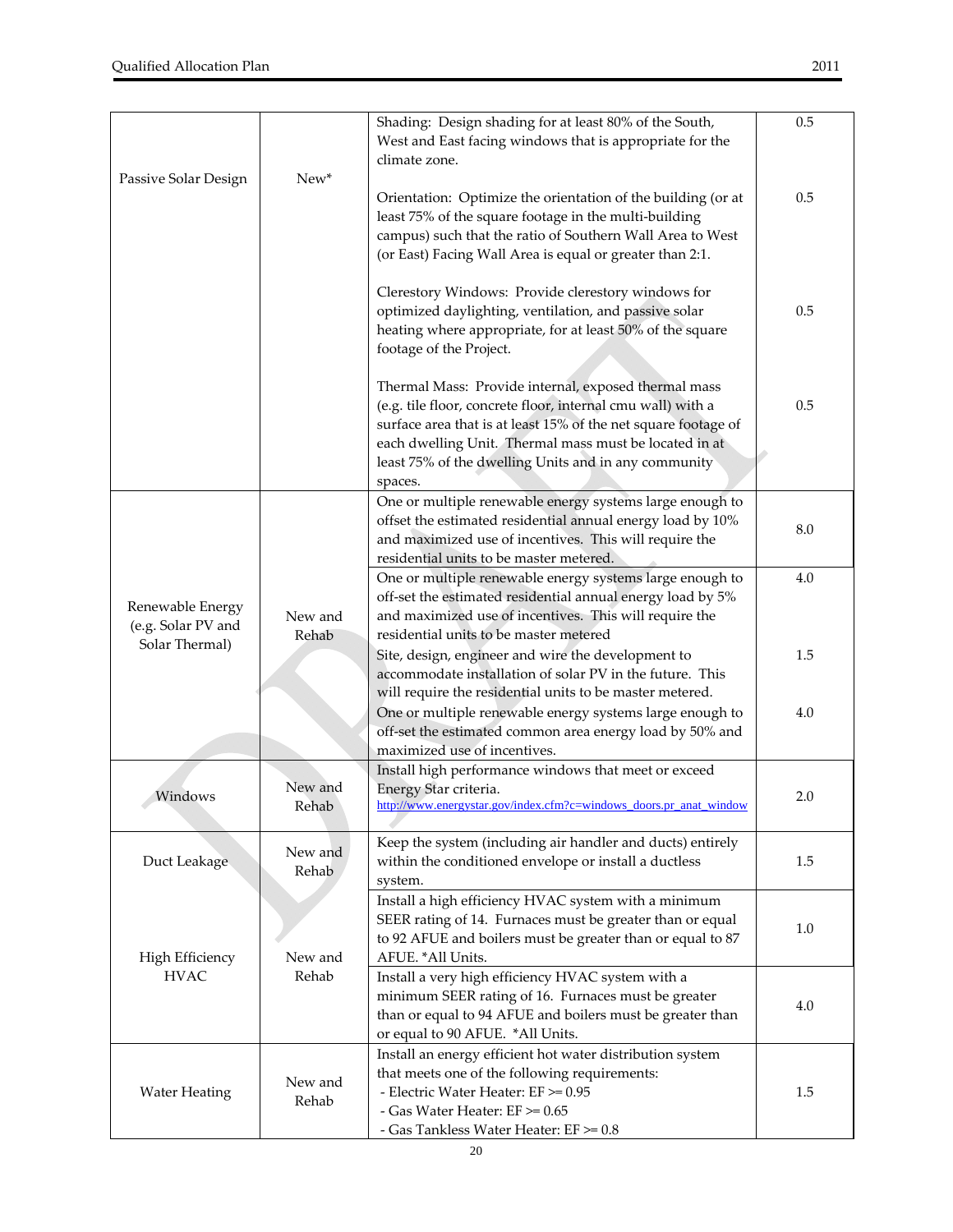|          |                  | - Electric Tankless Water Heater: $EF \ge 0.99$<br>- Heat Pump Water Heater                                                                                                                                                                             |     |
|----------|------------------|---------------------------------------------------------------------------------------------------------------------------------------------------------------------------------------------------------------------------------------------------------|-----|
| Lighting | New and<br>Rehab | Install an Energy Star Advanced Lighting Package using<br>only Energy Star labeled fixtures. The Advanced Lighting<br>Package consists of a minimum of 60% Energy Star hard-<br>wired fixtures and 100% Energy Star-qualified ceiling fans<br>(if any). | 2.0 |

| 2.7(C) | <b>Transit Oriented Design</b>                                   | 30 points max         | Section 2.9(R)/Tab 18 |
|--------|------------------------------------------------------------------|-----------------------|-----------------------|
|        |                                                                  |                       |                       |
|        | Project Meets Criteria of Quality Bus Transit:                   |                       | 5 points              |
|        | Project Located in Proximity of Mixed Use Center:                |                       | 5 points              |
|        | 3. Project Located in Proximity of High Capacity Transit Station |                       | 20 points             |
| 2.7(D) | <b>Occupancy Preferences</b>                                     | See Categories Below. | Section 2.9(T)/Tab 20 |

1. Households with Children: **5 points** are available to Projects in which 40% of all units are offered on a preferential basis to households with children and of which 20% are 3 and 4 bedroom units. \*\* Additional points are available to Applicant's who will provide one or more of the following services\*\*:

- a. Childcare Center is located within a half mile (2,640') straight line radius: **Additional 4 points**
- b. On‐site Before/After School Program: **Additional 4 points**
- c. On‐site Bi‐Monthly Parenting Classes: **Additional 0.5 points**
- d. On‐site Bi‐Monthly Computer Training: **Additional 0.5 points**
- e. On‐site Bi‐Monthly Job Training, Search Assistance and/or Placement **Additional 0.5 points**
- f. Onsite Quarterly Credit and Financial Counseling/Education **Additional 0.5 points**
- 2. Elderly Person Project: **10 points** are available to Projects in which 100% of the Units are reserved for Elderly Persons, who are 62 years of age or more and, or disabled. The Project must offer Supportive Services.
- 3. Mixed Income Development: **5 points** are available to Projects in which a minimum of 10% and up to 20% of the Units will have unrestricted income and rents.

| 2.7(E) | Developer/Non-Profit | 10 points max | Section 2.9(U)/Tab 21 |
|--------|----------------------|---------------|-----------------------|
|        | <b>Ioint Venture</b> |               |                       |
|        |                      |               |                       |

**10 points** are available to Projects in which a Developer partners with an Arizona‐based Non‐Profit. The Non‐Profit must materially participate during the design process in exchange for 10% of the total Developer Fee. Additionally, the Non-Profit must provide Supportive Services.

| 2.7(F) | <b>Targeting Low Income Levels</b> | 35 points max | Section $2.9(V)/Tab$ 22 |
|--------|------------------------------------|---------------|-------------------------|
|        |                                    |               |                         |

Select the % of restricted Low‐Income Units per the Area Median Gross Income (AMGI). **DO NOT ROUND UP**.

| Units Equal To or Less Than 50% AMGI | Units Equal To or Less Than 40% AMGI |
|--------------------------------------|--------------------------------------|
|                                      | <b>RURAL</b>                         |
| $40\% + 15$ points                   | $30\% + 20$ points                   |
| $21-39\% = 10$ points                | $16-29\% = 15$ points                |
| $10-20% = 5$ points                  | $5-15\% = 10$ points                 |
|                                      | <b>URBAN</b>                         |
| $45\% + 15$ points                   | $35\% + 20$ points                   |
| $21-44\% = 10$ points                | $16 - 34\% = 15$ points              |
| $10-20% = 5$ points                  | $5-15\% = 10$ points                 |
|                                      |                                      |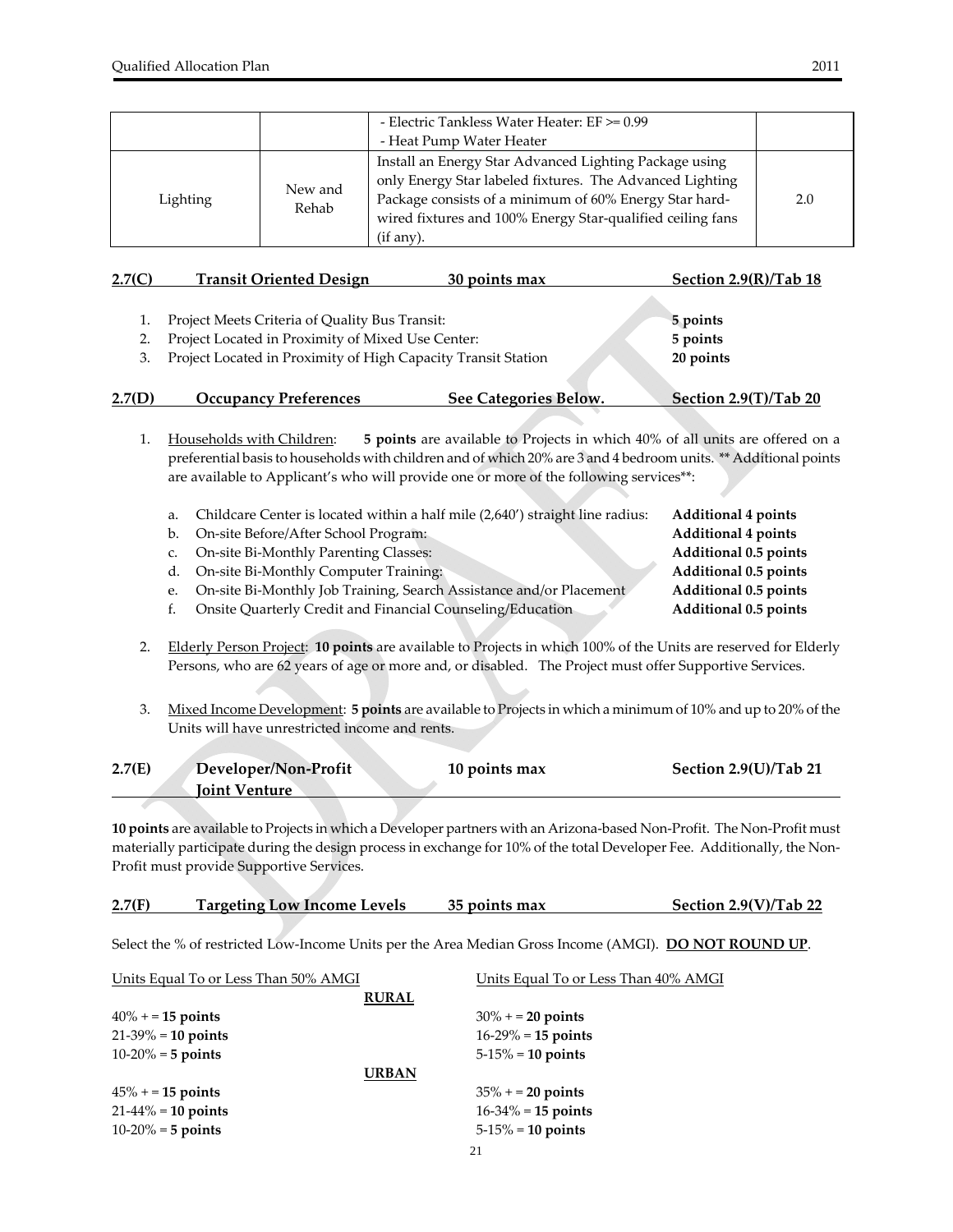#### **2.7(G) Tenant Lease Purchase 10 points max Section 2.9(W)/Tab 23**

**10 points** are available to Projects in which 100% of the Project is intended for Tenant Ownership after the 15 year compliance period.

| 2.7(H) | <b>Arizona-Based Developer</b> | 5 points max | Section $2.9(X)/Tab$ 24 |
|--------|--------------------------------|--------------|-------------------------|
|        |                                |              |                         |

**5 points** are available to Arizona‐based Developer's.

| 2.7(I) | <b>Local Government</b> | 10 points max | Section 2.9(Y)/Tab 25 |
|--------|-------------------------|---------------|-----------------------|
|        | Financing               |               |                       |

**10 points** are available to Projects in which at least 10% of the Permanent Financing is from a Local Government and the Funding Jurisdiction has a population of less than 500,000.

#### **2.7(J) Community Revitalization 15 points max Section 2.9(Z)/Tab 26**

**15 points** are available to Projects who meet 1 of the 4 requirements listed below:

- 1. The Project is in a Priority Housing Area designated by the Local Government, and evidenced in the Local Government's Comprehensive Affordable Housing Plan;
- 2. The Project is located within a Federal Empowerment Zone;
- 3. The Project is located within a Federal Enterprise Community; or
- 4. The Project has been established as a HUD Neighborhood Revitalization Strategy Area.

| 2.7(K) | <b>Acquisition - REHAB</b><br><b>Acquisition - DEMO</b>        | 40 points max<br>40 points max | Section 2.9(AA)/Tab 27     |
|--------|----------------------------------------------------------------|--------------------------------|----------------------------|
|        | <b>Acquisition - DEMO of</b>                                   | 15 points max                  |                            |
|        | <b>Defunct Property</b>                                        |                                |                            |
| 1.     | Acquisition/Rehab:                                             |                                |                            |
|        | \$35,000 or more                                               |                                | 30 points                  |
|        | \$25,000 - \$34,999                                            |                                | 15 points                  |
|        | \$15,000 - \$24,999                                            |                                | 10 points                  |
|        | Foreclosed Property:                                           |                                | <b>Additional 5 points</b> |
|        | HAP/RD Rental Assistance/ACC                                   |                                | <b>Additional 5 points</b> |
|        | <b>Blighted Structure:</b>                                     |                                | Additional 5 points        |
| 2.     | Acquisition/Demo and New Construction of a Blighted Structure: |                                | 30 points                  |
|        | <b>Foreclosed Property:</b>                                    |                                | Additional 5 points        |
|        | HAP/RD Rental Assistance/ACC                                   |                                | Additional 5 points        |
| 3.     | Acquisition/Demo and Redeveloping of a Defunct Property:       |                                | 15 points                  |
| 2.7(L) | QCT or DDA                                                     | 1 point max                    |                            |

**1 point** is available to Project's located within a QCT or DDA as designated in Exhibit E.

#### **2.7(M) Rural Area Development 17 points max**

| 1. Projects located outside of Maricopa and Pima Counties or in a "rural area" as defined in |           |
|----------------------------------------------------------------------------------------------|-----------|
| 7 C.F.R. § 3550.10:                                                                          | 15 points |
| 2. Projects funded by U.S.D.A. through Section 514/515/516 or 538 Programs:                  | 2 points  |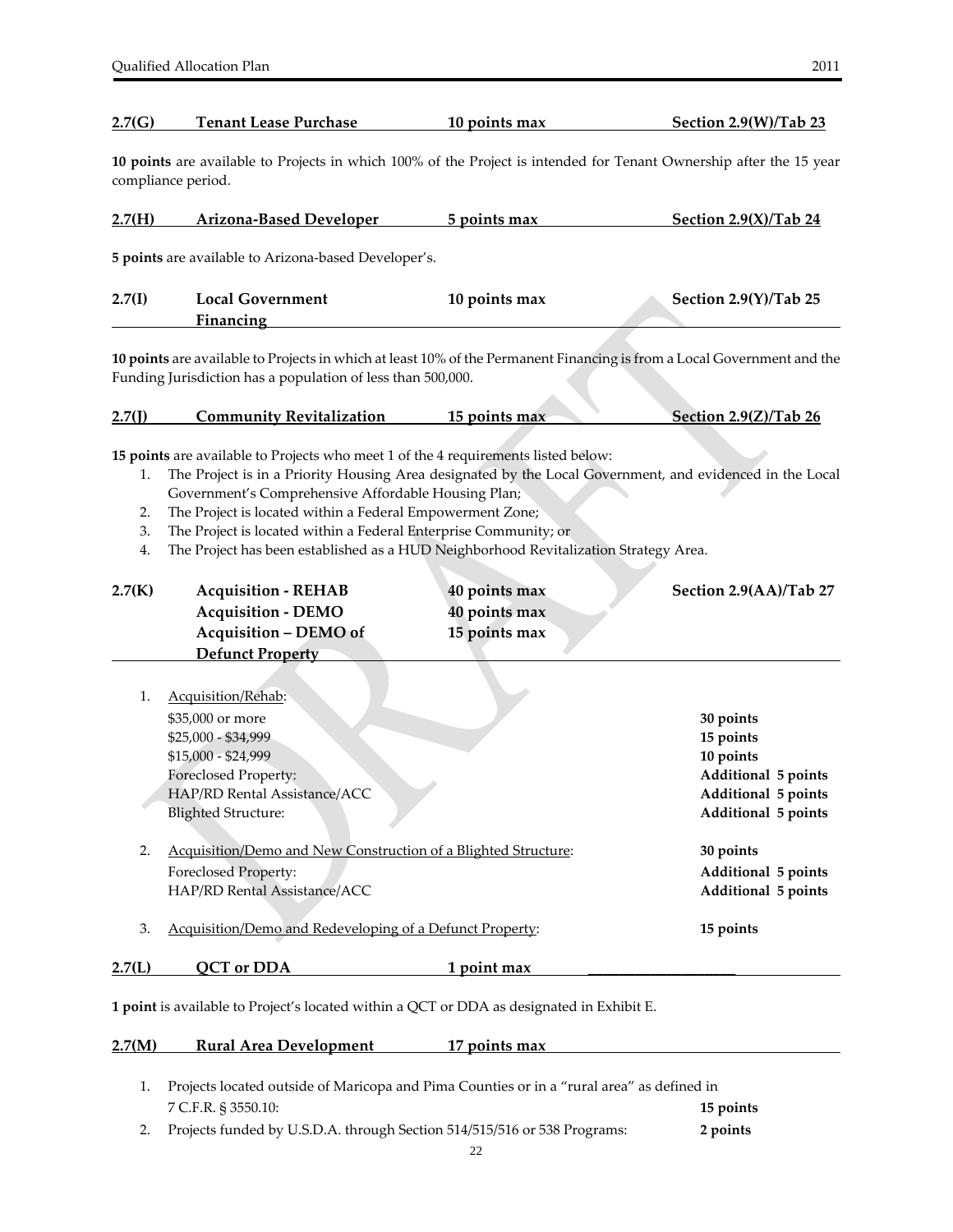#### **2.7(N) City/Town/County 5 points max**

**5 points** are available to Projects located in a City, Town or County which has not received a LIHTC Allocation in the past 5 years. For purposes if this Scoring Category, City, Town or County means the local entity with land use and building code jurisdiction over the Project.

#### **2.7(O) Applicant Entity 5 points max**

**5 points** are available to Projects in which the final Ownership Entity is the Applicant. Applications wherein the "Applicant" is identified as the partner, general partner, a member, managing member or officer of the final Ownership Entity may not claim points under this category.

| 2.7(P) | <b>Efficient Use of Tax Credits</b> | 10 points max |  | Section 2.9(AB) Tab 28 |  |
|--------|-------------------------------------|---------------|--|------------------------|--|
|        |                                     |               |  |                        |  |

**5 points** are available if the total development costs as stated in the development budget on Form 3 do not exceed the 221d3 limits per unit based on bedroom size.

**10 points** are available if the total development costs as stated in the development budget on Form 3 are 15% or more below the 221d3 limits based on bedroom size.

#### **2.8 Tiebreaker**

In the event two projects have the same adjusted competitive score, ADOH shall reserve Tax Credits to the Project receiving the most points according to the following tiebreaker criteria:

A. First, to Applicants with the most Efficient Use of Tax Credits per bedroom based on Scoring from Section 2.7(P).

B. Second, to Applicants in order of the time the Application was date stamped and received by ADOH.

#### **2.9 Threshold**

Applications must include threshold requirements to support a claim for points in each Scoring Category. ADOH may make written inquiries in order to verify the information submitted. ADOH shall consider such supplemental documentation for threshold purposes only, and may not consider the supplemental information in scoring the Application. ADOH may verify representations, information, and data in an Application with public information and statistics available through recognized subscription services. Documentation must be included at the specified TAB as noted below.

#### A. **Tab 1: Cover Letter, Waiver of Requirements.**

(1) **Cover Letter.** Applicant must provide a cover letter that describes the Project, the target AMI and rent structure, public benefit, any special characteristics, and any other information deemed pertinent.

(2) **Waiver of Requirements**. Applicants may request that ADOH waive specific requirements of this Plan. Waiver requests shall be supported by a detailed narrative explanation sufficient to permit ADOH to determine that: a) waiver of the requirement is consistent with I.R.C. Section 42 and its implementing regulations, and IRS guidance, b) waiver of the requirement accomplishes the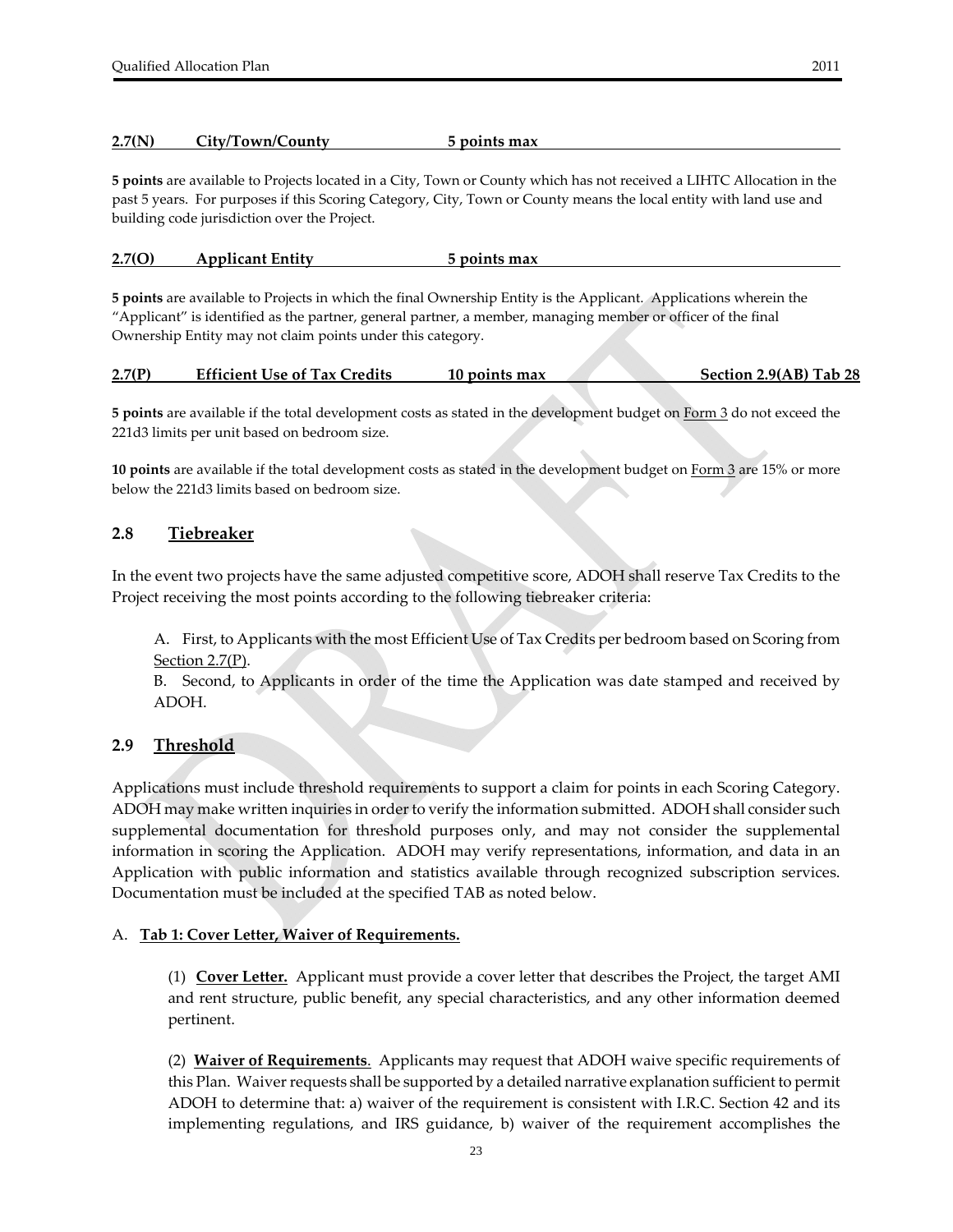purposes and objectives of this Plan; and c) the waiver shall not adversely affect the feasibility of the Project. Each waiver request must be submitted on a separate sheet of paper and inserted behind the cover letter.

#### B. **TAB 2: Self Score Sheet & Set‐Aside Election.**

(1) Insert executed Form 2 "Self Score Sheet".

(2) Insert executed Form 2-1 "Set-Aside Election". An Applicant may designate one or more Setaside categories. Applications that fail to demonstrate the requisite Applicant or project characteristics for a designated set‐aside shall not qualify for a Reservation of Tax Credits in that set‐ aside category.

#### C. **TAB 3: Application & Certifications.**

(1) Complete and execute Form 3.

(2) Complete, execute and insert Gap Financing Application behind Form 3.

 (3) Complete, execute and insert behind Gap Financing Application, executed copies of IRS Form 8821, "Tax Information Authorization," for the Applicant and each Development Team member who has a financial interest in the Project, authorizing ADOH as "Appointee" to receive from the IRS available information regarding any "Financial Beneficiary's" conduct of its business with the Internal Revenue Service ("IRS") relating to the Low‐Income Housing Tax Credit Program. Such information received from the Internal Revenue Service may be used by ADOH in its sole discretion to disqualify an Application pursuant this Plan.

#### D. **TAB 4: CPA Opinion.**

Applicant must provide, on CPA letterhead and in substantially similar form to **Exhibit B**, an opinion which includes all reductions to eligible basis, i.e. solar credits, grants.

#### E. **TAB 5: Legal Opinion.**

The Applicant must include a legal opinion opining that the Project meets the requirements of I.R.C. § 42 and that the Project has not been Placed in Service prior to the LIHTC Application date. The legal opinion must be provided by an attorney, on professional letterhead, in accordance with Arizona Supreme Court Rules 31 and 33 and should at a minimum address the issues suggested in  $Exhibit C$ . If Acquisition Credits are being requested in connection with an Acquisition/Rehabilitation Project only, the legal opinion must clearly address the 10‐Year Rule regarding the eligibility for Acquisition Credits. If the legal opinion submitted in the Application does not meet the requirements of I.R.C. § 42, ADOH may require the Applicant to update the legal opinion.

#### F. **TAB 6**: **Legal Formation, Licensing, and Business Registration.**

The Applicant must include evidence that the Applicant, Developer, and every member of the Development Team that holds an interest in the Project, are duly formed legal entities authorized to transact business in the State of Arizona and in good standing with the Arizona Corporation Commission or the Office of the Secretary of State of Arizona.

(1) Corporations. If the Applicant or Developer is incorporated in Arizona, provide a Certificate of Good Standing issued by the Arizona Corporation Commission and dated not earlier than 30 days prior to the Deadline Date. Applicants and Developers incorporated in another state and doing business in Arizona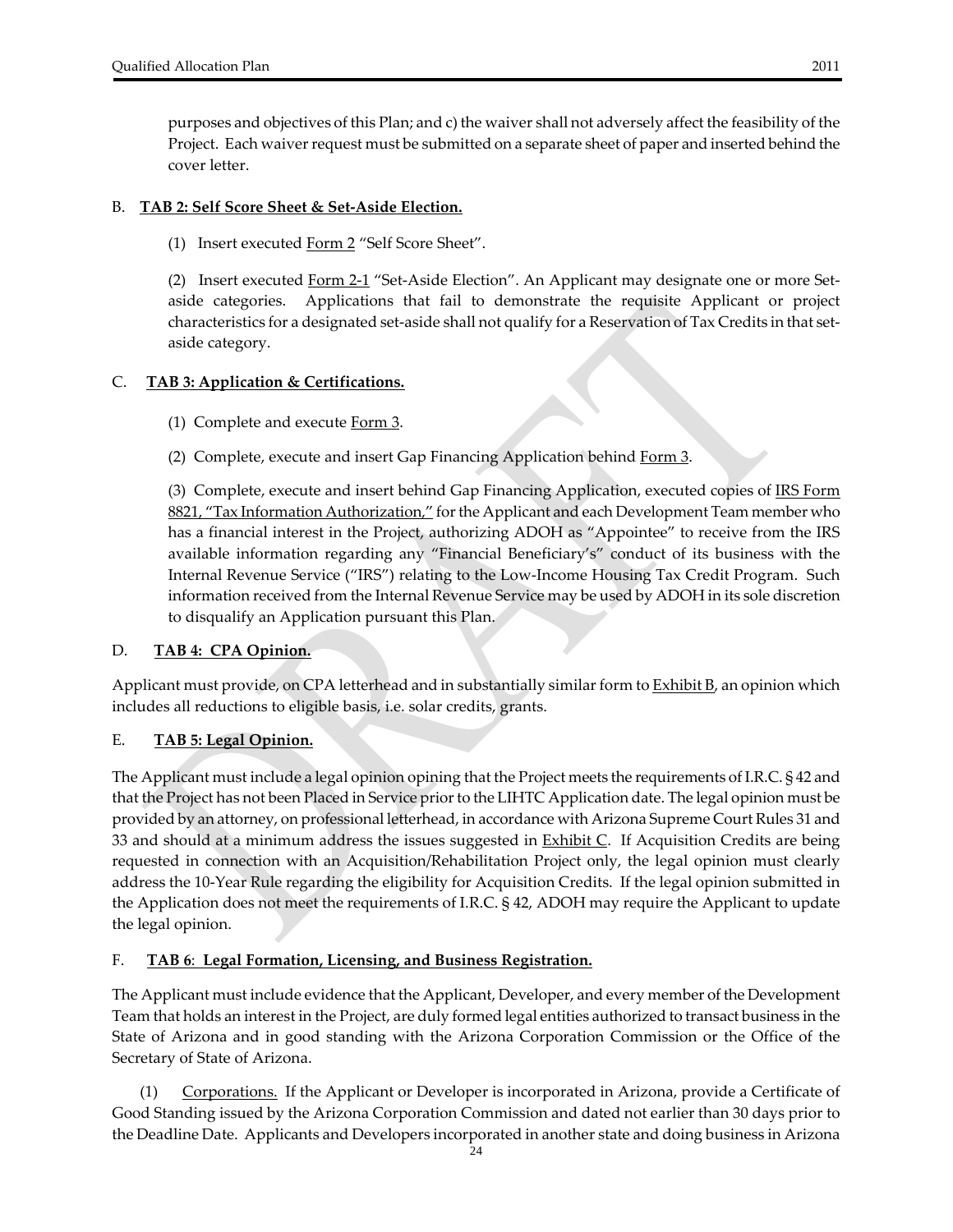should submit the following: a Certificate of Good Standing or its equivalent from the state of incorporation dated not earlier than 30 days prior to the Deadline Date **and** a Certificate of Authority to Transact Business in Arizona or a Certificate of Good Standing for such foreign corporation, issued by the Arizona Corporation Commission and dated not earlier than 30 days prior to the deadline date.

(2) Limited Partnerships. If the Applicant or Developer is a limited partnership organized under the laws of Arizona, then the Applicant must provide a Certificate of Existence, issued by the Arizona Secretary of State and dated not earlier than 30 days prior to the Deadline Date. Applicants and Developers organized under the laws of another state and doing business in Arizona should submit the following: a Certificate of Existence or its equivalent from the state of organization, dated not earlier than 30 days prior to the Deadline Date, **and** an Arizona Certificate of Foreign Limited Partnership from the Arizona Secretary of State or a Certificate of Existence dated not earlier than 30 days prior to the Deadline Date.

(3) Limited Liability Companies. If the Applicant or Developer is a limited liability company organized under the laws of Arizona, then provide a Certificate of Good Standing, issued by the Arizona Corporation Commission, dated not earlier than 30 days prior to the deadline date. Applicants and Developers organized under the laws of another state and doing business in Arizona should submit the following: a Certificate of Good Standing or its equivalent from the state of organization dated not earlier than 30 days prior to the Deadline Date and an Arizona Certificate of Authority to Transact Business in Arizona issued by the Arizona Corporation Commission and dated in the year of application or a Certificate of Good Standing for such foreign limited liability company dated not earlier than 30 days prior to the Deadline Date.

#### G. **TAB 7: Non‐Profit Information.**

Projects seeking consideration in the Non‐Profit Set Aside shall provide the information and materials described in this Paragraph.

(1) The Applicant must complete and execute  $\underline{Form Z}$ , certifying that the nonprofit organization will materially participate in the development and operations of the Project on a basis which is regular, continuous, and substantial. "Non‐Profit Projects" are Projects in which a qualified non‐profit organization (i.e., an I.R.C. Section 501(c)(3) or (4) organization) owns an interest (directly or through a partnership) and materially participates within the meaning of I.R.C. Section 469(h)(i) in the development and operation of the project throughout the compliance period. The non‐profit organization may not itself be an Affiliate of or controlled by a for‐profit organization. "Material participation" is defined at I.R.C. Section 469(h)(i) as involvement "in the operations of the activity on a basis that is regular, continuous and substantial." The ADOH defines "substantial" as having the authority or right to, among other things, participate in the decision‐making process for design, location, materials, and management of the Project.

(2) ADOH requires that the Non‐Profit organization provide:

(a) IRS documentation of status  $501(c)(3)$  or  $501(c)(4)$ ; or in the case where a governmental or tribal agency is applying for non-profit consideration, it must provide the appropriate  $501(c)(3)$  or (4) documentation, a letter from the executive officer of the Local Governmental or tribal agency;

(b) a description of the Non‐Profit organization and its activities, to include the promotion of Affordable Housing in its articles;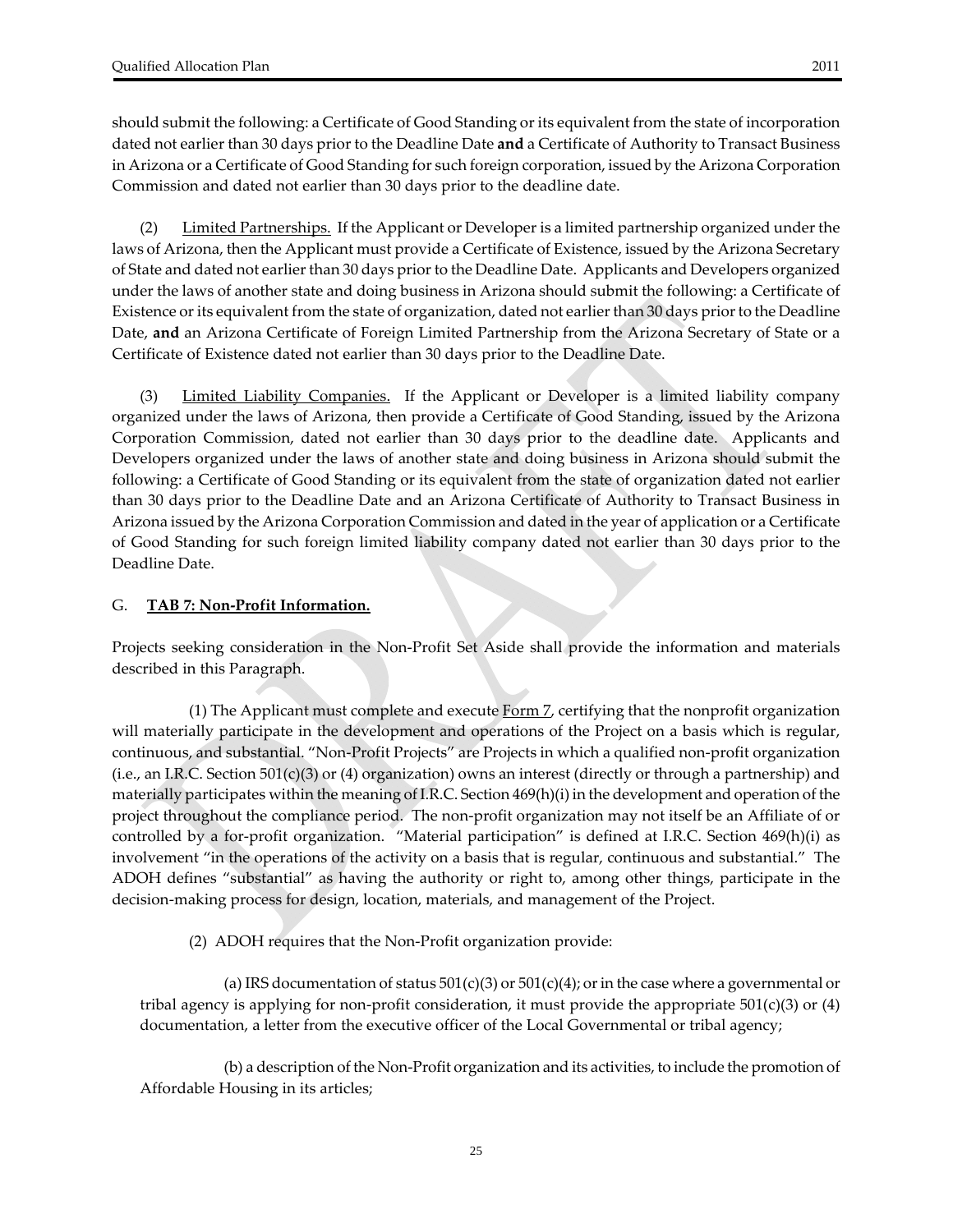(c) evidence that it or its officers or members have experience in developing or operating low‐income housing;

(d) evidence (in the letter of intentreceived from the investment syndicator) that it holds the right of first refusal to acquire the Project following the fifteen‐year compliance period;

(e) evidence that it has developed an operating plan for the project covering its role in developing and managing the Project, including its participation in the Developer fee; its control of Project reserves; its plan for maintenance, replacement, and renovation; and its oversight of marketing and of compliance with I.R.C. Section 42;

(f) the names of board members of the nonprofit organization;

(g) the sources of funds for annual Operating Expenses and current programs; and

(h) evidence of financial capacity in the form of Financial Statements for the prior two full calendar years.

#### H. **TAB 8: Development Team.**

The Applicant must demonstrate that the Development Team possesses the experience and financial capacity necessary to undertake and complete the Project, and that the Developer, Co‐Developer or Consultant has developed Projects of comparable size and financing complexity.

(1) Applicant shall provide the following information:

(a) Insert a completed  $Form 8$ .</u>

(b) Include an organizational chart that describes the relationship whether through control or contract between the Applicant, the Developer, and the Owner.

(c) Include a copy of the legal document demonstrating the authority of the Applicant to bind the Owner such as, a limited partnership agreement, operating agreement for a Limited Liability Company, or a development services agreement, or similar agreement. If the limited partnership agreement, operating agreement, or development services agreement has not been finalized, then ADOH will accept a provisional agreement with a warranty that the requisite authority will be made a part of any such agreement at the time of closing with the Tax Credit investor and the construction lender.

(d) Provide a narrative describing the experience of the Development Team as it relates to the development of the proposed Project, and include resumes that specifically identify the officers or supervisory employees of the Developer who possess the knowledge and experience required by this Paragraph and as otherwise necessary to support a claim for points for Developer experience.

(e) Include Financial Statements of the Developer for the prior two full calendar years.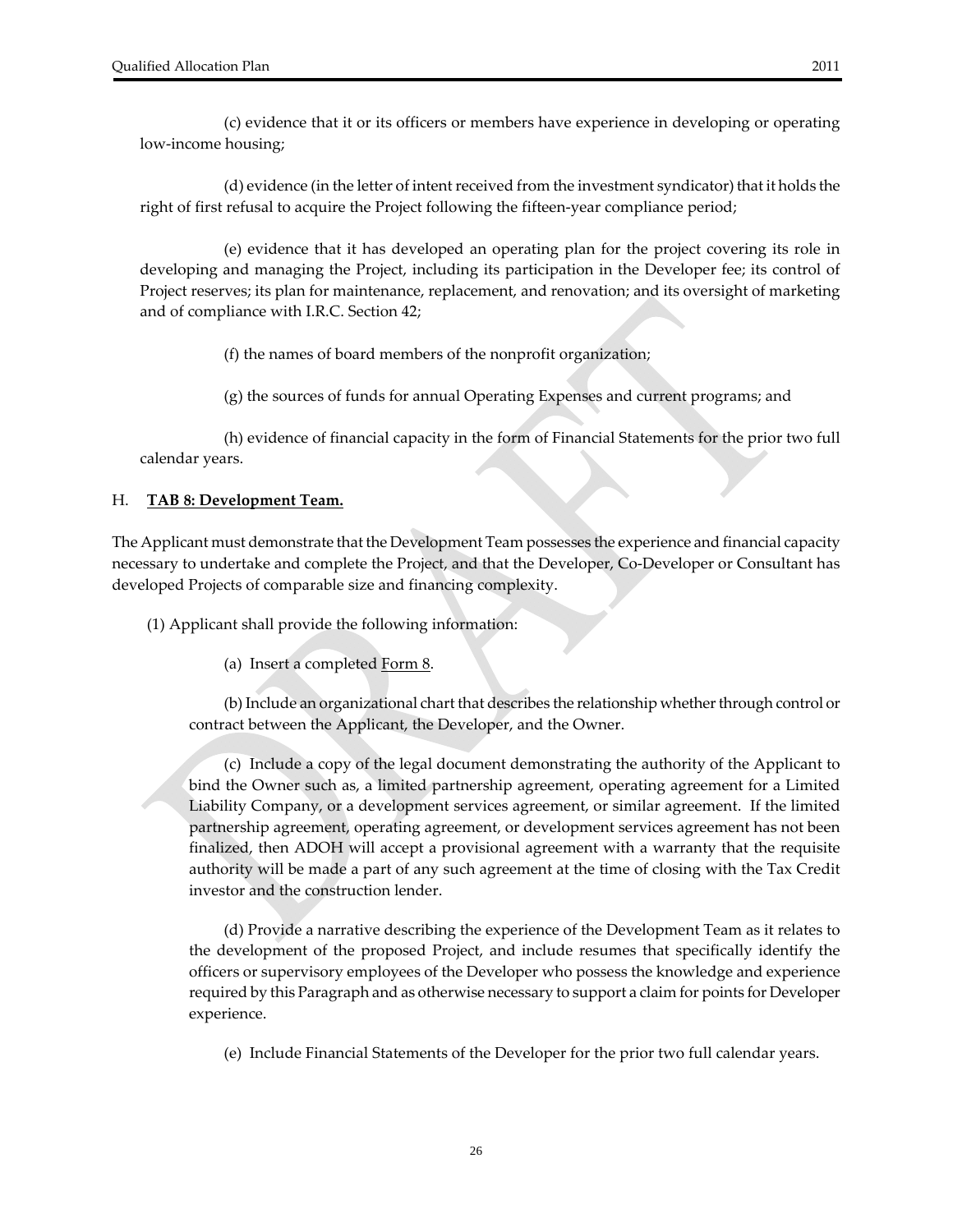(f) The Developer identified in the Application must demonstrate that it has developed the Project(s) from concept through lease up, conversion of the construction loan, or issuance of IRS Forms 8609 for Tax Credit Projects, whichever is latest.

(g) Insert a completed  $Form 8-1$ .</u>

- (h) Insert a completed Form 8‐2.
- (i) Provide explanation of an Identity of Interest designated under Development Team Information on Form 3 Item 7.

#### I. **TAB 9: Acquisition and Site Control.**

#### (1) **Acquisition.**

(a) For a New Construction Project, a land only Appraisal ofreal property must be provided as part of the Application submittal. ADOH will allow the lesser of the purchase price or appraised value to be included in the calculation of gap financing.

(b) For an Acquisition/Rehab/Demo Project, the appraisal shall include separate values for the land and the buildings.

#### (2) **Site Control**.

Applicant must provide an enforceable commitment to transfer the land to the Project Owner, a recorded deed or long term lease in the Project Owner's name, a lease option or by a fully executed purchase contract or purchase option to the Project Owner. If a purchase contract or purchase option is submitted, the agreement must provide for, either a closing date or an initial term lasting until the period ending no less than 180 days after the Deadline Date for submittal of the Application. To establish Site Control, the Applicant must submit the following to ADOH:

A "Title Commitment" for the property dated within 60 calendar days of the date of the Application by a title insurer licensed in Arizona. The title commitment must not include any conditions or requirements materially and substantially adverse to the feasibility of the Project.

(b) If the project or a Development Team member holds fee title to the property, then Applicant should provide a copy of the settlement statement prepared by the title company for the buyer and seller at the closing.

(c) If the Applicant has entered into a lease agreement, the term must be a minimum of 30 years.

(d) For Projects that are located on government or Tribal lands, Applicant must establish legal control of the property by submitting: (i) an agreement between the Project Owner and the Tribe or other government to enter into a lease of specific real property for a term at least equal to the duration of the LURA, and (ii) a resolution of a Tribe or other government agency authorizing the Tribe or government entity to enter into the agreement. For Tribal leases only, ADOH may consider the length of the lease to be the original term of the lease plus the term of any option to renew, provided that the option to renew is held solely by the Applicant.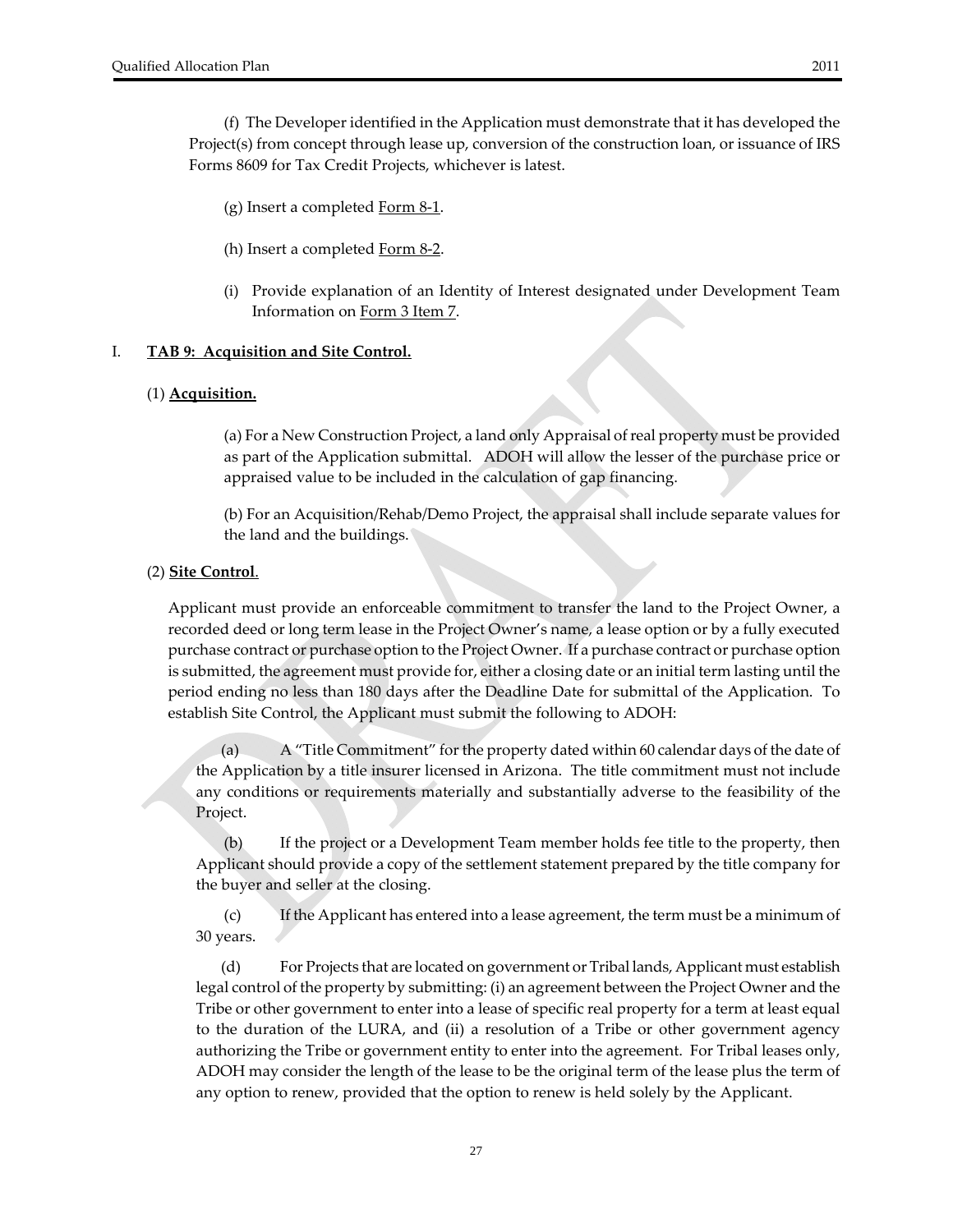(e) In cases requiring use of powers of eminent domain by the Local Government, the Applicant must enclose evidence that a condemnation lawsuit has been filed for the specific parcels of real property upon which the Project may be situated together with the court's order of possession.

#### J. **TAB 10: Planning and Zoning Verification.**

Insert a completed Form 10.

#### K. **TAB 11: Financial Ability to Proceed.**

Applicant must demonstrate that the Development Team has secured funding sources necessary to complete the Project. Applicant must provide the following documentary support:

(1) **Letter of Interest/Intent from Tax Credit Syndicator**. A Letter of Interest/Intent from a Tax Credit syndicator proposing the terms and pricing of purchase of tax credits allocated to the Project.

(2) **Letters ofInterest/Intentfrom Other Sources of Financing**. Copies of Letters of Interest/Intent from all sources of financing that include a (a) a term sheet (b) amount of the loan, (c) interest rate, including all points, (d) amortization period, if applicable, (e) term of the loan, (f) loan‐to‐value factor, (g) maximum and minimum debt service coverage allowable (not required if the permanent lending source is a governmental or tribal entity), (h) all commitment and/or origination fees, (i) and a description of all other fees directly attributed to the funding of the loan.

(3) **Pro Forma and Operating Expenses.** Include a 15‐year pro forma and operating expense data. See Section 7.2(C)(3)(e) for assumptions relating to Operating Expenses.

 (a) The pro forma mustreflect the rent structure in the Application, all lenders' assumptions such as principal and interest payments, cash flow obligations, non-rental income, detailed operating expenses, required reserves, annual fees, debt service coverage ratio etc.

(b) If the pro forma reflects negative cash flow in any year, the Application shall demonstrate the funding and utilization of an operating deficit escrow account or describe the source of the operating deficit funds. A commitment from the entity facilitating the operating deficit reserve/escrow funds must be included with the other funding source documents.

(c) The pro forma may reflect rental assistance if supported by the other funding source documents.

(d)Applicants proposing operating expenses that are not compliant with Section 7 shall submit at least two forms of data supporting the operating expenses stated in the pro forma (for example, comparable Project information as illustrated in a Market Demand Study, IREM information or National Apartment Association information). ADOH may require submission of the audited Financial Statements for comparable Projects owned by the Applicant. Rehabilitation Projects may submit 3 years of historical information as evidence of operating expense assumptions.

 (e) The pro forma income and expense shall trend at 2.00% and 3.00% respectively. Annual replacement reserve obligations shall trend at 3.00%.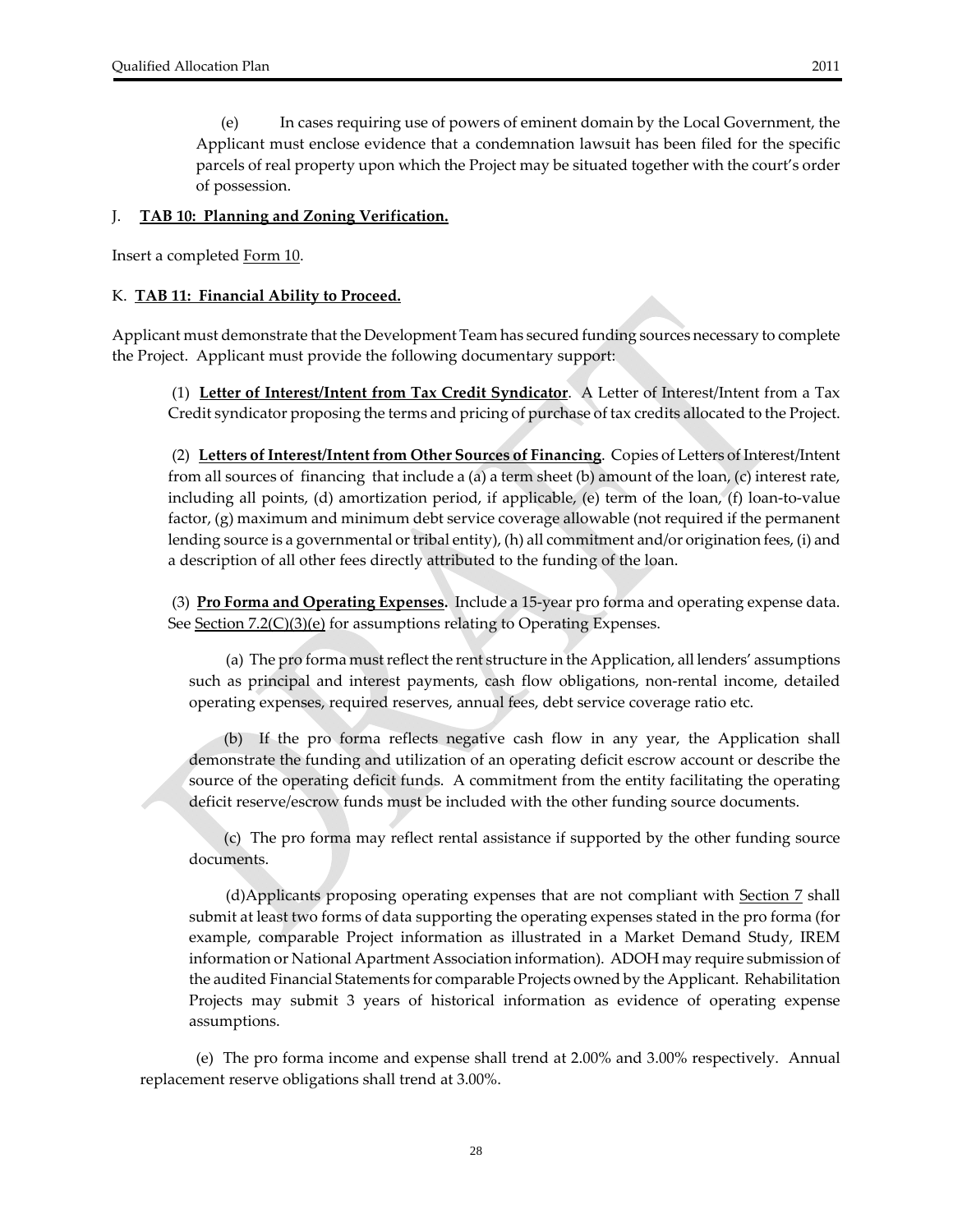#### L. **TAB 12: Market Demand Study.**

The Applicant shall include a Market Demand Study that meets the requirements of the Market Demand Study Guide (Exhibit L).

#### M. **TAB 13: Project Location.**

The Applicant must include detailed directions to the site from the nearest majorintersection, and an 8x10 or fold-up map indicating the following facilities located within 2 miles of the Project:

- (1) Existing LIHTC or any other governmental subsidized housing developments
- (2) Retail centers
- (3) Medical complexes
- (4) Recreational Facilities
- (5) Educational Facilities
- (6) Large scale employment centers
- (7) Public transportation

#### N. **TAB 14**: **Utility Allowance Schedule.**

The Applicant must include a copy of the current utility allowance schedule, published by the local Public Housing Authority or Utility Company Estimate, along with a letter from the issuing authority dated no sooner than 30 days prior to the date of Application submission. Utility allowances based on the Energy Consumption Model shall be prepared by a professional engineer licensed to practice in Arizona or some other qualified professional. ADOH considers energy raters and auditors who are certified and currently in good standing with Residential Energy Services Network ("RESNET") to be "qualified professionals" forthe purposes of the Utility Allowance Regulation. Owners using professionals who are not RESNET‐certified raters or auditors must demonstrate to the satisfaction of ADOH that the professional otherwise meets RESNET qualifications. Furthermore, the professional engineer or energy rater or auditor must not be related to the building owner, property manager or any other entities owned or controlled by these parties within the meaning of Sections 267(b) or 707(b) of the Internal Revenue Code. In addition, Owners who obtain estimates based on the Energy Consumption Model shall provide ADOH with documentary evidence that the estimate was prepared by a licensed professional engineer or other qualified professional consistent with the requirements of this paragraph.

#### O. **TAB 15: Drawings and Plans.**

The Applicant must include preliminary drawings and renderings of the development including:

(1) A site plan showing the site topography, general development of the site, the Building and parking location;

(2) The facility Building layout and net floor area for Projects proposing a Community Facility or Community Services Facility; and

(3) Plans and elevations for each proposed Building and clubhouse.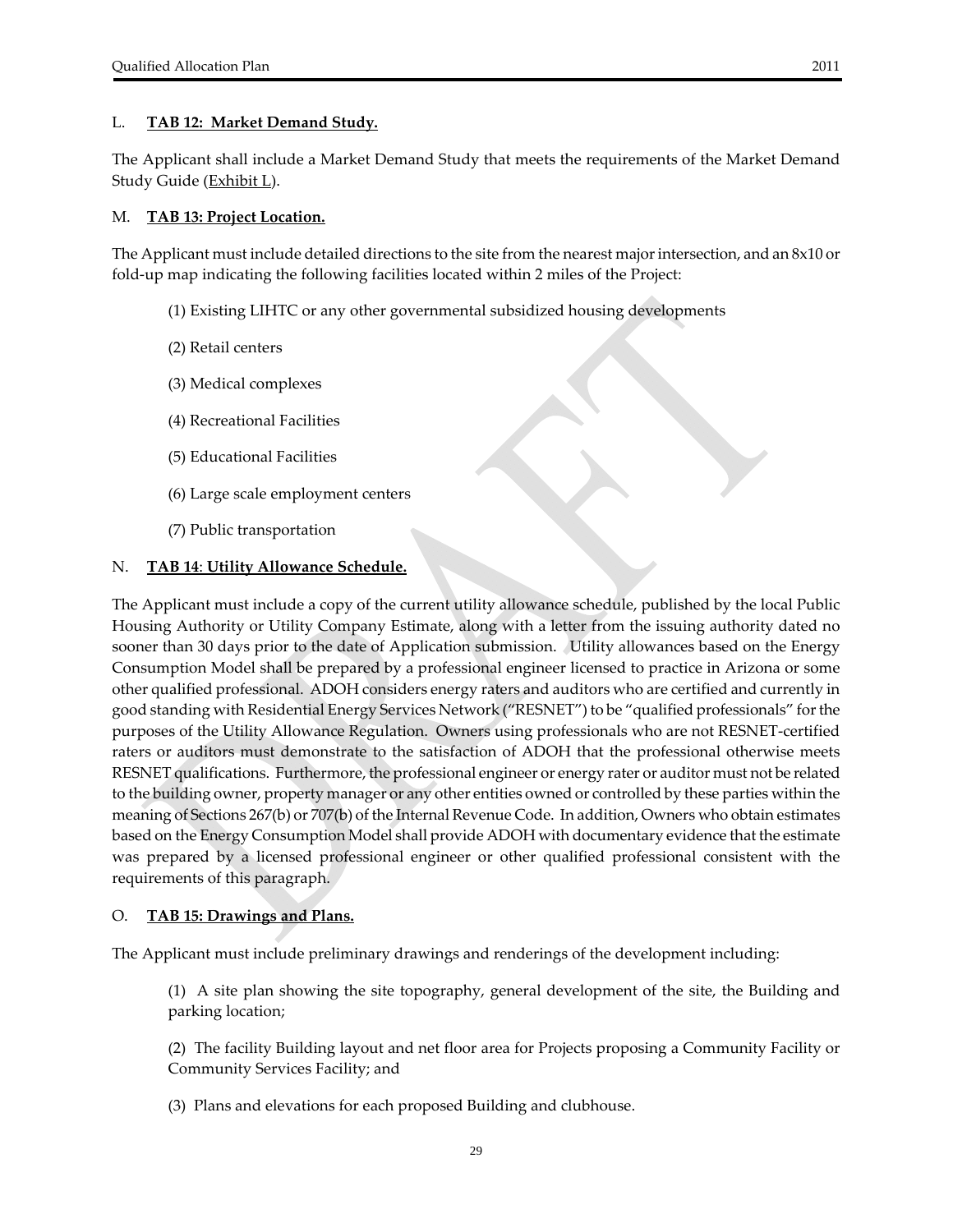#### **P**. **TAB 16: Property Design Standards for New Construction and Rehabilitated Properties.**

Insert Form 16, Architect's Certificate, stating that the architect has read the Mandatory Design Guidelines – Exhibit D, and certifies that the project complies with the requirements.

#### **Q. TAB 17: Sustainable Development.**

Insert Form 17, signed by the Architect certifying that all Sustainable Development products/systems shall be included in design documents/specifications. Form 17 must be resubmitted along with the Application for Final Allocation of Tax Credits.

#### **Prescriptive Categories**

These Categories were developed in conjunction with the LEED for Homes and Enterprise Sustainable Communities. For clarifications on individual line items, refer to the LEED for Homes Reference Guide: http://www.usgbc.org/Store/PublicationsList\_New.aspx

and the Enterprise Sustainable Communities Criteria 2008: http://www.practitionerresources.org/cache/documents/666/66641.pdf

To be awarded any Sustainable Development Points, specific Sustainable product details, building methods / applications and/or systems are required to be listed on Form 17 at time of initial Application and at Final Tax Credit Allocation. The Project Architect and/or General Contractor is required to list all of the Sustainable products, building methods and energy systems corresponding to the respective point categories claimed. The Architect must specify and ensure the use of all claimed Sustainable products. The Architect, and the Arizona Energy Office ("AEO"), will be required, at Final Tax Credit Allocation, to certify that all specified Sustainable point criteria have been met and validate with Project contracts, work orders, or delivery receipts. Please note AEO will require 10-days notice prior to scheduling inspections and confirmation that the Construction Superintendant is available to accompany the AEO representative throughout the entire inspection.

There are three available paths for obtaining the Sustainable Development points as shown below:

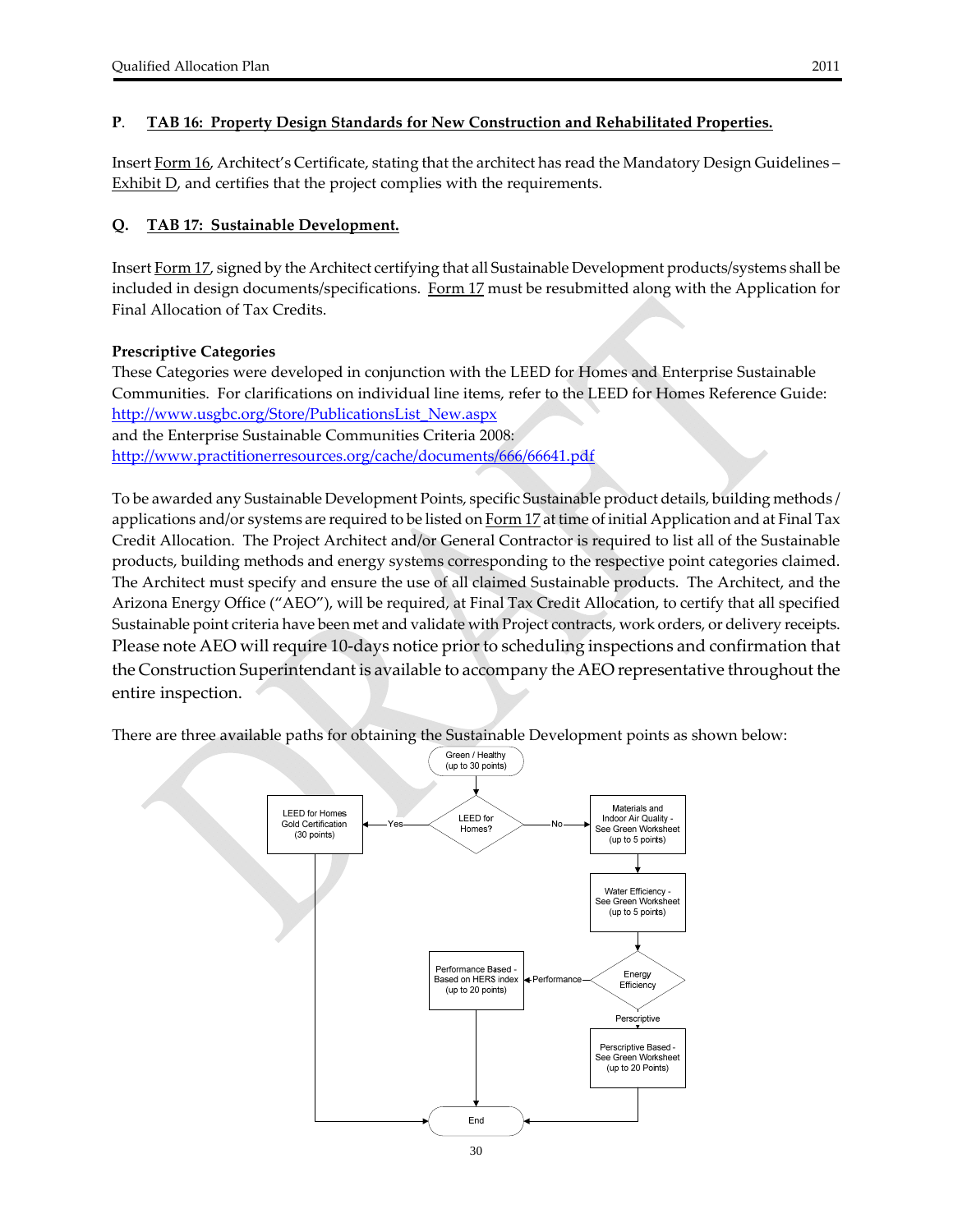For Projects that use the LEED certification path, a copy of the LEED for Homes checklist must be included with the Application. The checklist can be found at the following website: http://www.usgbc.org/ShowFile.aspx?DocumentID=3658.

All non‐LEED Projects must include the Project's Sustainable Development specification list at time of Application to apply for Sustainable Development points. A sample Sustainable Development specification summary sheet is found below representing the minimum amount of information required at time of Application. Product detail should be sufficient enough to allow ADOH to verify the appropriate cost of the proposed product / system.

For Projects that use the Performance Based path for Energy Efficiency, provide verification demonstrating the projected energy efficiency of the least efficient dwelling Units.

- In New Construction, 1 point will be awarded for each point awarded by the Home Energy Rating System (HERS) beyond the baseline index of 85, with a maximum score of 20 points (e.g. HERS index of 65).
- In moderate and substantial Rehabilitation Projects, perform energy analysis, utilizing a Home Performance Contractor, participating in the Arizona Home Performance with Energy Star Program, in the of the existing building condition and identify cost-effective energy improvements by preparing an energy improvement report. A 15% improvement in the energy efficiency is the baseline. 1 point will be awarded for each percent reduction in the energy efficiency after the first 15%, with a maximum score of 20 points (e.g. 35% reduction in energy usage).

The projected, pre‐construction HERS index must be submitted to the ADOH once the construction drawings have been completed and the final HERS index must be submitted at 8609 submission. This category is available for Projects that have a maximum of 4 stories. Common areas should use construction materials and methods consistent with those used in the dwelling Units.

To verify the projected HERS score at the time of Application, Applicant should provide approval from a HERS consultant that the Project's schematic design has been reviewed and it is possible for Applicant to achieve the projected HERS score. In the event Applicant does not meet the projected HERS score, ADOH shall withhold issuance of 8609's.

For Renewable Energy system points, a separate additional financial worksheet must be provided showing all of the applicable financial incentives including, but not limited to: Energy Tax Credits (include syndication agreements or IRC Section 1603 exchange documentation for valuing these credits), Power Purchase Agreements (include PPA's if applicable), federal state and local tax deductions, enhanced / accelerated depreciation values, manufacturer's rebates and property tax assessment exemptions, credits or offsets. See Form 17.

The same Sustainable Development specification list must be resubmitted in conjunction with Form 16 ‐ Architect's Certificate affirming that all of the specified materials, methods or systems listed were in fact included in the project. Be advised that failure to include all scored elements could result in a loss of points on future ADOH projects.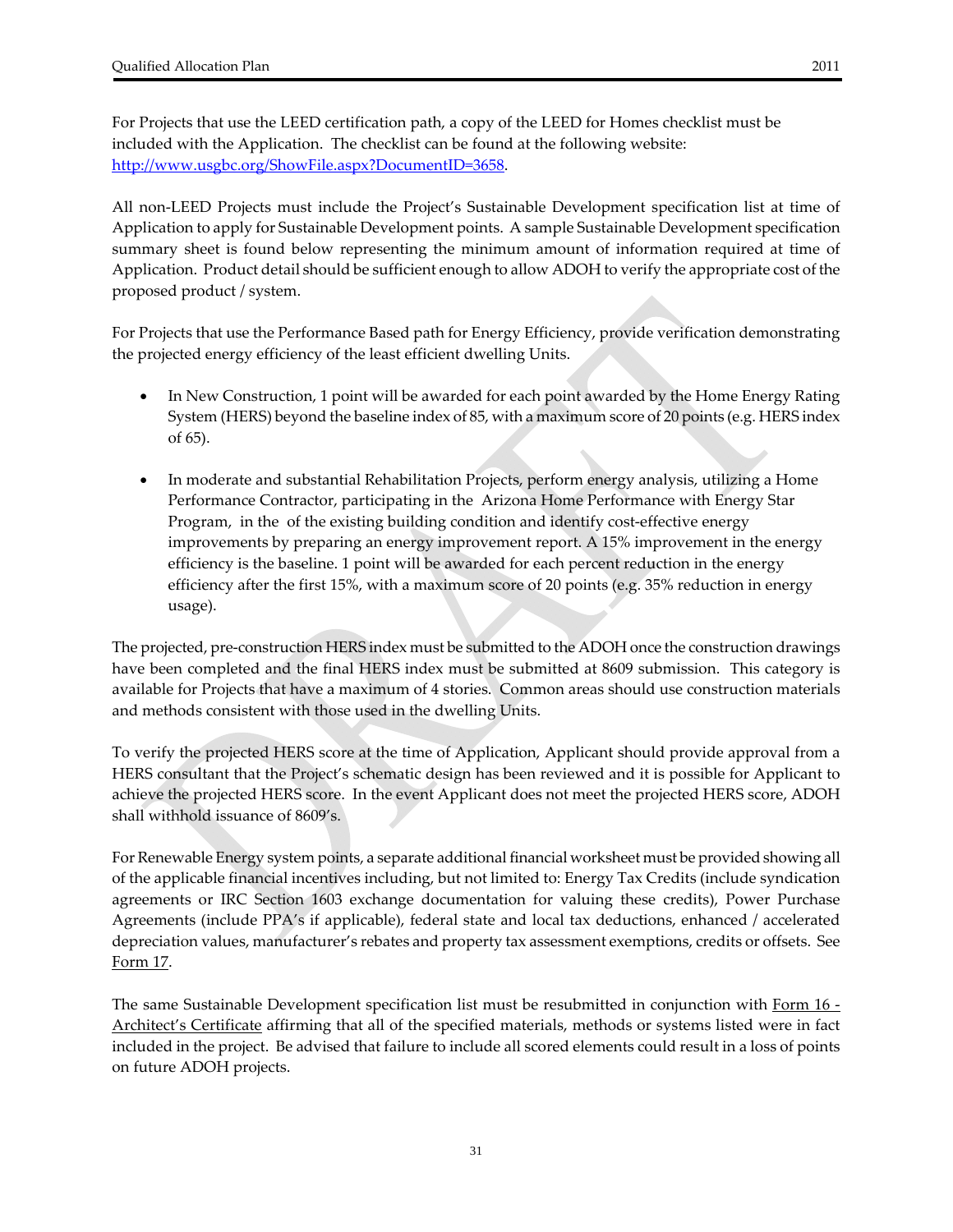#### **(1) Quality Bus Transit.**

A. Quality Bus Transit in the Greater Phoenix Area is defined as:

- Minimum 30 minute weekday headways 6am to 6 pm.
- Minimum 30 minute headways 6am to 6pm on weekends.
- Minimum 15 hours of service on weekdays, minimum 12 hours on weekend days.

#### B. Quality Bus Transit in the balance of the State is defined as:

- Minimum 30 minute weekday headways 6am to 6 pm.
- Minimum 1 hour headways 6am to 6pm on weekends.
- Minimum 12 hours of service on weekdays, minimum 10 hours on weekend days.

The bus route corridor should provide one or more bus stops that are within a quarter mile (1,320') straight line radius of the proposed site and the transit agency must confirm that there currently are no plans to move the route(s) to a different corridor or reduce bus service.

Proposed site located within a half mile (2,640') straight line radius of a mixed use center represented by at least three of the following elements:

- At least 25,000 sf of convenience retail or grocery.
- At least 25,000 sf of other retail.
- At least 25,000 sf of commercial office or other employment other than the retail.
- At least 25,000 sf of institutional and civic uses.
- At least 25,000 sf of restaurant, café and coffee shop uses.

#### **(2) High Capacity Transit.**

- High Capacity Transit includes light rail transit, commuter rail, intercity rail and streetcar.
- Proposed site to be located within a half mile (2,640') straight line radius of a High Capacity Transit Station.
- High Capacity Transit Station includes all existing stations and those that are physically under construction, have secured funding commitments, construction contracts have been awarded, and construction activities have been physically commenced.

#### **S. TAB 19: Supportive Housing Development.**

Permanent Supportive Housing means a Housing First model which centers on providing chronically homeless people with housing quickly and then providing Supportive Services that target the specific needs of the individual. Services provided through permanent supportive housing can include, but are not limited to, health care, substance abuse treatment, mental health treatment, employment counseling, connections with mainstream benefits like Medicaid and others.

#### Requirements:

- 1. Documented support for the project from the municipality in which the project is located.
- 2. Adequate financial support must be in place in order for the project to be viable. Residents of a Housing First project are charged 30% of their income, if any, for rent. Therefore, adequate financial support must be demonstrated. In most cases this would require vouchers.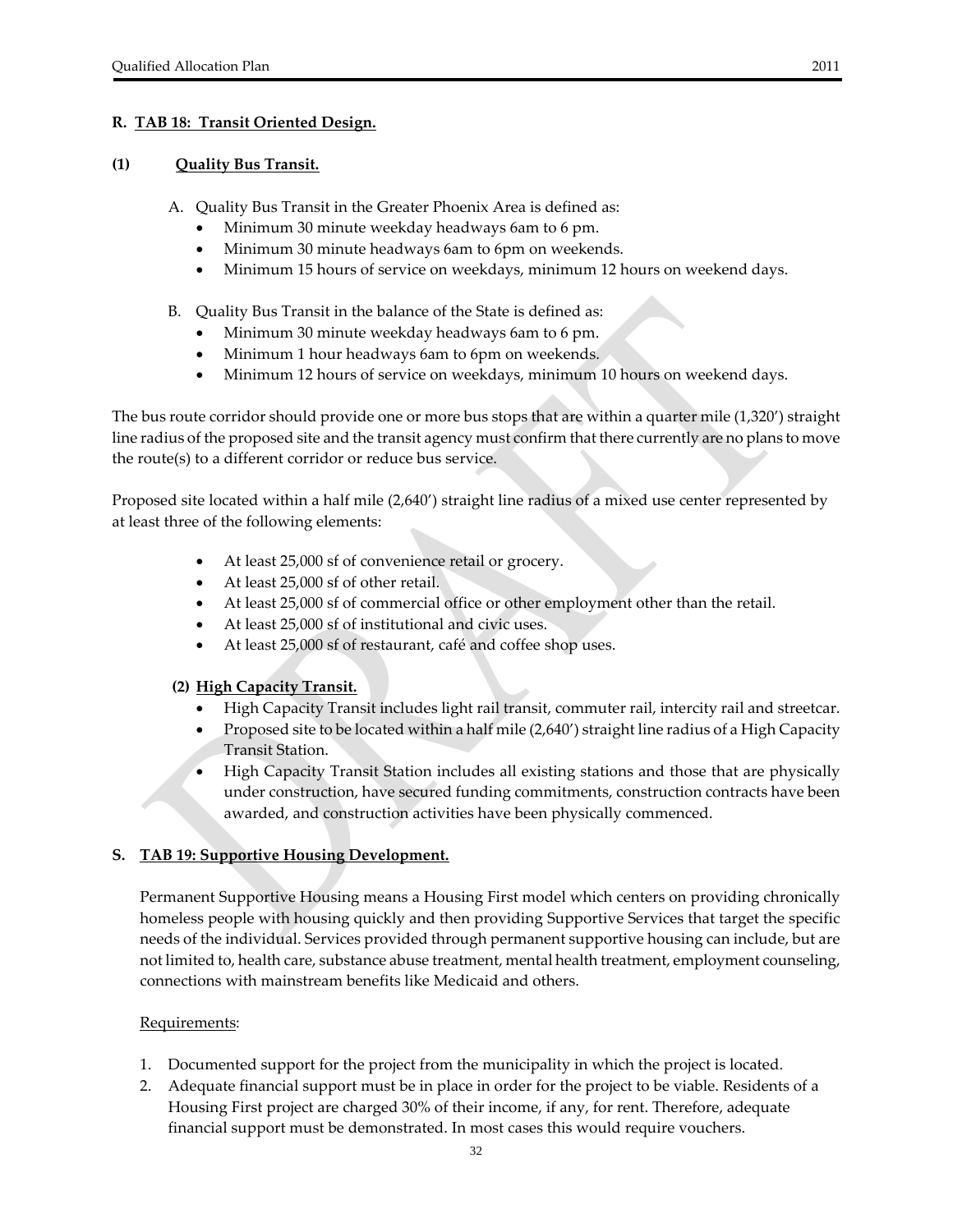- 4. Project must meet architectural requirements of Housing First model such as, a secured single point of entry to the building, community room spaces and offices for supportive services commensurate to number of units etc.
- 5. Veteran's preference must include a commitment to make available case management services to address the bio‐psycho‐social needs of tenants including connection to veteran‐specific services and resources as part of its service plan and include a veteran‐specific outreach plan. Developments with project‐based HUD VASH vouchers will be considered as having met this standard as HUD VASH includes VA provided Case Management Services. Otherwise, these services must be clearly described in the service plan and Letters of Support and Collaboration from the nearest VA Hospital or Community Based Outreach Clinic and the Arizona Department of Veterans Services are required to demonstrate coordination of veteran‐specific resources and services.

#### **T. TAB 20: Occupancy Preferences.**

(1) **Household with Children**. Projects in which 40% of all Units are reserved for households comprised of Individuals with Children, and of which 20% of the Units are 3 or 4 bedrooms. Applicant must provide a description of the Project's specific design elements that serve the needs of households with children. Insert Form 20 and Supportive Services Plans outlined in **Exhibit N.** Costs for Supportive Services should be reflected as a line item in the Annual Operating Expenses (Form 3).

(2) **Elderly ‐ 62 years of Age and Older and or Disabled.** Applicant's proposing Projects that serve elderly who are 62 years and older and, or disabled shall not propose Units with more than two bedrooms. Supportive Services shall promote the resident's quality of life and independence while providing efficient delivery of Supportive Services to the residents. Insert Form 20 and Supportive Services Plans outlined in **Exhibit N.** Costs for Supportive Services should be reflected as a line item in the Annual Operating Expenses (Form 3).

(3) **Mixed Income Development.** A minimum of 10% and up to 20% of the Units may be set aside for households with incomes greater than 60% of AMI. Insert Form 20 and Supportive Services Plans outlined in **Exhibit N.** Costs for Supportive Services should be reflected as a line item in the Annual Operating Expenses (Form 3).

The occupancy preferences requirements and any additional Supportive Services committed will be enforced through a provision in the LURA, which will require notification of any termination in service contracts, no more than a 30 day gap in service provided and the Project will be determined non-compliant if a new service contract is not executed.

#### **U. TAB 21: Developer/Non‐Profit Joint Venture.**

To evidence the joint venture relationship, the Applicant must provide an Operating Agreement or equivalent agreement between the Developer and Non‐Profit, which sets forth the Non‐Profit's duties with respect to their role as the service provider for the Project; and which includes language that the Non‐Profit will receive a minimum of 10% of the total developer fee received by the Developer for the Non-Profit's material participation during the development phase of the Project. Non‐ Profit shall still be entitled to collect an annual fee for acting as the Service Provider for the Project. Applicant should submit information required in **Exhibit N** for Non-Profit.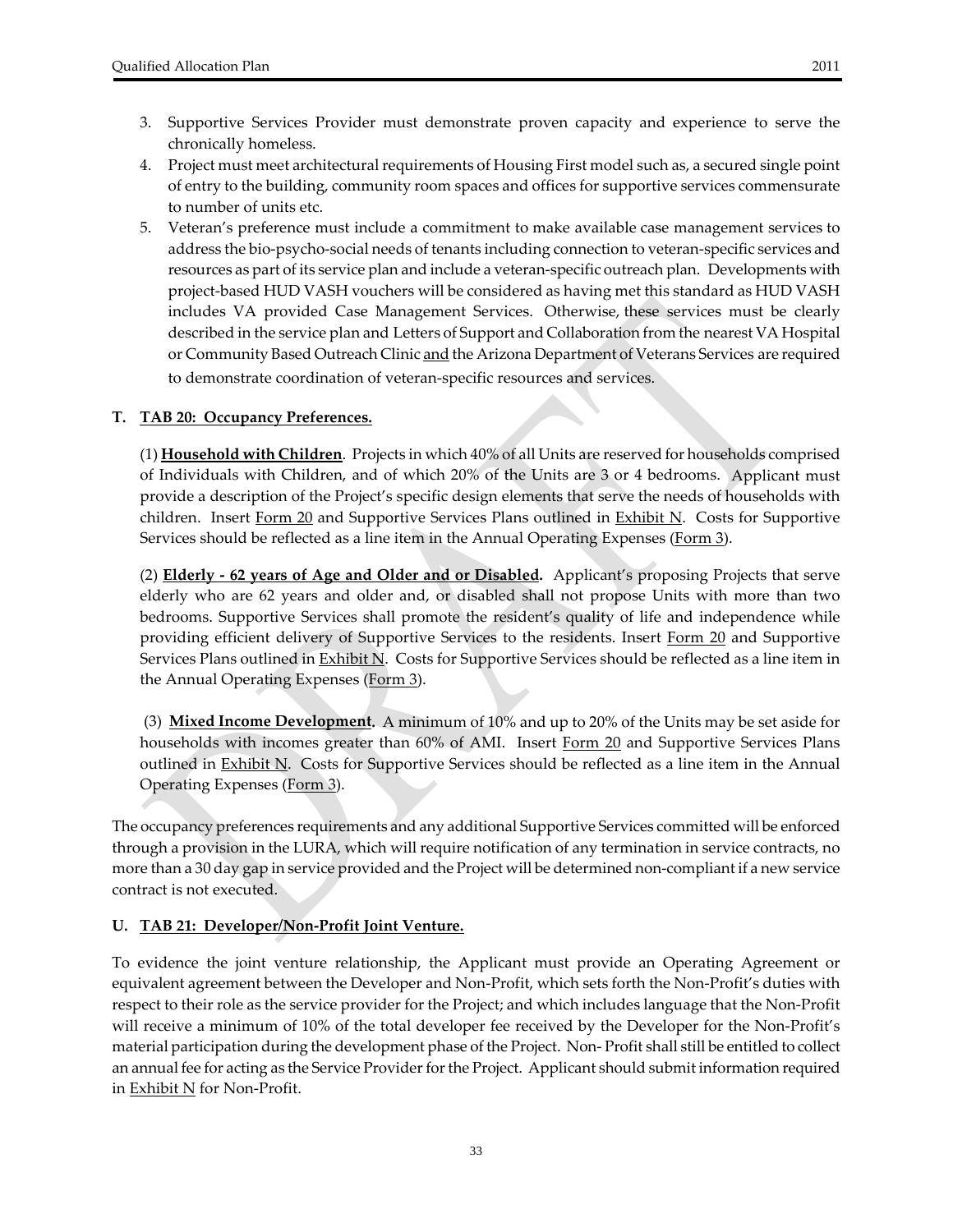#### **V. TAB 22: Targeting Low Income Levels.**

Insert completed Form 22. Applicant should note that the information provided in Form 22 shall be binding on Applicant in the event that the information provided in Form 22 is not consistent with Form 3.

#### **W. TAB 23: Tenant Lease Purchase.**

Applicants should demonstrate that 100% of the Project is designed for home ownership.

1. (a) Tenant Lease Purchase points are limited to single family, duplex, four‐plex or townhome style Projects.

 (b) Project must be designed at the time of Application for eventual home ownership, and meets current subdivision and building code requirements, including fire department requirements of the Local Government.

- 2. Submittal Requirements:
	- (a) A letter of intent from a qualified Non‐Profit organization to purchase the Units,
	- (b) A detailed description of the Ownership proposal to include:

(i) an exit strategy that incorporates a valuation estimate/calculation per I.R.C. Section 42;

(ii) home‐ownership financial counseling services;

(iii) how the eligible tenants will be identified and offered a right of first refusal;

(iv) how the Units will be priced in accordance with I.R.C. Section  $42(i)(7)$ ;

(v) the manner in which homebuyer assistance will be generated from the Project and provided to the homebuyer; and

- (vi) proposed sale agreement.
- 2. Post Allocation Requirements. Projects awarded points under this Paragraph shall be required to execute and record an LURA that indicates the provisions set forth above for the remaining compliance period. There are additional fees associated with these points. (See Section 6.4).

#### X. **TAB 24: Arizona‐based Developers.**

As Arizona‐based Developers are more accessible and accountable to the residents of the State of Arizona, the ADOH and the public, Arizona‐based Developers shall be awarded **5 points**. An Arizona‐based Developeris defined as one whom:

1. Is an Arizona resident or has been organized as a corporation, partnership, limited liability company or other business entity pursuant to Arizona law, or is licensed to do business in Arizona, for the past 30 consecutive months;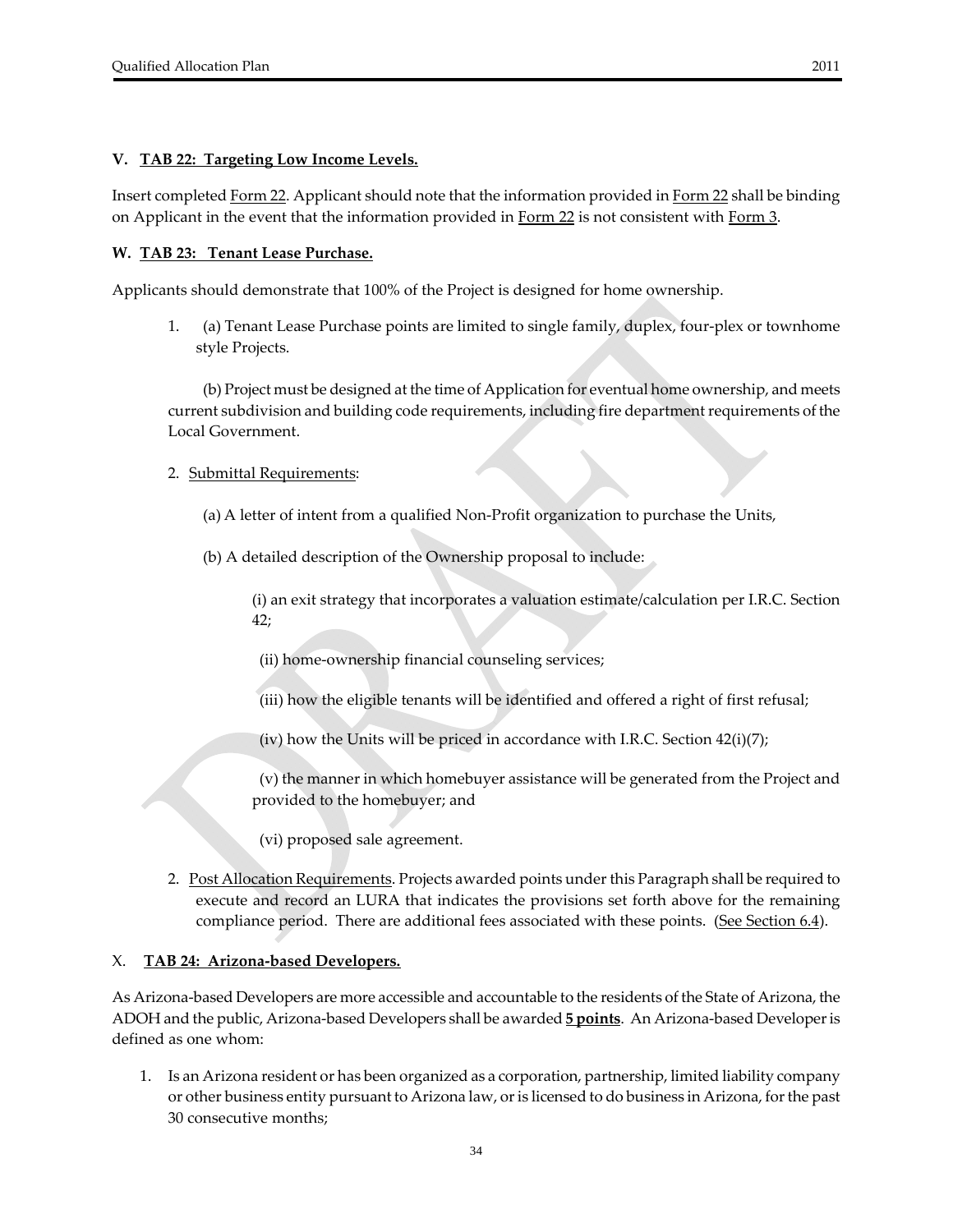- 2. Maintains an office in Arizona from which the Developer (if an individual) or a general partner, managing member or principal officer of the entity conducts business, and has maintained such Arizona office for the past 30 consecutive months; and
- 3. Maintains sufficient staff in its local office to ensure that a resident or member of the public may visit that office to substantively discuss matters with one of the people described in Item #2 above.

#### Y. **TAB 25: Financing Commitment from Local Government.**

Points will be awarded if a City, Town or County with a population of less than 500,000 provides 10% of the Permanent Financing for the Project, as evidenced by a Letter of Commitment or Funding Resolution from City Council. A donation of land by the Local Government, which is supported by a land appraisal, will also satisfy this requirement.

#### Z. **TAB 26: Community Revitalization.**

Applicants claiming points under this Section should provide the following documentary support:

(a) Insert completed Form 26;

(b) Provide a copy of the Local Government's Comprehensive Affordable Housing Plan, i.e. consolidated plan, etc. with areas highlighted to show the priority housing area, and the Project area identified in the plan; and

 (c) Insert a map showing boundaries and the location of the project within The Local Government's Plan. The map must clearly show the names of the roads, streets or other boundaries of the priority housing area and also clearly reflect the location of the Project on such roads or streets.

#### **AA**. **TAB 27: Acquisition/Rehabilitation and/or Demolition.**

Ifrequesting additional points underthis Section with respect to a Foreclosed Property, provide evidence that property is in foreclosure such as the purchase and sale agreement, title report, or bank documentation evidencing foreclosure sale, or evidence that the property was purchased out of foreclosure.

Ifrequesting additional points underthis Section with respect to Rental Assistance, provide copy of HAP, RD or ACC rental assistance contract.

If requesting additional points under this Section with respect to a Blighted Structure, provide CNA and letter from Local Government stating the structure meets the QAP's definition of Blighted Structure.

#### **1. Acquisition/Rehabilitation.**

(a) Projects containing Acquisition/Rehabilitation and New Construction components shall qualify for points in this category only if the rehabilitation Units total 50% or more of the total Project and the Acquisition/Rehabilitation is 100% of the acquired Units.

(b) Applicant should identify the Project as an Acquisition/Rehabilitation Project and fully explain the acquisition and scope of rehabilitation work in the Cover Letter. The rehabilitation improvements and the amount of rehabilitation costs shall be based on the Capital Needs Assessment. ADOH may utilize the services of an independent cost estimator in determining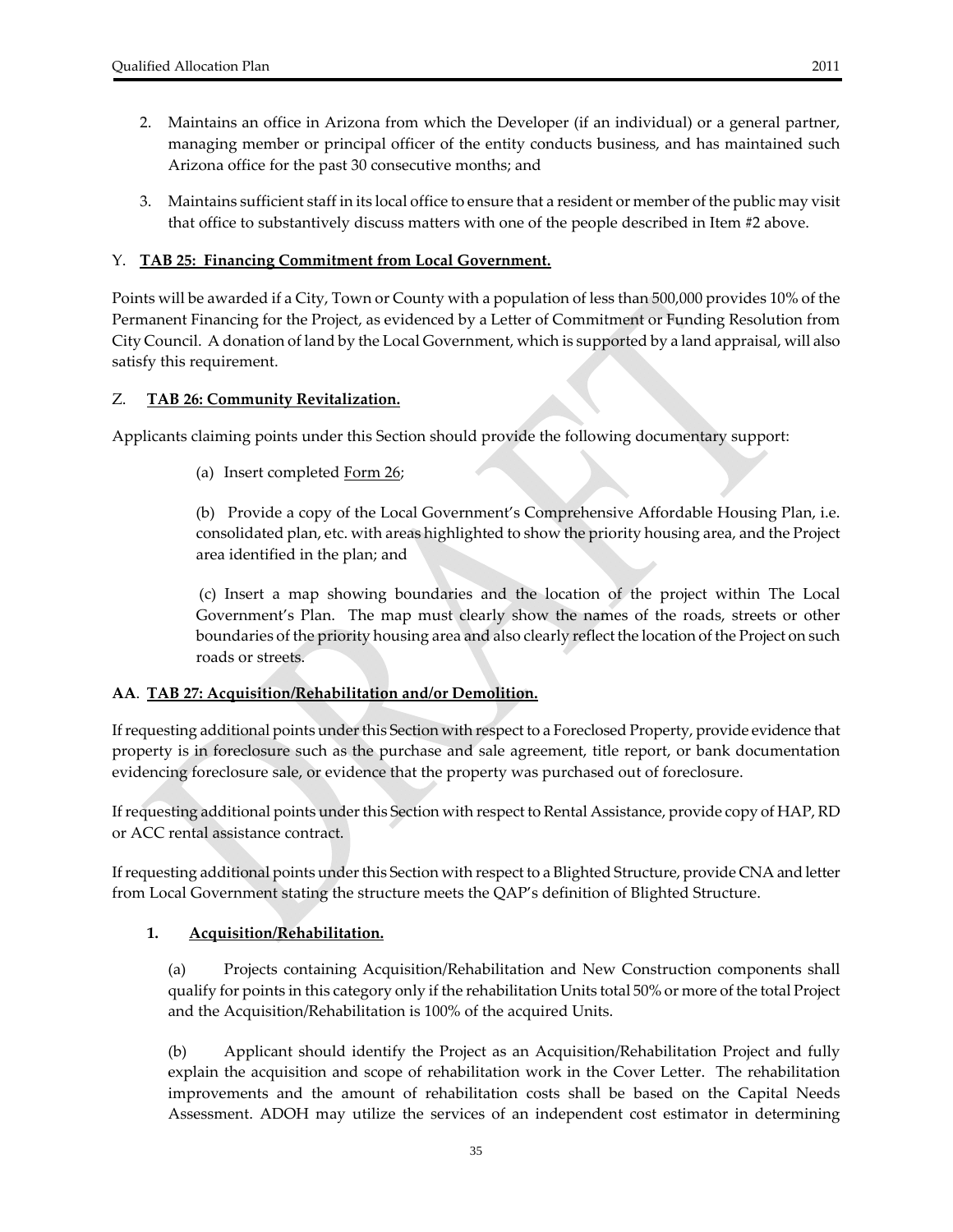whether the rehabilitation costs are reasonable. The Applicant shall be responsible for the costs of the cost estimator. Cost of rehabilitation per Unit is determined by dividing "Total Direct Construction Costs" on Form 3, by the number of Units.

(c) Applications for Acquisition/Rehabilitation of existing rental housing shall be supported by a relocation plan. The relocation plan shall comply with the Uniform Relocation Assistance Act, 42 U.S.C. § 4621, *et seq.*

(d) An Appraisal is required with separate values for land and building.

(e) Applicants must include a statement from the architect or CNA analyst, that the CNA was prepared according to ADOH's CNA Guidelines.

(f) The CNA shall examine and analyze the following Building Components:

(i) Site, including topography, drainage, pavement, curbing, sidewalks, parking, landscaping, amenities, water, storm drainage, gas and electric utilities and lines.

(ii) Structural systems, both substructure and superstructure, including exterior walls and balconies, exterior doors and windows, roofing system, and drainage.

(iii) Interiors, including Unit and common area finishes (carpeting, vinyl tile, plaster walls, paint condition, etc.), Unit kitchen finishes and appliances, Unit bathroom finishes and fixtures, and common area lobbies and corridors.

(iv) Mechanical systems, including plumbing and domestic hot water, HVAC, electrical, and fire protection.

(v) Elevators.

(vi) Provide Building life cycle study to economically justify either rehabilitation or demolition. Provide a comparative analysis to determine cost feasibility of either rehabilitation or demolition option.

(g) The CNA report shall include the following major parts:

(i) All health and safety deficiencies or violations of housing quality standards, requiring immediate remediation. If the Project has tenants, these repairs are to be made a first priority.

(ii) Repairs, replacements, and significant deferred and other maintenance items that need to be addressed within twenty four (24) months of the date of the CNA. Include any necessary redesign of the Project and market amenities needed to restore the property to the standard outlined in this Plan and Exhibit D.

(iii) Repairs and replacements beyond the first two years that are required to maintain the Project's physical integrity over the next twenty (20) years, such as major structural systems.

(h) The professional preparing the CNA report must: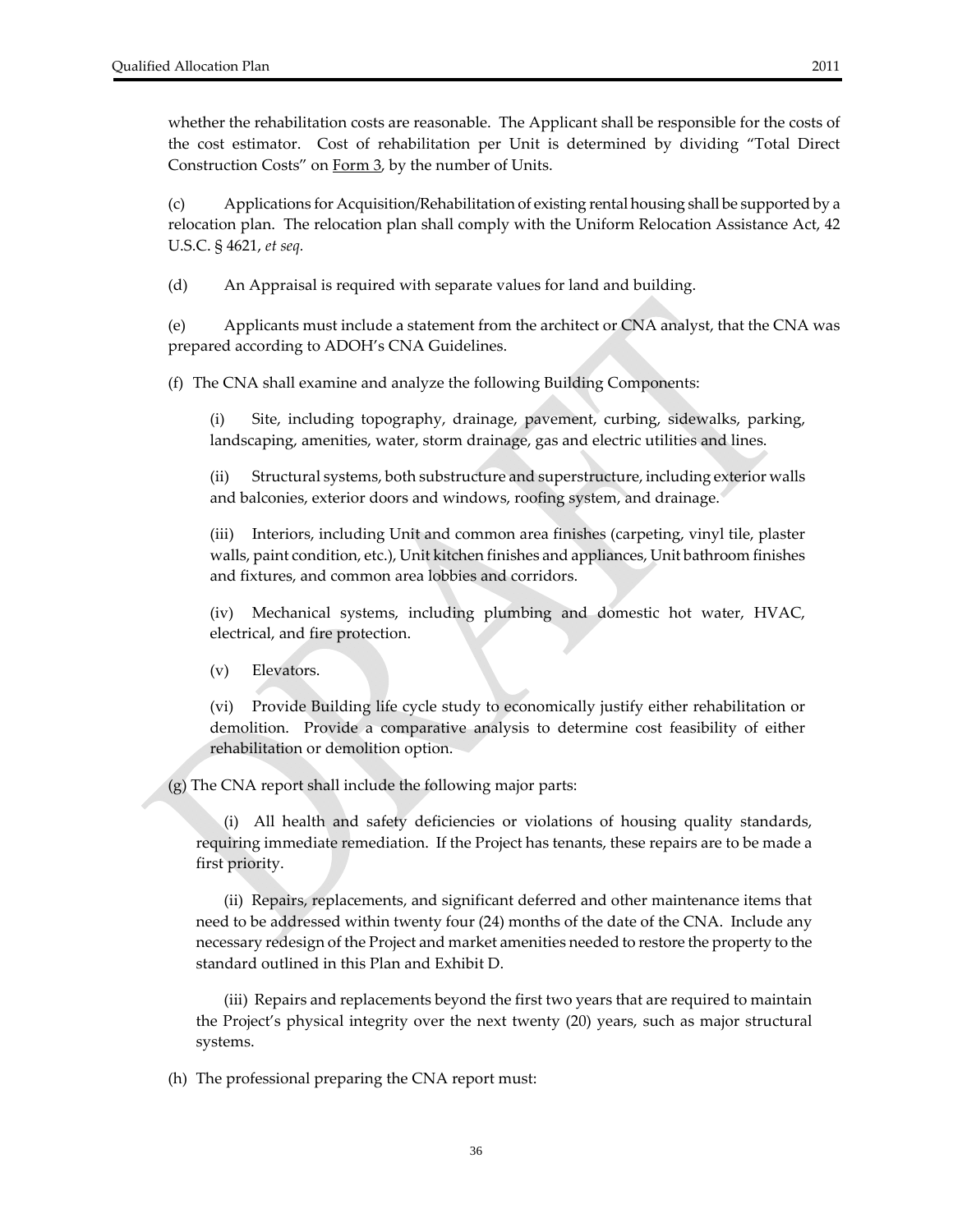(i) Conduct site inspections of a minimum of 35% of all Units. Units shall be randomly sampled while taking into consideration the Unit size mix, e.g., one-bedroom, two-bedroom, etc. All vacant Units must be inspected.

(ii) Identify any physical deficiencies as a result of (a) visual survey, (b) review of pertinent documentation, and (c) interviews with the property owner, management staff, tenants, community groups, and government officials.

(iii) Identify physical deficiencies, including critical repair items, two-year physical needs, and long‐term physical needs. These should include repair items that represent an immediate threat to health and safety and all other significant defects, deficiencies, items of deferred maintenance, and material building code violations that would limit the expected useful life of major components or systems.

(iv) Explain how the Project will meet the requirements for accessibility to persons with disabilities. Identify the physical obstacles and describe methods to make the project more accessible, and list needed repair items in the rehabilitation plan.

(v) Prepare a rehabilitation plan, addressing separately all two‐year and long‐term physical needs.

(vi) Conduct a cost/benefit analysis of each significant work item in the rehabilitation plan (items greater than \$5,000.00) that represents an improvement or upgrade that will result in reduced operating expenses (e.g., individual utility metering, extra insulation, thermo‐pane windows, setback thermostats). Compare the cost of the item with the long-term impact on rent and expenses, taking into account the remaining useful life of building systems.

**2. Acquisition/Demo and New Construction of a Blighted Structure.** Applicant must provide evidence and documentation to satisfactorily substantiate to ADOH that the property has outlived its economic usefulness as follows:

(a) Assessment of Obsolescence:

(i) CNA substantiating demolition is a more cost effective option than rehabilitation.

(ii) Market analysis confirming new design accommodates market demand better than existing design (Example – motel with studio Units where market demand is for families).

(iii) Dated photo of Building taken no more than 60 days before the Application Deadline Date.

#### (b) Additional Requirements:

(i) No demolition permit may be issued, nor shall demolition activity commence priorto the deadline date for submittal of Applications. Development activity undertaken prior to satisfaction of cross-cutting federal regulatory requirements may disqualify a project for Gap Financing through federal sources.

(ii) A relocation plan which complies with the Uniform Relocation Assistance Act, 42 U.S.C. §4621, *et seq*. Relocation costs should be included in the Development Budget, Form 3.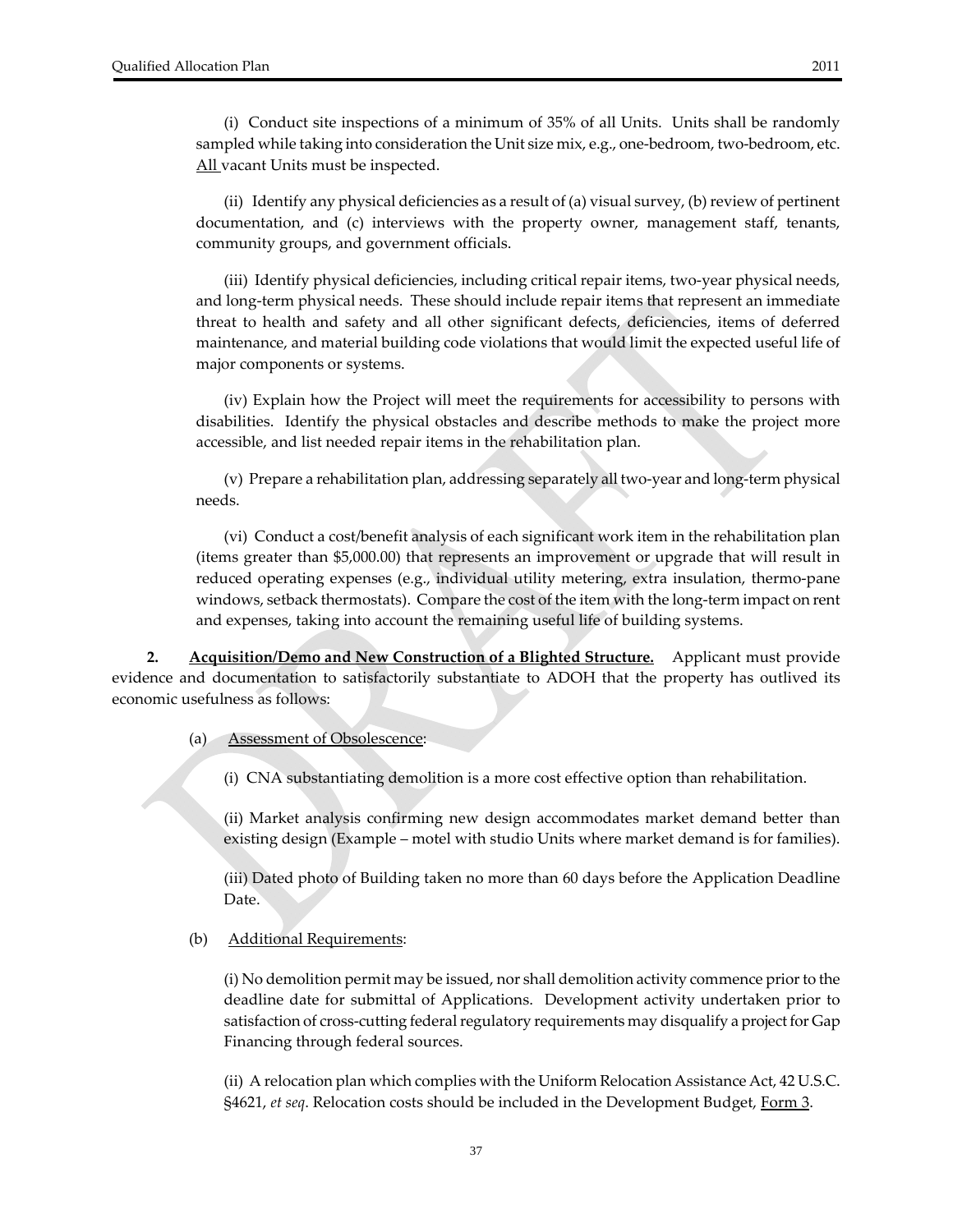#### 3. **Acquisition/Demo and Redeveloping of a Defunct Property.**

(a) Property must be Foreclosed, Abandoned or Defunct:

(i) Foreclosed Property: provide evidence that property is in foreclosure such as the purchase and sale agreement, title report, or bank documentation evidencing foreclosure sale, or evidence that the property was purchased out of foreclosure.

(ii) Abandoned Property: provide evidence that mortgage or tax foreclosure proceedings have been initiated for that property, no mortgage or tax payments have been made by the property owner for at least 120 days and the property has been vacant for at least 120 days.

(iii) Defunct Property: provide evidence that no work has taken place within the last twelve (12) months by substantiating when last work occurred. Provide copy of last inspection report and letter from Local Government stating that no work has occurred on the site within the last twelve (12) months.

(b) Horizontal Improvements must be completed – provide engineer's report supported by photos detailing work that has been completed;

(c) Vertical Improvements must be started– provide engineer's report supported by photos detailing work that has been completed; and

No demolition permit may be issued, nor shall demolition activity commence prior to the deadline date for submittal of Applications. Development activity undertaken prior to satisfaction of cross-cutting federal regulatory requirements may disqualify a project for Gap Financing through federal sources.

#### **AB**. **TAB 28: Efficient Use of Tax Credits.**

Use the table below for the scoring calculation for total development costs based on number of bedrooms and size.

Ex: A 10 unit five 1‐bedrooms and five 2‐bedrooms project in Coconino County may not exceed total development costs of \$1,597,925 and receive  $\frac{5}{9}$  points in this Category. The Applicant may qualify for an additional 5 points if the total development costs are 15% or more below the 221d3 limits. Ex: \$1,358,238 or less.

|              |             | US Department of Housing and Urban Development |            |           |           |           |
|--------------|-------------|------------------------------------------------|------------|-----------|-----------|-----------|
|              |             | Section 221d3 and 234 Per unit Limits          |            |           |           |           |
|              |             | Cochise,                                       |            |           |           |           |
|              |             | Douglas,                                       |            |           |           |           |
|              |             | Pima, Santa                                    | Maricopa,  | Greenlee, | Apache    |           |
|              | Coconino    | Cruz and                                       | Mohave     | La Paz    | and       |           |
|              | and Yavapai | Yuma                                           | and Navajo | and Pinal | Graham    | Gila      |
| Bedroom size | Counties    | Counties                                       | Counties   | Counties  | Counties  | County    |
| 0 Bedroom    | \$125,647   | \$116,173                                      | \$115,176  | \$108,694 | \$107,697 | \$106,201 |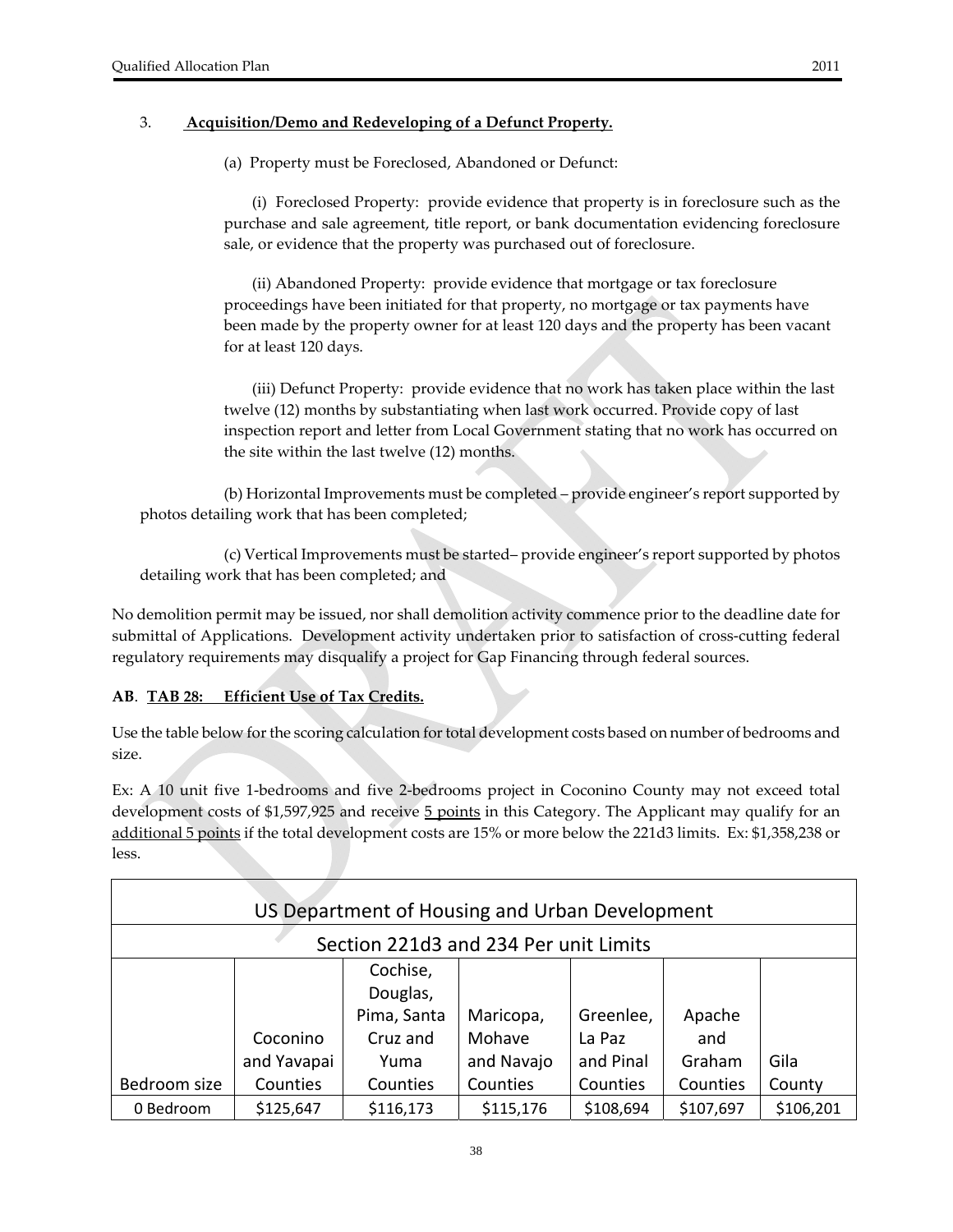| 1 Bedroom | \$144,869 | \$133,947 | \$132,797       | \$125,323 | \$124,174 | \$122,449 |
|-----------|-----------|-----------|-----------------|-----------|-----------|-----------|
| 2 Bedroom | \$174,716 | \$161,543 | \$160,156       | \$151,143 | \$149,757 | \$147,677 |
| 3 Bedroom | \$232,642 | \$206,780 | \$205,005       | \$193,468 | \$191,693 | \$189,031 |
| 4 Bedroom | \$249,144 | \$230,360 | \$228,382       | \$215,530 | \$213,552 | \$210,586 |
|           |           |           | <b>Elevator</b> |           |           |           |
| 0 Bedroom | \$132,224 | \$122,255 | \$121,205       | \$114,384 | \$113,335 | \$111,761 |
| 1 Bedroom | \$151,572 | \$140,144 | \$138,941       | \$131,122 | \$129,919 | \$128,115 |
| 2 Bedroom | \$184,312 | \$170,416 | \$168,953       | \$159,445 | \$157,982 | \$155,788 |
| 3 Bedroom | \$238,439 | \$220,462 | \$218,569       | \$206,269 | \$204,377 | \$201,538 |
| 4 Bedroom | \$261,734 | \$242,000 | \$239,923       | \$226,421 | \$224,344 | \$221,228 |

#### **2.10 Carryover Allocation**

Projects that will not place Buildings in service by December 31, 2011, must request a Carryover Allocation Agreement (the "Agreement") by submitting the information below no later than December  $1<sup>st</sup>$  unless otherwise provided in the Reservation letter.

Failure to satisfy the requirements and execute the Agreement by the Deadline Date in the Reservation letter may result in cancellation of the Reservation of Tax Credits. The person signing the Agreement must have authority to bind the Owner. ADOH will not execute the Agreement until the Owner has met all the requirements listed below in addition to any additionalrequirements as may be described in the Reservation letter.

#### $(A)$  Updated Form 3;

(B) Current Certificate of Good Standing for Ownership Entity, or if previously provided, Applicant should provide an updated Certificate;

- (C) Updated Project Schedule; and
- (D) Documentation for EIN (Employer Identification Number).

#### **2.11 10% Cost Test Requirements**

The IRS requires that Owners of Projects receiving a Tax Credit Allocation which are not Placed in Service in the yeartheir Allocation is made must meet the 10% Cost Test to have a valid Carryover Agreement. The 10% Cost Test due date will be 12 months from the issuance of the Tax Credit Reservation Letter.

To satisfy the 10% Cost Test, the Owner must demonstrate it has incurred or expensed by the due date stated in the Reservation Letter qualified costs in an amount that is greater than 10% of the reasonably expected basis in the Project (including land costs) at the close of the second calendar year. If I.R.C.Section 42(h) (1) (E) (ii) is more restrictive, it shall govern.

#### **A. The following items are required to be submitted for the 10% Cost Test**:

- (1) Updated  $Form 3$ ;</u>
- (2) Independent auditor's report;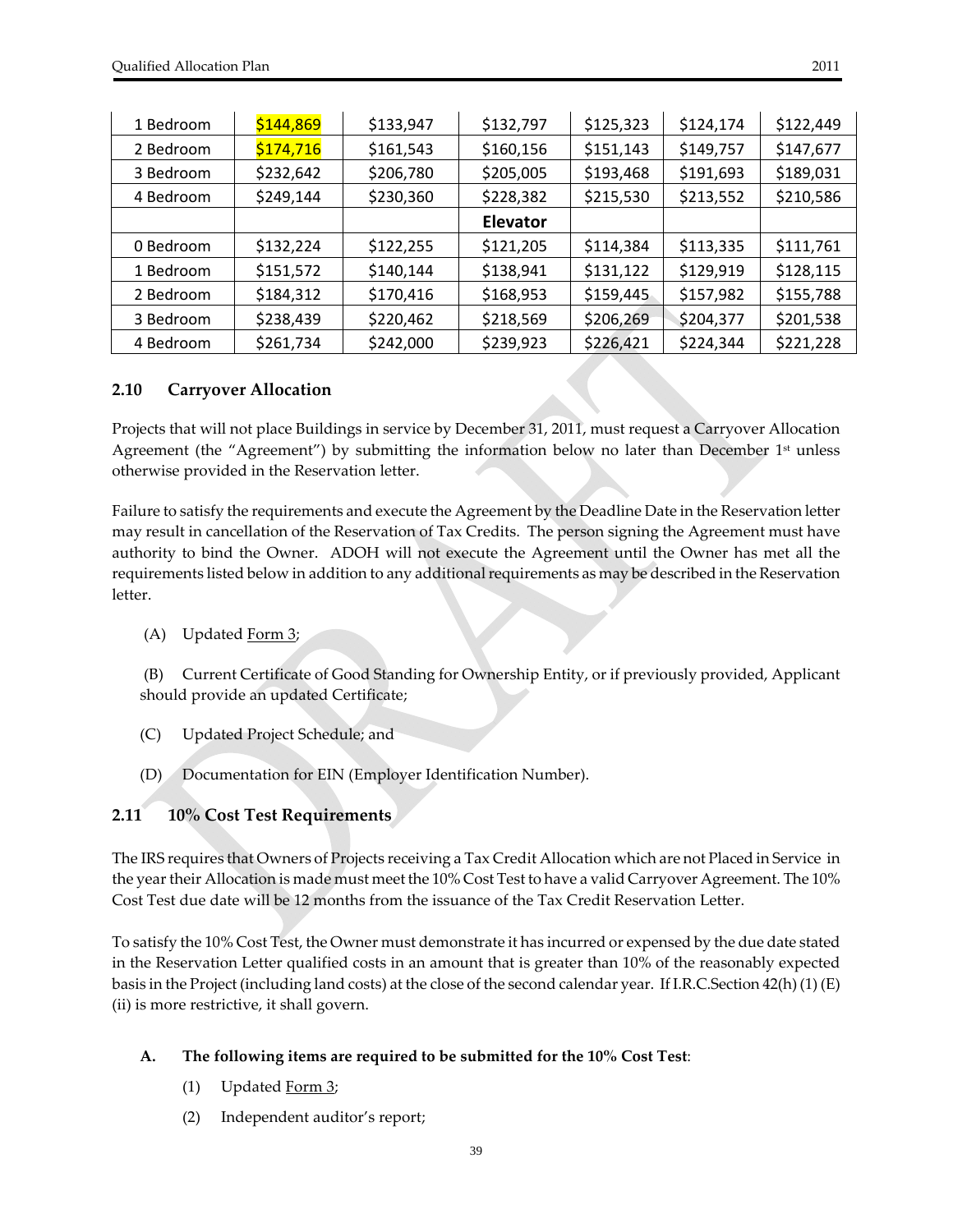- (3) Certification of Costs Incurred;
- (4) Evidence of Land Ownership;
- (5) Commitments of all sources of financing for the Project;

(6) A 15‐year pro forma signed by the senior lender (or the syndicator/investor if the Project is funded 100% by equity) that exclusively reflects the following language verbatim: "We acknowledge that this pro forma substantially matches the assumptions used in our underwriting";

- (7) Syndication or Investor Agreement;
- (8) Executed Construction Contracts:
	- (a) evidence showing the contractor is licensed to do business in Arizona; and
	- (b) copy of Payment and Performance Bond or Letter of Credit acceptable to the syndicator;
- (9) Building Permits;
- (10) Plans and Specifications (Copy also to be submitted to the Arizona Energy Office);

(11) Architect Certification evidencing compliance with  $Exhibit D$  Mandatory Design Guidelines and Sustainable Development Points;

(12) Updated Project Schedule;

(13) Any unpaid fees owed to ADOH;

 (14) 8X10 photograph of an erected sign at the construction site listing all sources of financing. The sign must be a minimum size of 24 inches high by 36 inches wide, include a minimum 5‐inch high ADOH logo and text printed at a minimum 72‐point font. An individual ADOH sign does not have to be provided if incorporated into a larger group sign;

 (15) Will‐serve letters for water and sewer and a written certification from an independent engineer that he has evaluated the utility capacity of the Project and that the utilities provided will meet the needs of the Project; and

 (16) Evidence that the Property Management Company possesses the experience and capacity to manage the Project as required by I.R.C. § 42, the requirements of other applicable federal and state programs, and this Plan by providing its resume. In determining whether the Property Management Company identified in the Application has the requisite experience and capacity, ADOH will consider the following:

(a) whether the Property Management Company will make staff available to the Project that has managed Tax Credit properties for a period of five years or more;

(b) whether the Property Management Company will make staff available to the Project that have industry‐standard training and are certified to manage Tax Credit properties; and

(c) whether the Property Management Company has unresolved compliance issues at two or more properties within the period beginning two years before the date of the deadline for submittal of the Application.

Insert a completed Form 8‐2 "Management Company Experience."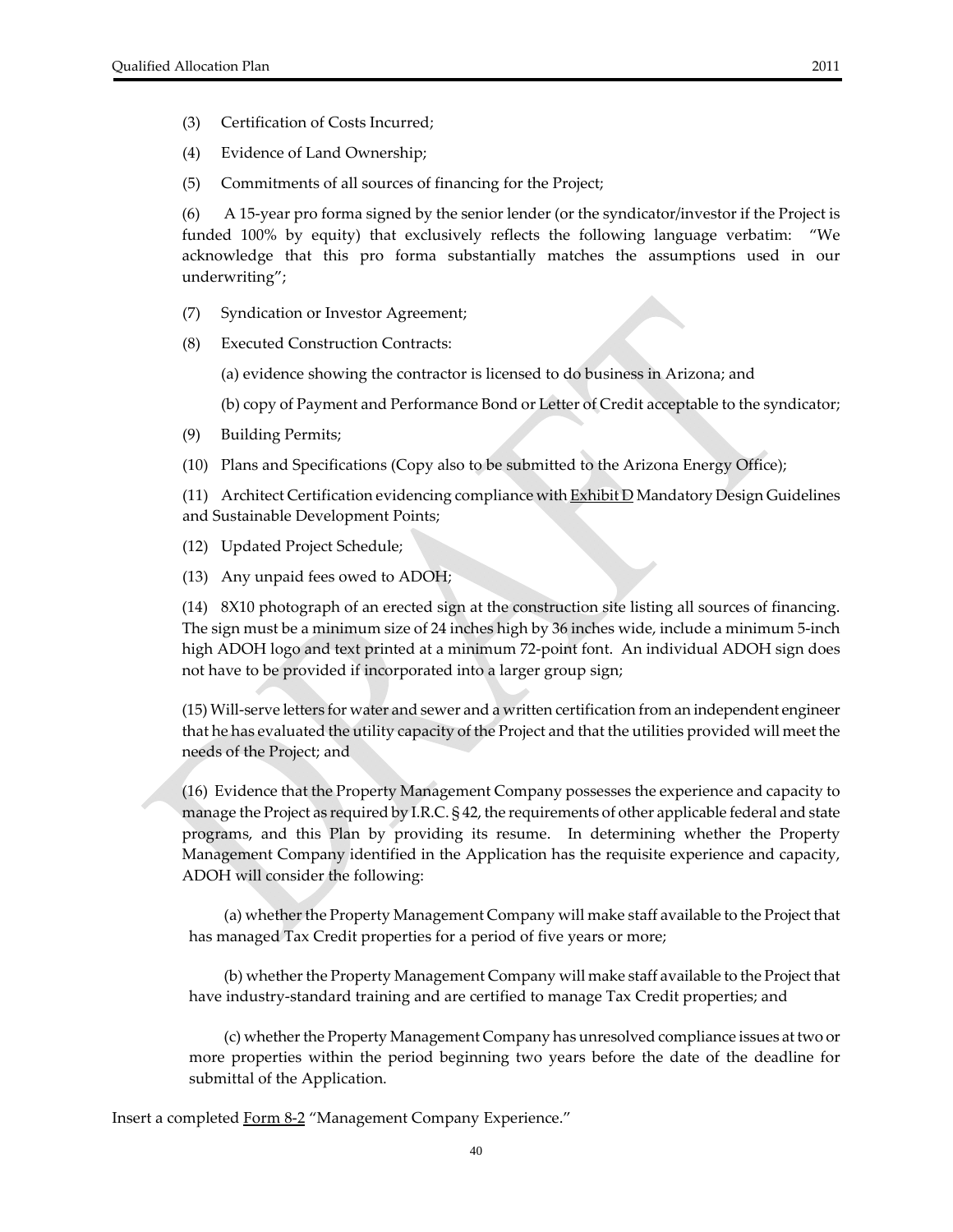Insert a completed Form 8-3 "Authorization for Release of Information", for the Property Management Company.

#### **B. Compliance Monitoring.**

1.Include a plan that describes how the Project will meet the requirements of I.R.C. § 42, the requirements of other applicable housing programs, and state and local requirements.

2. The Applicant must demonstrate that the entities responsible for operation and management ofthe property possess the training and education necessary to comply with all applicable program requirements. See Section 8 of this Plan for specific compliance monitoring requirements.

**C. Marketing Plan.** The Applicant must include an affirmative marketing plan in accordance with fair housing requirements that demonstrates how the Project will meet lease up requirements consistent with I.R.C. § 42 and any requirements of the equity investors and permanent lenders to the Project. The marketing plan shall specifically address any potentially adverse demographic, rent-up or capture rate information in the Application for the primary market area identified in the Market Demand Study. If Applicant has designated certain Units for a certain Populations, the marketing plan must indicate how the population will be targeted. To obtain a copy of <u>HUD Form 935-2a</u>, reference the following website: http://www.hud.gov/offices/adm/hudclips/forms/files/935‐2a.pdf

**D. Environmental Reports.** Applicant must provide a Phase I and a full ERR Environmental Report. If the Project includes a Building or structure that was built before January 1, 1978, the Applicant must have a lead-based paint inspection completed by a certified lead-based paint inspector. That inspector must enclose a complete copy of the inspection report. If the report indicates the presence of lead‐based paint, the Applicant must include: (1) a written amelioration plan for the elimination and disposal or encapsulation of the lead‐based paint, and (2) a written ongoing maintenance plan to manage the lead‐ based paint.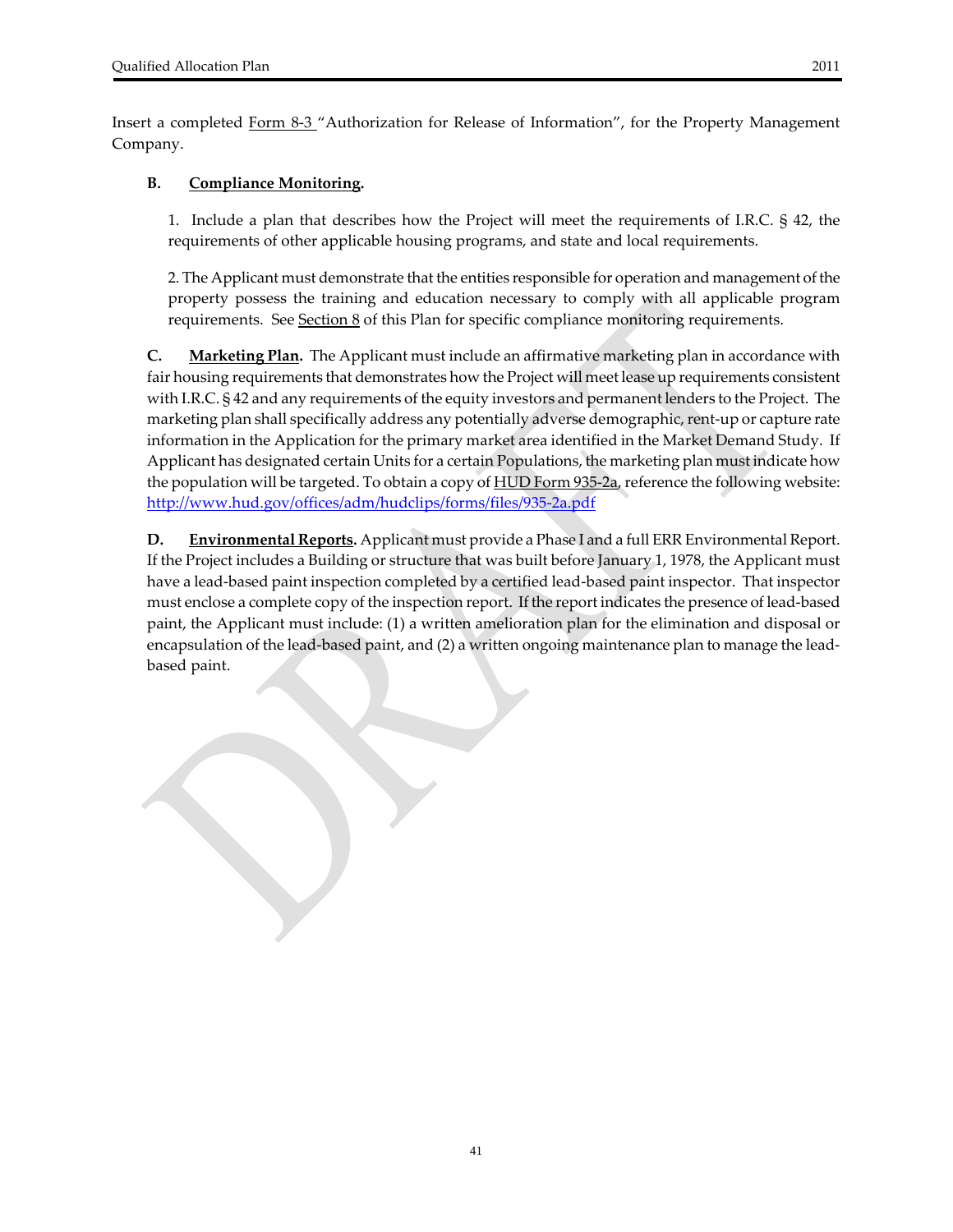# **3. 4% TAX CREDITS WITH TAX EXEMPT BOND FINANCING**

## **Determination of Tax Credits for Tax‐Exempt Bond Projects**

I.R.C. Section 42(h)(4) allows low‐income housing Projects financed with tax‐exempt bonds to be eligible for 4% Tax Credits if they meet the minimum requirements of the Plan. Applications for Projects financed with tax‐exempt bonds may be submitted to ADOH as soon as Applicants receive confirmation of volume cap Allocation from the Finance Division of the Arizona Department of Commerce (phone: 602‐771‐1112, fax: 602‐771‐1208). At the time of Initial Application, Applicant's sponsoring tax‐exempt bond financed Tax Credit Projects shall be required to pass all eligibility requirements, adhere to all General Regulations set forth in this Plan, and comply with all applicable requirements under **Section 5**. Applications for eligible taxexempt bond projects may be submitted and ADOH may allocate such Tax Credits outside the normal Application round. The review of an Application for a Determination of Qualification under I.R.C. Section  $42(m)(1)(D)$  may occur in conjunction with the tax-exempt bond hearing that is required under A.R.S. Section 35‐726(E).

Tax‐exempt bond financed Projects may receive Tax Credits on the full amount of their eligible basis only if at least 50% of the Project's "aggregate basis" of any building and land upon which the Building is located is financed with tax‐exempt bonds. Tax‐exempt bond Projects with funding gaps, requesting Gap Financing through ADOH to fill those funding gaps, must submit an Application at the same time that the Applicant submits its Tax Credit Application. See Gap Financing requirements. The procedures followed by ADOH in processing Applications for bond‐financed projects are set forth below.

#### (A) Upon Application:

 (1) ADOH may review Tax Credit Applications at any time of the year after the Applicant has received a final resolution from the bond issuing authority. An Applicant must submit a complete Tax Credit Application, at least 30 calendar days prior to the hearing required by Section 35‐726 (E) of the Arizona Revised Statutes ("Section 35‐726 (E) hearing"). The Applicant must use the current year Tax Credit Application forms. The Application must be accompanied by the appropriate Application fee.

(2) To fully utilize  $4\%$  Tax Credits for tax-exempt bond Projects, the Applicant must include a letter from a certified public accountant ortax attorney at **Tab 4 – "CPA Opinion",** that attests that 50% or more of the Project's aggregate basis of any Building and land upon which the Building is to be located is "financed" by the tax‐exempt obligation.

(3) ADOH shall determine whether the Applicant and the Project comply with all eligibility requirements of the Plan.

(4) The Applicant must submit a certification that principal payments on the bonds will be applied within a reasonable period of time to redeem bonds that funded the financing for the Project.

(5) ADOH shall perform the first of two feasibility analyses to determine the amount of credits necessary for the viability of the Project. For Projects subject to the requirements of A.R.S. § 35‐ 726(E), ADOH shall complete underwriting and comparison of the Application submitted for the Section 35-726(E) hearing before making a Determination of Qualification of Tax Credits. ADOH feasibility analysis will include an underwriting of the Project in accordance with ADOH's current standards as set forth in this Plan.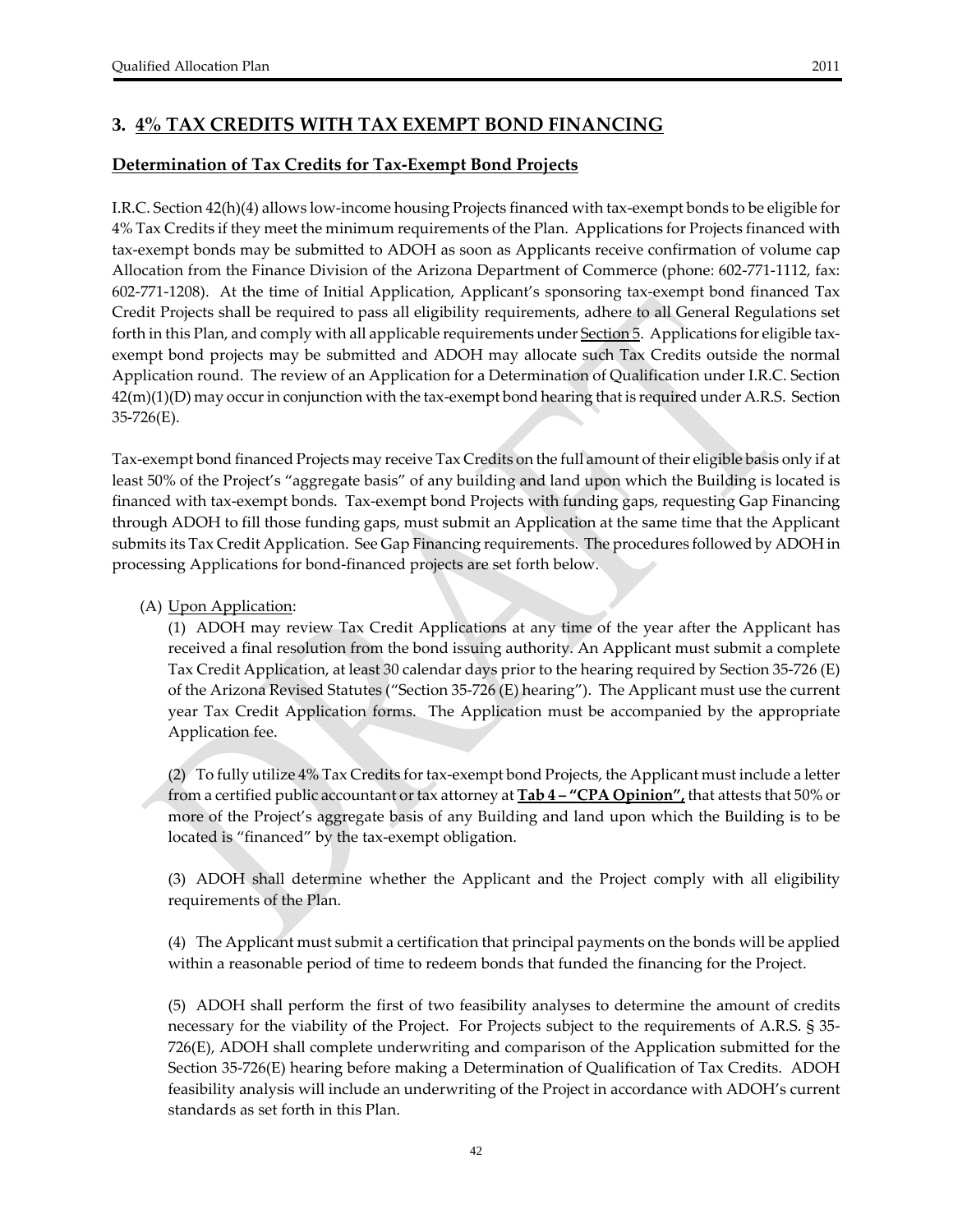(6) The Applicant must pay all required fees to ADOH when due.

(B) After Volume Cap Allocation for the Bonds:

 (1) ADOH may issue a Determination of Qualification letter after both the Section 35‐726 (E) hearing and after ADOH issues an approval letter.

 (2) The Applicant shall submit to ADOH a written election statement, referencing I.R.C. Section  $42(b)(2)(A)(ii)(II)$ . This election statement shall certify that the Applicant has chosen to lock in the applicable percentage as of the Placed‐in‐Service date or as of the month that the tax‐exempt bonds are issued. If the latter is elected:

(a) The certification must specify the percentage of the aggregate basis of the Building and the land on which the Building is located financed with bond proceeds;

(b) The certification must state the month in which the bonds are issued;

 (c) The certification must state that the month in which the bonds are issued is the month elected for the applicable percentage to be used in the Building;

(d) The certification must be signed by the Applicant;

 (e) The Applicant must provide the original notarized election statement to ADOH before the close of the 5th calendar day following the end of the month in which the bonds are issued. If this certification is not received by that date, then ADOH must use the percentage based on the Placed in Service date; and

 (f) The Applicant must provide ADOH with a signed statement from the governmental unit that issued the bonds that certifies: (1) the percentage of the aggregate basis of the Building and the land on which the Building is located that is financed with bond proceeds and (2) the month in which the bonds were issued.

#### (C) Final Tax Credit Allocation:

The Applicant shall submit to ADOH: (1) a completed cost certification, and (2) an opinion of the Applicant's certified public accountant that 50% or more of the aggregate basis for any Building included within the Project and the land on which the Building is located are financed with tax-exempt bonds, and (3) an opinion of the Applicant's counsel that the Project is eligible to receive Tax Credits under I.R.C. Section 42(h)(4). At this point ADOH will perform the final feasibility analysis of the Project. Projects that fail to submit the materials described in this Paragraph to ADOH on or before the period ending two years after the date of the Determination of Qualification letter described in Paragraph (B)(1) of this section are subject to additional fees as provided in **Section 6** of this Plan.

(D) The Applicant shall submit to ADOH the recorded LURA and Consent and Subordination Agreement for the Project along with certifications that:

(1) the bonds issued to finance all or a portion of the Project have received an Allocation of the state's private activity bond volume cap pursuant to 26 U.S.C. § 146;

(2) the principal payments on the bonds shall be applied within a reasonable period of time to redeem bonds, the proceeds of which were used to provide financing for the Project; and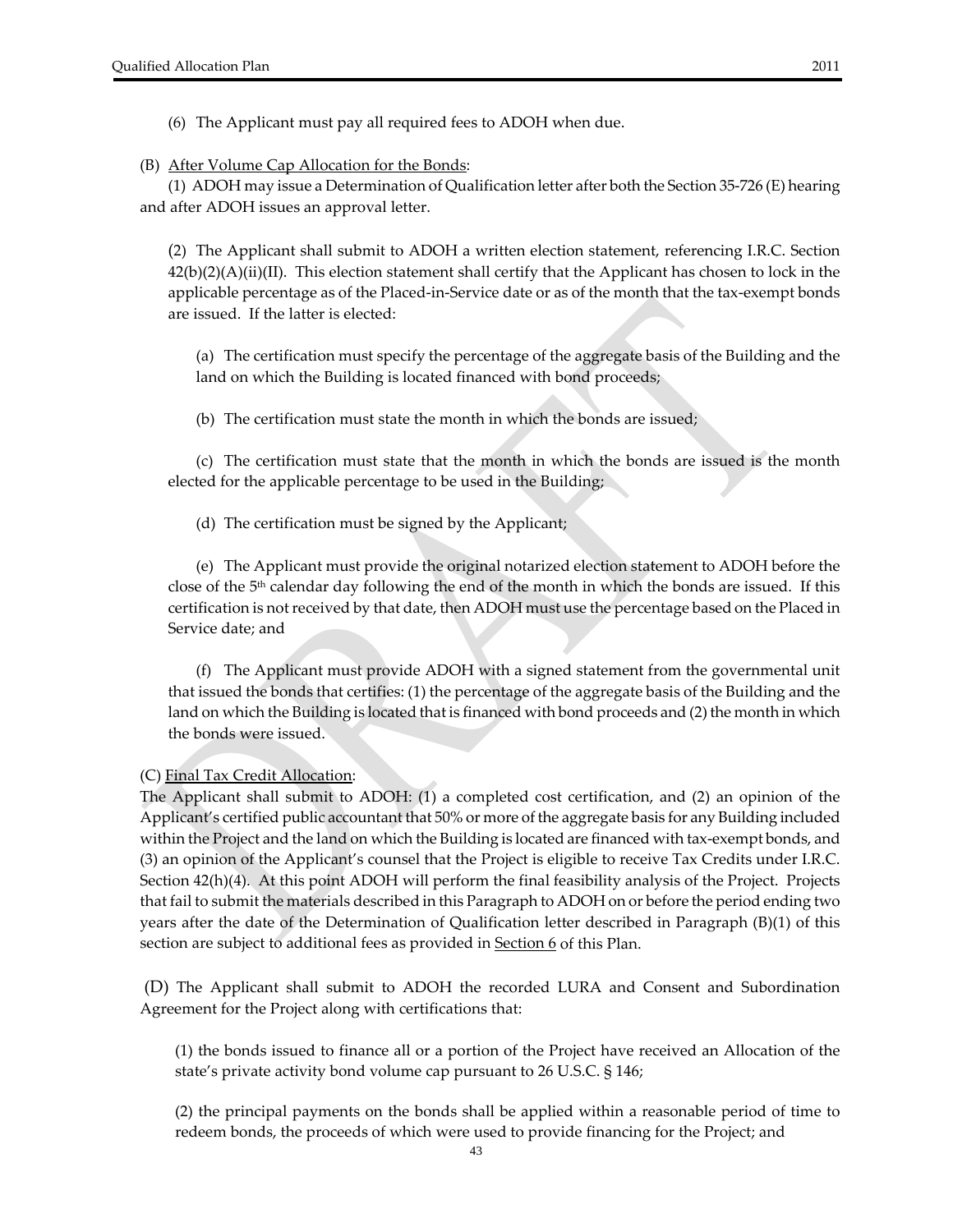(3) the governmental unit which issued the bonds made a determination under rules similar to those set forth in I.R.C. Section 42  $(m)(2)(A)$  and  $(B)$  that the housing credit dollar amount for the Project does not exceed the amount necessary for the financial feasibility of the Project and its viability as a qualified low‐income housing Project throughout the credit period.

(E) If the requirements of I.R.C. Section 42 and this Plan are satisfied, ADOH may issue I.R.C. Form 8609 for the Project at the applicable credit percentage under I.R.C. Section 42(B)(2) and may file the original of the election statement with the original of the Form 8609 with the appropriate IRS Form 8610.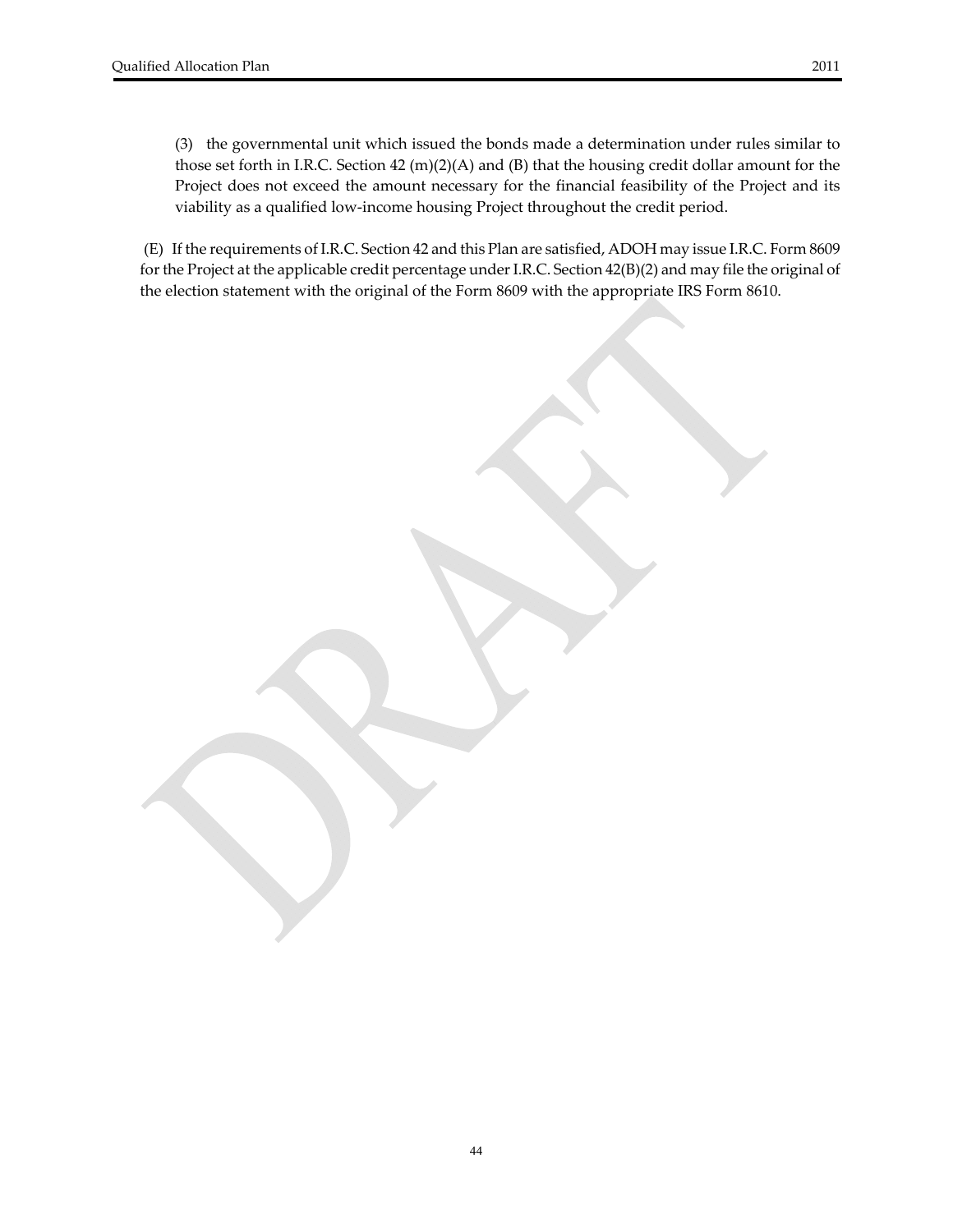#### **4. GENERAL REGULATIONS**

#### **4.1 False Filing**

An Application, including all exhibits, appendices and attachments thereto, made to ADOH for an award of low-income housing Tax Credits, including any materials filed at a later time with ADOH in connection with an Application, is considered to be an "instrument" for the purposes of A.R.S. Section 39‐161. According to that statute, knowingly including any false information in or with the Application is a class 6 felony. Such an act may also result in barring the Applicant and Development Team members from future awards of low‐ income housing Tax Credits. In addition, false filing may be subject to the provisions of A.R.S. Section 13‐ 2311 (designating as a class 5 felony the conduct of business with any department or agency of this state by knowingly using any false writing or document).

#### **4.2 Satisfactory Progress**

 (A) Applicants who have previously received a Determination of Qualification, Reservation or Allocation in Arizona or any other state must make Satisfactory Progress and be in substantial compliance with the requirements of federal law with respect to all prior Projects before ADOH may consider a new Application. If the Applicant fails to demonstrate satisfactory progress, ADOH may cancel the Reservation or Allocation of Tax Credits and reject any new Application from the same Applicant, Development Team, and any Person with an Ownership interest in the Applicant, or a member or members of the Applicant or Development Team.

 (B) Applicants that have received previous Allocations must demonstrate Satisfactory Progress. Applicants that have not closed on construction loans or utilized bond proceeds for construction within 365 days of Reservation are not eligible for future awards without a written waiver request explaining the circumstances causing and justifying the delay. Waivers for any delay shall be granted or denied by ADOH in its sole discretion. All Applicants that have received a Determination of Qualification or Reservation, Carryover Allocation or Allocation will be required to report on Project progress, using the "Bi‐Monthly Performance Report", accompanied by a brief narrative, every 60 calendar days after receipt of the determination, Reservation, Carryover Allocation or Allocation. Applicants with Projects that include Tax Credits that have notreceived a final Allocation must make a written request for an approval of the deviation from the approved project schedule submitted with the Application. Projects that are not preceding according to the original Project schedule submitted, and approved amendments, may be subject to revocation due to lack of Satisfactory Progress.

 (C) ADOH may monitor both the progress and quality of construction. If progress or quality has not been satisfactory, ADOH may report significant deficiencies to any funding source, to other members of the Project team, and to the Applicant.

#### **4.3 Return of Credits**

If at any time ADOH concludes that a Project no longer meets the requirements of I.R.C. § 42 or this Plan, ADOH may cancel a Reservation, a Carryover Allocation Agreement or a Determination of Qualification (s). Tax Credits that were reserved in a competitive round shall be considered returned to ADOH. In the event that ADOH requires a return of a Tax Credit Reservation, ADOH shall give notice to the Applicant.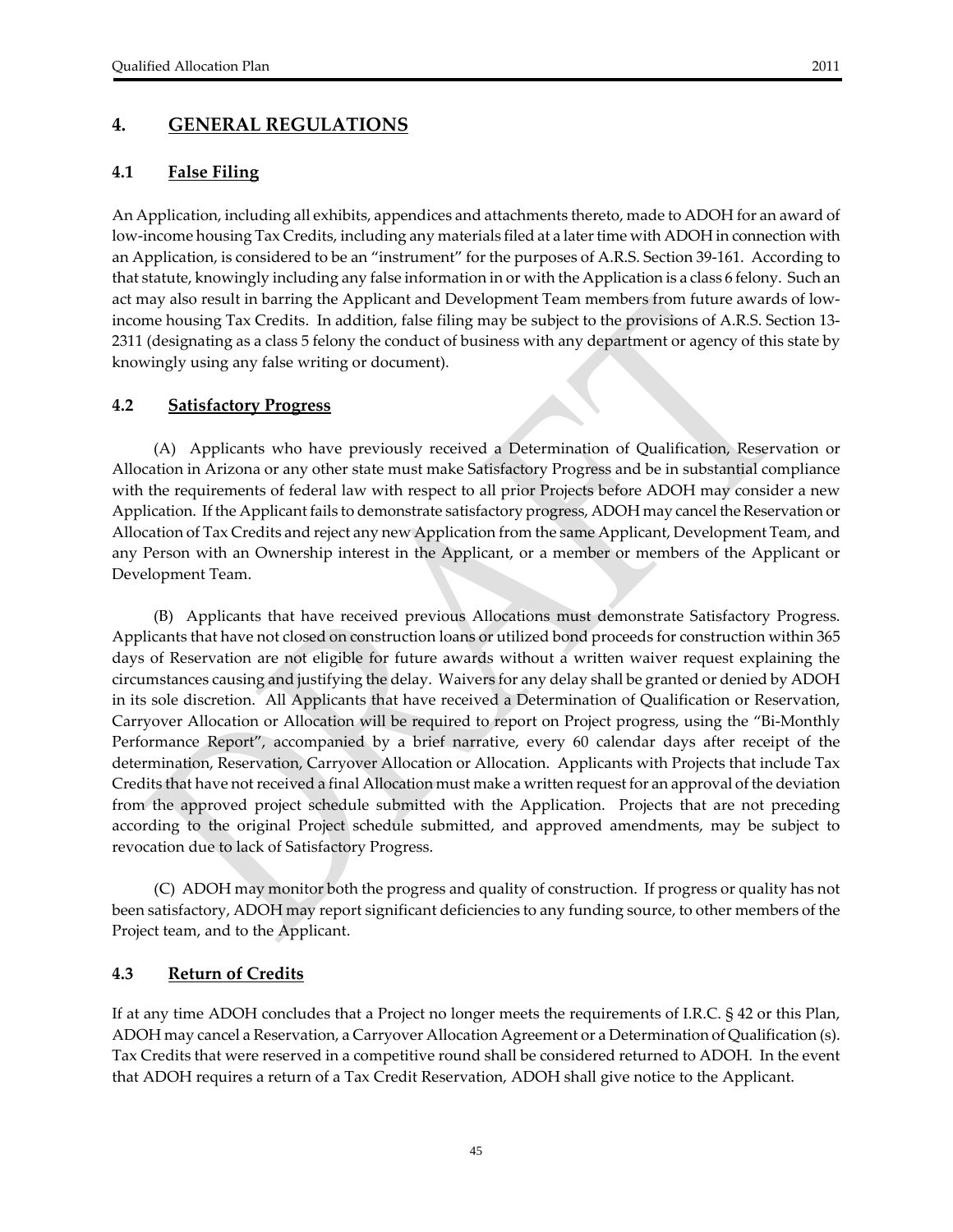ADOH may deny or revoke a notice of eligibility for 4% tax‐exempt bond credits, Reservation or Carryover Allocation for 9% tax credits for any Project. Denial or revocation may occur at ADOH's sole discretion, due to actions taken by the Applicant, Affiliate or Project Owner up to the Placed in Service date, for any of the following reasons:

(A) Subsequent regulations issued by Department of Treasury or the Internal Revenue Service.

(B) Information submitted in the Project Application to ADOH is determined to be fraudulent.

(C) Failure to pay fees including late fees described in Section 6.

(D) Failure to make Satisfactory Progress as defined in Section 4.2 of this Plan.

 (E) Instances of curable or incurable noncompliance existing at any time during the compliance period for any federal or state subsidized Project located in any state.

 (F) Failure by an Applicant or Ownerto promptly notify ADOH of any material or adverse changes from the original application.

(G) Material Changes without written approval of ADOH.

 (H) Change in the Unit design, square footage, Unit mix, number of Units, and number of Buildings described in an Application for Tax Credits without the written approval of ADOH.

 (I) Debarment by HUD or other federal and state programs, bankruptcy, criminal indictments and convictions.

(J) Failure to comply with federal or state fair housing laws.

(K) Other cause demonstrating the failure of the Applicant or the Project to be qualified or meet the requirements of federal or state law or the requirements of the applicable Tax Credit program.

#### **4.4 Extended Use Period**

Pursuant to I.R.C. Section 42, the state requires that all recipients of Tax Credits enter into an initial 15‐year compliance requirement and an additional extended use restriction for at least an additional 15 years afterthe initial compliance requirement, extending the total commitment to a minimum of 30 years. Prior to the issuance of Form 8609(s), the Owner of the Project shall execute and record with the county recorder where the project is located, such an LURA, which shall constitute a restrictive covenantrunning with the property upon which the project is located. The Agreement shall be in the form provided by the state and is available from ADOH upon request.

#### **4.5 Material Changes**

Development Team members holding an interest in the Project must deliver a Project as described in the Application for Tax Credits. ADOH must approve in writing any material change deviation from the project described in the Application.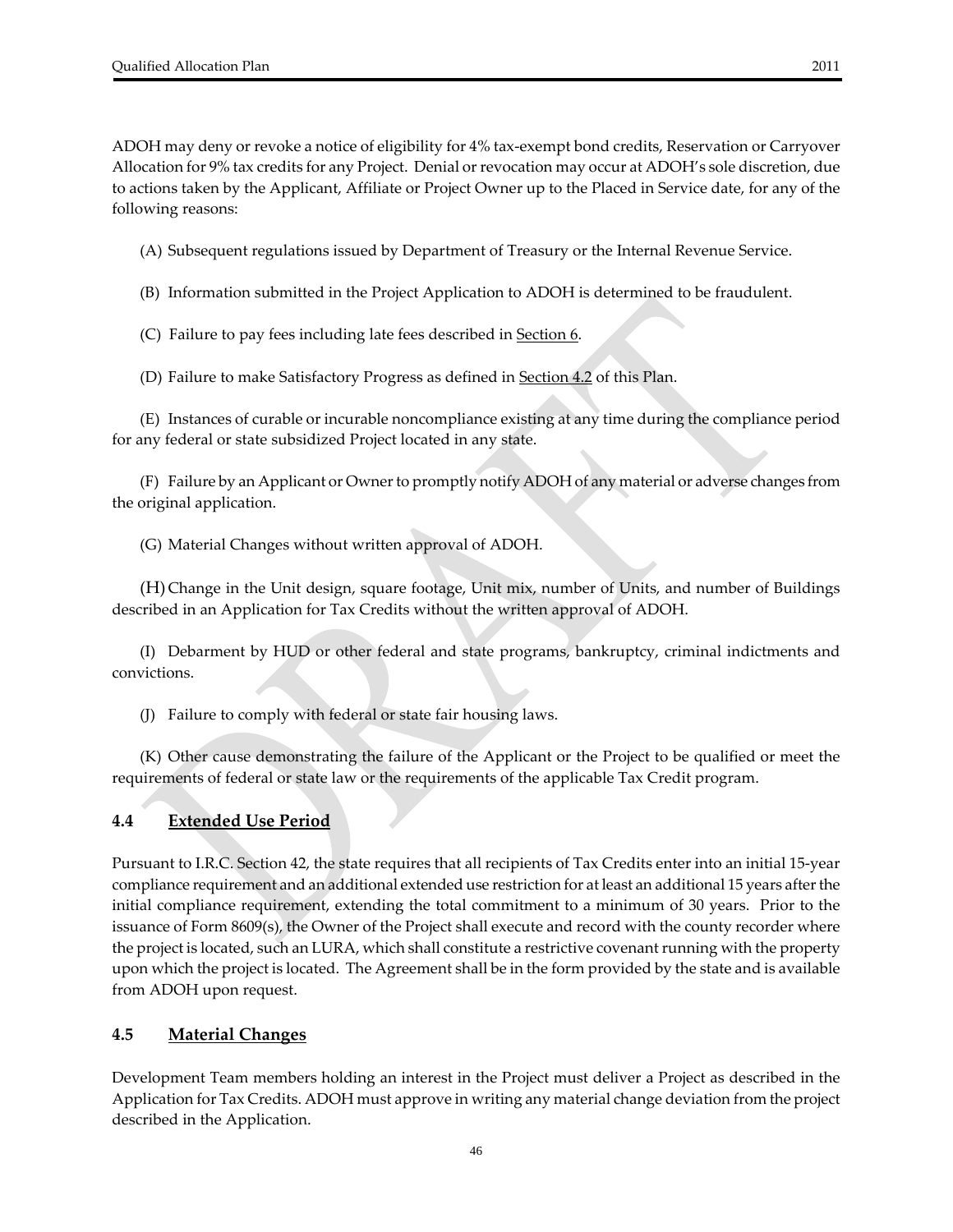#### (A) Material Change:

In order to obtain ADOH approval of a Material Change, the Applicant must submit a written request to ADOH explaining the change and the reasons justifying the change. A \$1,500.00 Administration Fee must accompany the written request. ADOH will not consider the request unless the fee is included. Because of ADOH's statutory mandate to award Tax Credits only to the extent they are necessary for Project feasibility, the Applicant must communicate in writing any proposed Material Change in the Project immediately to ADOH for an assessment of the impact on final underwriting and Allocation. The written request must include the Applicant's reasons under I.R.C. Section 42 or in this Allocation Plan for believing that the change is permissible. Projects applying for a Material Change shall be underwritten to the standards in the Allocation Plan of the year that Tax Credits were awarded. The Applicant must submit to ADOH written approvals of the Material Change from the Local Government, the lender, and the syndicator as discussed below.

#### (B) Specific Material Changes:

(1) Change of Location and Use. ADOH shall not allow an Applicant to change the location of a Project once the Application has been submitted. Notwithstanding the foregoing, ADOH, may allow Project relocation prior to the Carryover Allocation of Tax Credits if the new site for the Project is within the census tract specified in the Application, ADOH receives the written approval of the unit of Local Government, and the need for relocation was unforeseeable and beyond the Developer's control at the time of Application. If an Applicant changes the location of a Project without the written approval of ADOH, ADOH may revoke the Tax Credits determined for the Project. A change in the use of a Project (e.g., elderly, family) after the Application has been submitted may not be allowed except with the written approval of both the unit of Local Government and ADOH.

(2) Changes to Principals. Substitution of a general or limited partner, or a syndicator or permanent lender may constitute a Material Change, and therefore, must be reviewed by ADOH. If ADOH determines there is no negative effect on the Project's feasibility, the change may not be considered material and no fee is due.

(3) Complex Material Changes. (e.g. restructurings that involve a change in the number of units or in the amount of borrowed funds, or in the sources of funds), shall be reviewed following the guidelines below:

(a) Unforeseeable circumstances or the imposition of extraordinary governmental rules and regulations, if fully documented and justified, may be viewed as reasons to approve a Material Change.

(b) A request for Material Change shall be denied if it results in a change in the project score, the eligibility for a set‐aside, or failure of the project to meet eligibility or threshold requirements.

(c) Notwithstanding subparagraph (b), above, ADOH may approve a request for Material Change as necessary to further the goals of this Plan.

(d) When the Material Change involves a restructuring, all commitments (e.g., set‐asides, amenities) must be proportionately the same as at time of Application.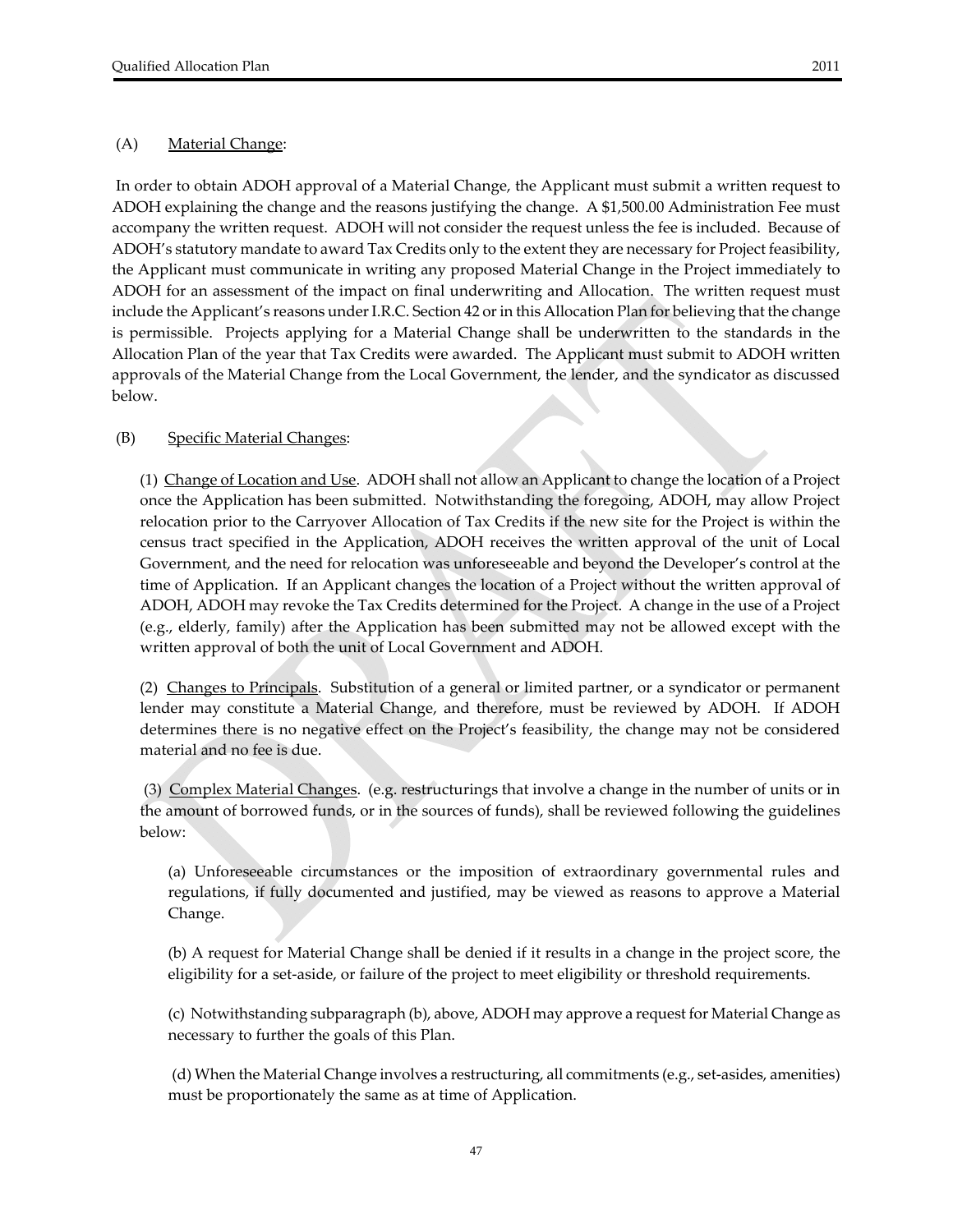(C) Failure to obtain ADOH approval. If the Project fails to obtain ADOH's prior written approval to a Material Change, ADOH may recapture or reduce all or part of the Tax Credits determined or reserved for the Project.

#### **4.6 Disclaimer and Limitation of Liability**

 (A) ADOH makes no representations to the Applicant, Developer, Owner, or syndicator or to any other Person as to Project eligibility or compliance with the Code, Treasury Regulations, or any otherlaws or regulations governing the Low‐Income Housing Tax Credit program.

 (B) Applicants, Development Team Members, and Investors participate in the Tax Credit program at their own risk. No member, officer, agent or employee of ADOH or the State of Arizona shall be liable for any claim arising out of, or in relation to, any Project or the Tax Credit program, including claims for repayment of construction, financing, carrying costs, any loss resulting from a decision of the Internal Revenue Service, or consequential damage or loss of any kind incurred by an Applicant, Developer, Owner, Lender, Investor, Syndicator or any other Person. Applicants shall be required to execute a release and indemnification of ADOH and related parties as part of the Application of Tax Credits and as a condition of final Allocation of Tax Credits.

(C) Although ADOH makes every effort to protect information that is privileged from disclosure, applicants should only enter confidential information such as taxpayeridentification numbers and financial statements at the specific locations required by the application materials or the QAP. Applicants should redact confidential information from documents if the information is not specifically required by ADOH.

**Disclosures**. Public disclosure of LIHTC Applications shall be as provided by Title 39, Chapter 1 Article 2 of the Arizona Revised Statutes. All information included in an Application submitted to ADOH is subject to disclosure to the public unless specifically exempted from disclosure by statute. ADOH may redact information or withhold records that are protected from disclosure pursuant to Arizona law.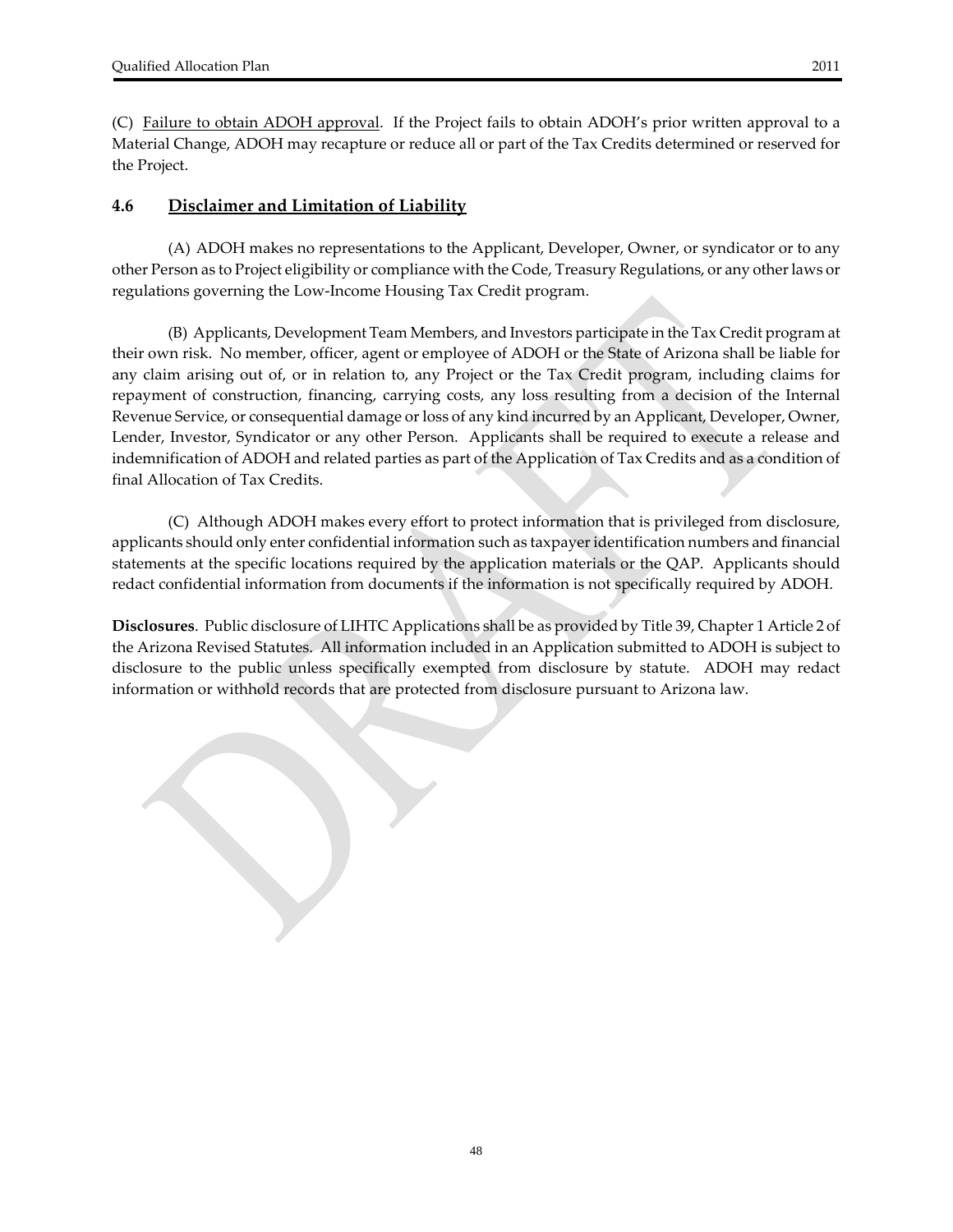ADOH makes a final determination of the amount of Tax Credits at the time the Project is Placed in Service in accordance with the requirements of I.R.C. § 42. For the final Allocation of Tax Credits, the Project must submit Final Allocation materials to ADOH as required by I.R.C.  $\S$  42. ADOH evaluates the Project's final costs and the amount of revenues from the sale of the Tax Credits. ADOH's final evaluation may require review of documentary support for development costs including but not limited to invoices, canceled checks and contracts. ADOH, in its sole discretion, may reduce credits based on its final evaluation and require a return of Tax Credits to ADOH.

#### **5.1 Request for Issuance of Final Allocation (IRS Form 8609)**

For Buildings that are Placed in Service as part of a qualified Project (by December 31<sup>st</sup> following the 24 months of closing of the bonds or from issuance of a Carryover Allocation), and upon compliance with all requirements of the Code and ADOH, ADOH shall issue an IRS Form 8609 for each Building as of the time the Building is Placed in Service. ADOH shall issue the Form 8609 afterthe Applicant fully pays all fees, and submits the items described below in 8.5x11 format, bound in a three-ring binder, and tabbed accordingly:

- (A) An updated Application (ADOH Form 3);
- (B) A 15 year pro forma starting with the Placed‐in‐Service date;
- (C) Final appraisal of the project;

(D) All certificates of occupancy, issued by the appropriate governmental authorities, for qualifying Buildings that must indicate the dates the Buildings were Placed in Service and the addresses of those Buildings;

(E) A Final Cost Certification in the form of an independent auditor's report prepared by a Certified Public Accountant certifying the final cost according to Generally Accepted Accounting Principles for Projects with more than 10 units as required by IRS Regulation 1.42‐17; as follows:

(1) The auditor must certify to ADOH the full extent of all sources of funds and all development costs forthe Project including any federal, state, and local subsidies that apply (orthat the Applicant expects to apply) to the Project.

(2) The auditor must prepare the required schedule of development costs based on the method of accounting used by the Applicant for federal income tax purposes, and it must detail the Project's total costs as well as those costs that may qualify for inclusion in eligible basis under I.R.C. Section 42.

(3) The Applicant must make the required certifications on the Certificate of Actual Costs Form satisfactory to ADOH. See **Exhibit G**. IRS Regulation 1.42-17 also requires that Projects with greater than 10 units submit a Certified Public Accountant's audit report on the schedule of Project costs.

(F) The Applicants Building‐by‐Building Tax Credit computation (on ADOH form Table A);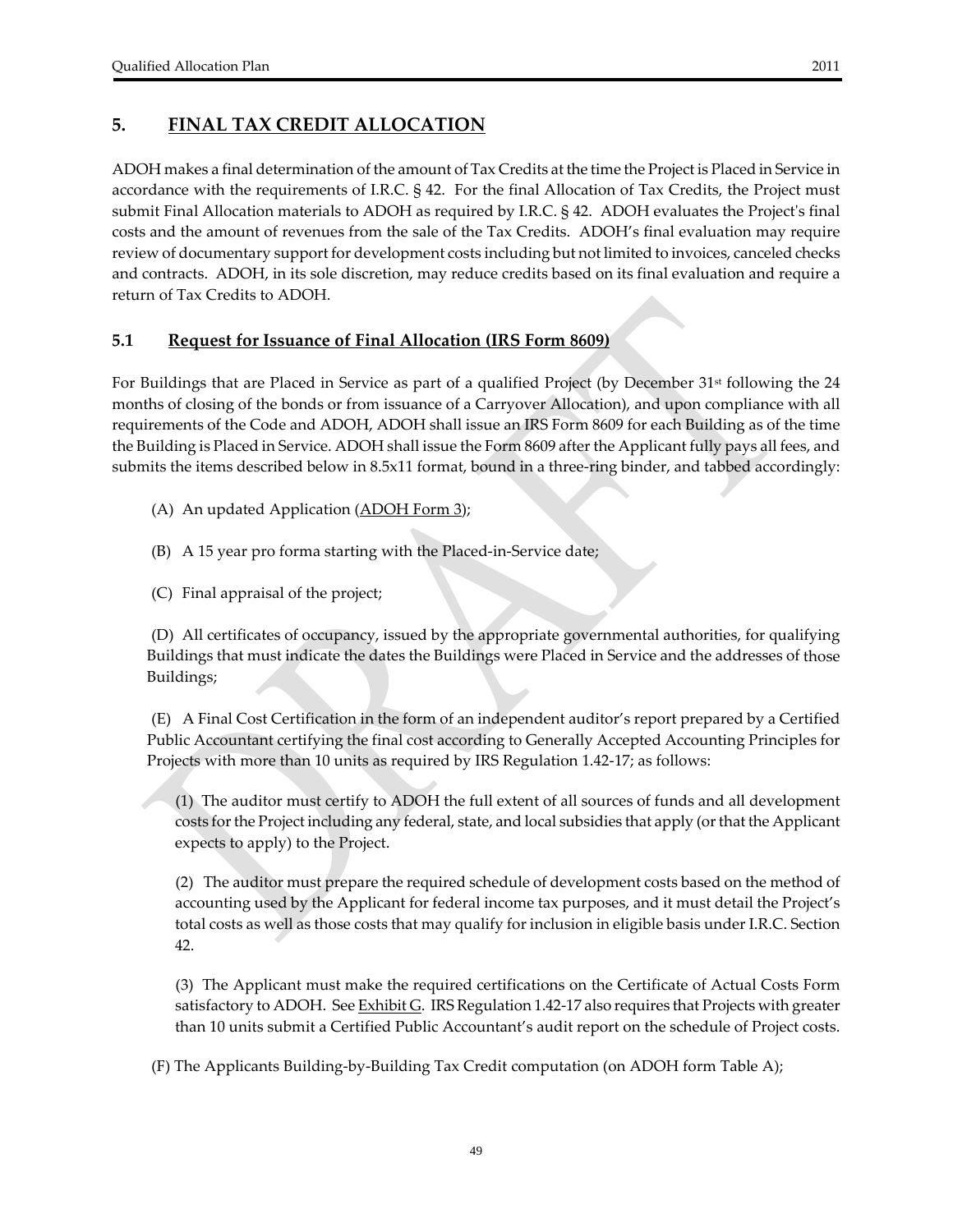(H) A promissory note from the Project's Ownership entity payable to the Developer in an amount sufficient to cover any Deferred Developer Fee. Other forms of obligation to pay may be substituted if allowed under the definition of Deferred Developer Fee and if they include the following: (a) the interest rate; (b) the term of repayment; (c) the source of repayment and proof that the source of repayment is supported by cash flow projections or a binding commitment from a party capable of repayment; and (d) if there is a lien, language stating that the lien is subordinate to other liens relating to permanent financing;

(I) The LURA for compliance with I.R.C.  $\S$  42(h)(6) in a form of a declaration of covenants, conditions, and restrictions effective for a period of at least 30 years satisfactory to ADOH shall be executed and recorded prior to the time of the Final Allocation. The LURA shall specify the Units set‐aside for lower income tenants, the percentage of median income tenants served, as otherwise appropriate for the Project described in the Application.

(1) Evidence of that recording must be presented to ADOH before the issuance of IRS Form  $8609(s)$ .

(2) All agreements to be signed and recorded by December 31st must be submitted to ADOH not later than December 1st of that same year.

(3) Applicants who desire to have the LURA completed and recorded by the end of the year must request it by no later than November 1. Any requests submitted after the November 1st deadline may not be completed by the end of the year.

(J) One 8‐x 10‐inch color photograph of at least one of the Project's Buildings with signage;

(K) A completed form stating the Project's first credit year (ADOH provided form);

(L) Fully executed partnership, operating, or joint venture agreements and other agreements between the Project and the equity investor;

(M) An investor certification letter (ADOH sample form provided);

(N) Written certification from the Architect that the Project meets the Design Standards of this Plan. See Form 16;

(O) Completed and signed certification from the contractor(Contractor's Certificate – Form 8609‐1) that the Project was built in compliance with the plans and specs provided by the architect;

(P) Completed and signed Placed‐In‐Service Acknowledgement (ADOH provided form) for each Building in the Project;

(Q) Certification from the Arizona Energy Office that the project complies with the 2006 International Energy Conservation Code (IECC) (contact Terry Rother (602) 771‐1253 or Scott Watters (602) 771‐1139 of the Energy Office at the Arizona Department of Commerce);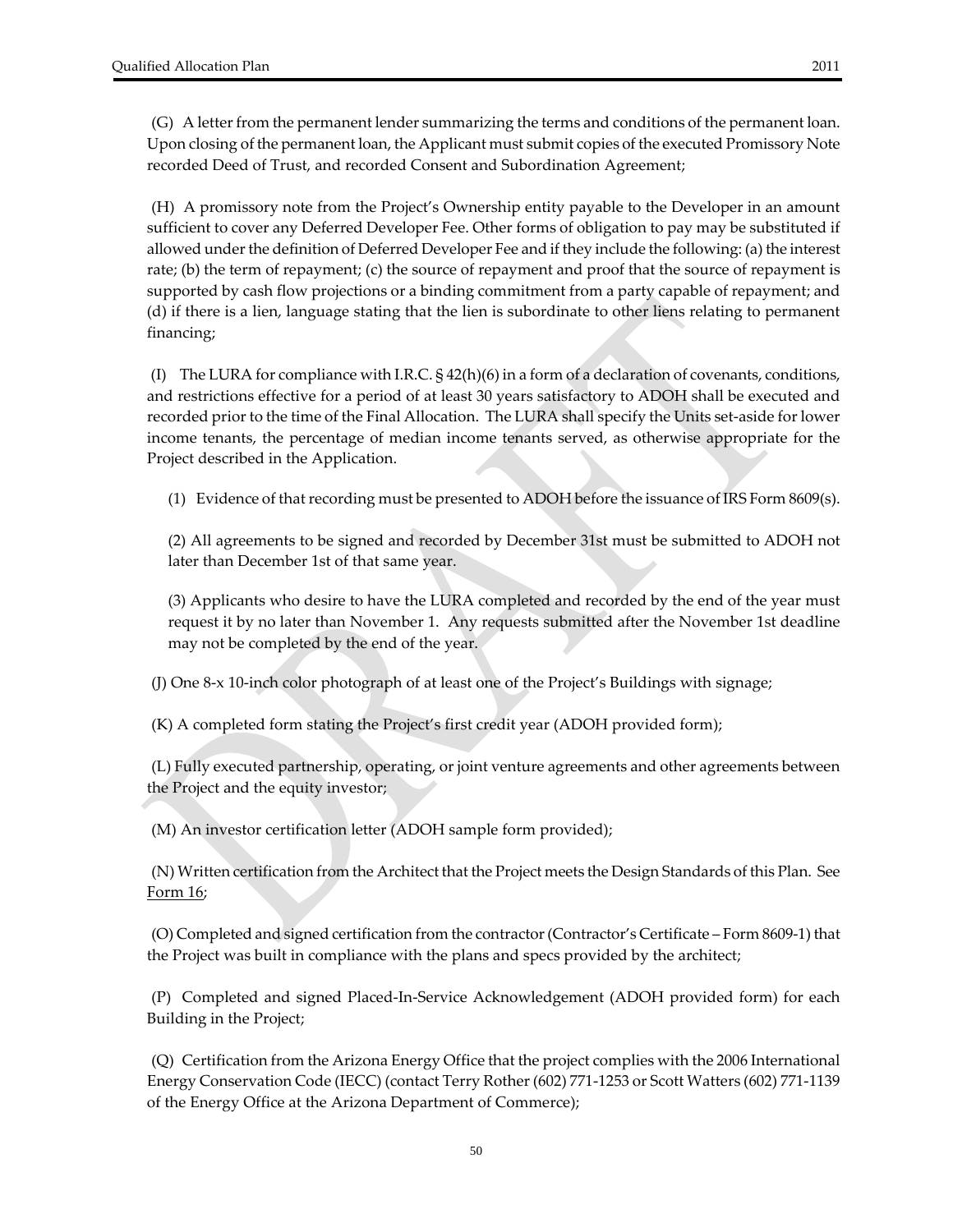- (R) Completed Form 8609-2 Operational Risk Management (ADOH provided form);
- (S) Proof of flood insurance, or verification that property is not located in a flood zone;

(T) Completed and executed Form 17. The Architect is required to certify that all specified green point criteria have been met. Supporting details such as contracts, work orders, delivery receipts, etc. are required to be submitted to certify Green products were incorporated into the Project as planned;

- (U) Final Allocation Fee;
- (V) As built survey of completed Project; and
- (W) Any additional information requested by ADOH.

#### **5.2 Final Allocation Underwriting**

Prior to the issuance of IRS Form 8609(s), ADOH underwrites the Project using the information provided in Section 7.2. In addition to the limitation regarding eligible basis, ADOH limits the total amount of Tax Credits to the amount computed under the Gap Analysis, so Projects are not awarded Tax Credits in excess of the amount necessary to make the Project feasible. Unreasonable costs, changes in financing sources, funding amounts, or excess equity may reduce the final amount of Tax Credits.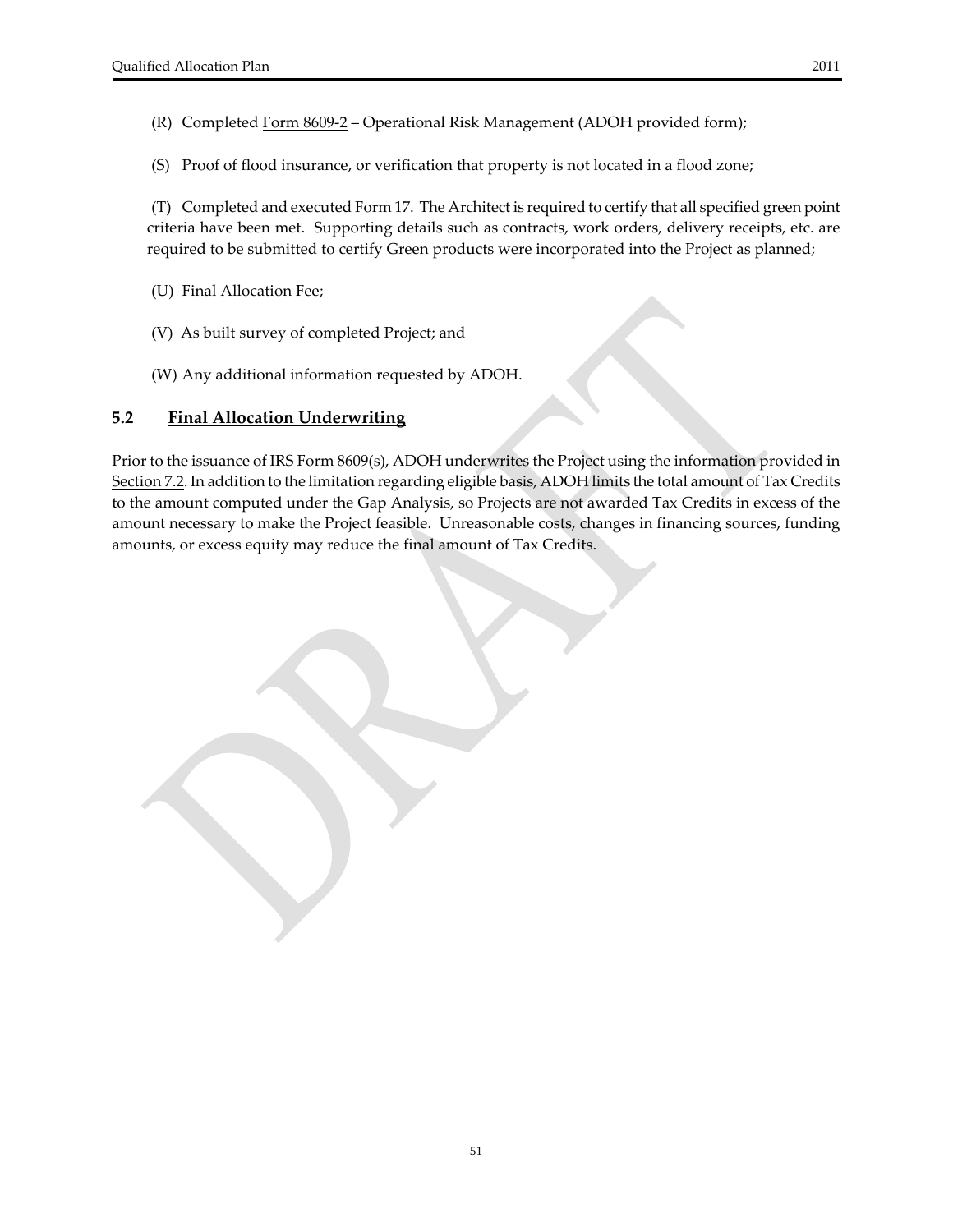**6. FEES** - All fees set forth in this Section 6 are Non-refundable.

ADOH assesses all non‐refundable fees described herein for the purpose of covering the costs and expenses of processing an Application to the point where the Applicant may receive a Final Tax Credit Allocation. If an Application, Reservation, or Carryover Allocation is denied due to action or inaction by the Applicant, the fees are nonetheless due and payable to ADOH upon demand. Notwithstanding ADOH's determination of the amount of the Final Allocation of Tax Credits, no Reservation Fee and Final Allocation Fee shall be refundable by ADOH.

# **6.1 Tax Credit Application Fee**

An Application fee of \$5,000.00 is due ADOH at the time of submission of the Application. Applications will not be accepted unless accompanied by this fee.

#### **6.2 Gap Financing Review Fee**

A Gap Financing review fee in the amount of \$3,500.00 shall be due and payable upon notice of Reservation.

#### **6.3 Reservation Fee, Determination of Qualification Fee, and Final Allocation Fee**

ADOH requires payment of the Reservation Fee for 9% Tax Credits and the Determination of Qualification Fee for 4% Tax Credits. The Reservation Fee and the Determination of Qualification Fee is calculated as 8% of the annual amount of Tax Credits. The Reservation Fee is due and payable at the time of the Reservation for 9% Tax Credits. The Determination of Qualification Fee is due and payable at the time of issuance of the Determination of Qualification letter for 4% Tax Credits. The Final Allocation Fee in the amount of 2% of the annual amount of Tax Credits is due and payable at final allocation and prior to issuance of 8609's.

#### **6.4 Tenant Ownership Fees**

Applicants with Applications that include Tenant Ownership shall pay an additional \$4,000.00 legal review fee at the same time that they pay the determination or Reservation Fee.

#### **6.5 Carryover and 10% Test Late Fees**

ADOH charges a Carryover Allocation and 10% Test late fee of \$250.00 per day for information received after the Deadline Date specified by ADOH in the Reservation Letter. Information not received by the close of business of the deadline established by ADOH may result in the Project not receiving a Carryover Allocation. In extreme circumstances, such as a late Reservation of Tax Credits, ADOH may waive the late fees.

#### **6.6 Administration Fees**

An Administration Fee in the amount of \$1,500.00 is due and payable to ADOH: 1) if an Owner or Applicant requests additional underwriting after a Reservation has been made; and 2) in the event that an Owner or Applicant requests approval of a Material Change.

#### **6.7 Compliance Monitoring Fees**

Every Applicant for a Project that receives an Allocation must pay to ADOH an annual, non‐refundable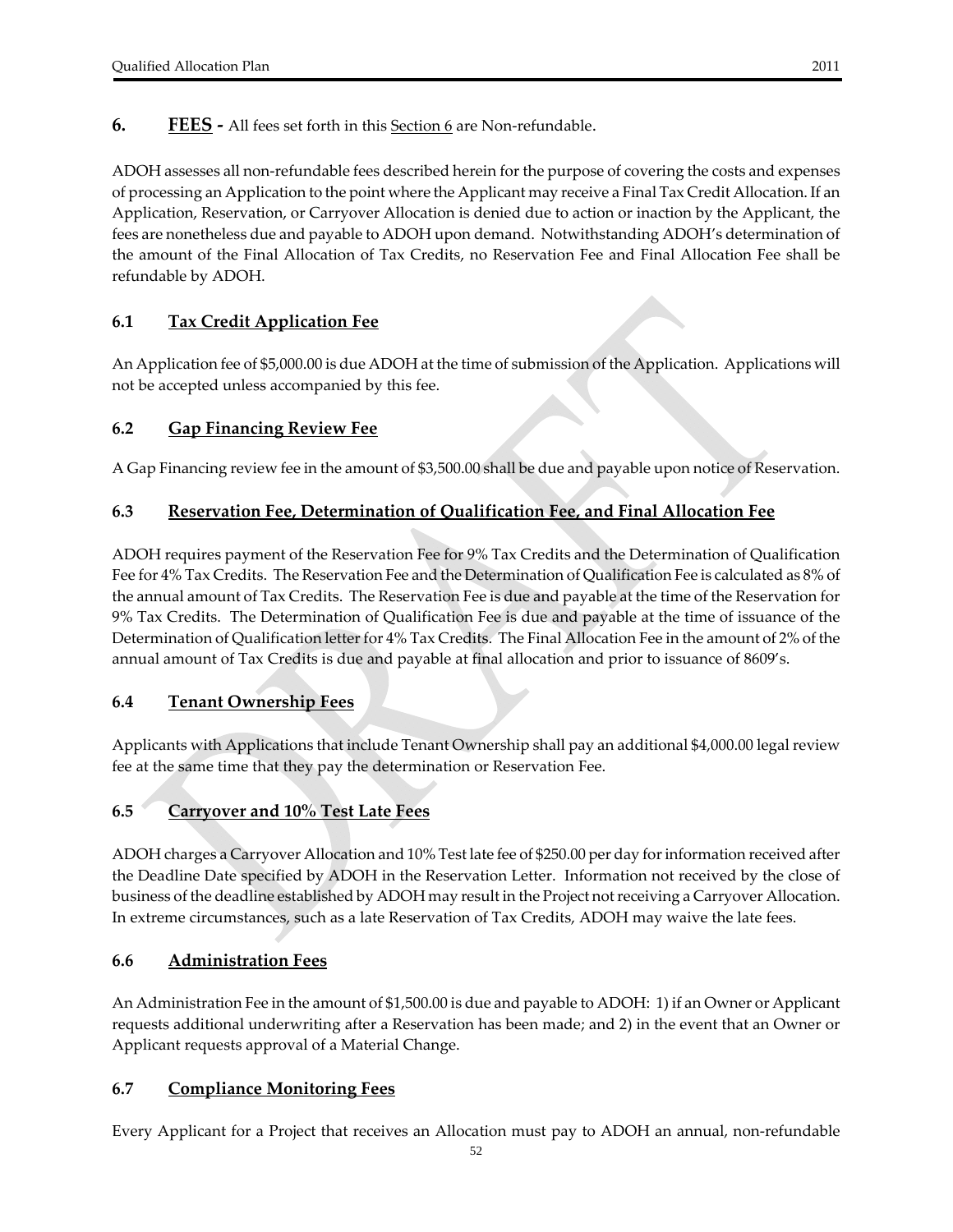Compliance Monitoring Fee. The timing and amount of the annual Compliance Monitoring Fee are as described in this Section unless the LURA applicable to the Project property specifically provides otherwise. Beginning January 1, 2011, and until a subsequent QAP becomes effective, the annual Compliance Monitoring Fee shall be \$65.00 per Low-Income Unit, and is due annually whether or not a physical inspection is conducted on the property. Payment of the compliance monitoring fee is part of the Annual Report and is due and payable by no later than March 15<sup>th</sup>.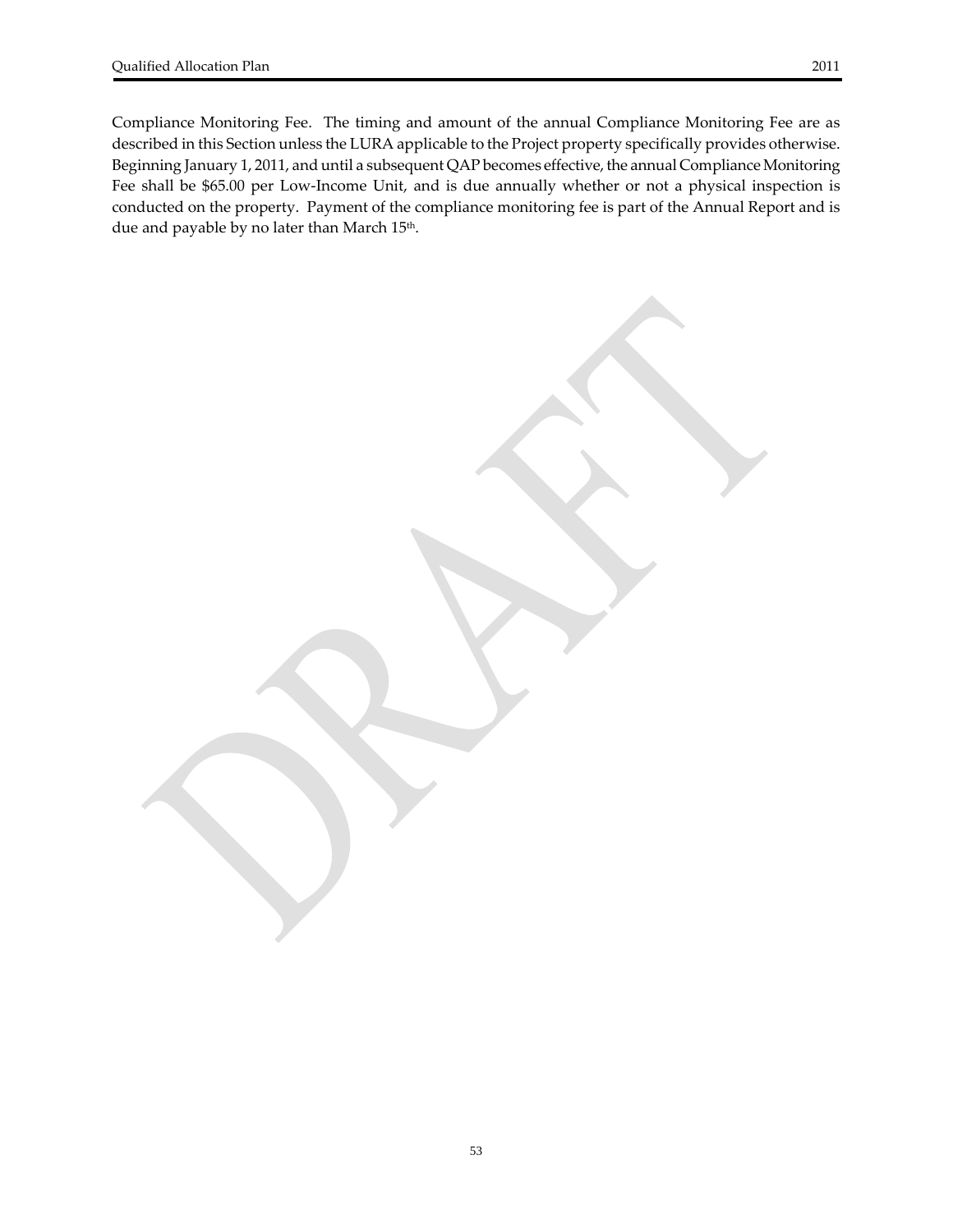# **7. UNDERWRITING**

ADOH's underwriting review of Applications for Tax Credits focuses on the feasibility and the long‐term viability of the Project. ADOH reserves and allocates Tax Credits at the minimum level needed to realize the financial feasibility and viability of a Project consistent with the requirement of I.R.C. § 42 and this Plan throughout the end of the Extended Use Period.

# **7.1 Calculation of Tax Credits**

Tax Credits are awarded based on the lesser of two calculations, the Eligible Basis Analysis or the Gap Analysis. Both methods are included on Form 3.

(A)Eligible Basis Analysis: Tax Credits are calculated by multiplying the eligible basis by 130% (ADOH has elected under I.R.C.  $42(d)(5)(C)$  to designate the entire State for this boost) times the Applicable Fraction times the Applicable Percentage. ADOH will use 9% and 3.5% credits respectively as the "applicable percentage" for underwriting applications. A Project's eligible basis is the Project's tax basis and may be adjusted as follows:

Deductions from Eligible Basis:

- 1) Federal Grant funds used to finance costs pursuant to Code §42(d)(5)(A).
- 2) Amount of non-qualifying/nonrecourse financing pursuant to Code  $\frac{242(b)(1)}{49(a)(1)(A)}$ .

3) Non-qualifying units and/or excess costs related to units above the average quality standard for a Low-Income Unit pursuant to Code  $\S42(d)(3)(A)$ .

- 4) Cost allocable to nonresidential mixed use square footage.
- 5) Historic or Solar Tax Credits.
- 6) Development Costs exceeding the limits set forth in this Plan.
- 7) Costs associated with unapproved waivers.

(B) Gap Analysis: In addition to the limitation regarding eligible basis as discussed above, ADOH limits the total amount of Tax Credits that it may award to a Project to the amount computed under the "Gap Analysis". So that Projects are not awarded credits in excess of the amount necessary to make the Project feasible, ADOH will calculate the Gap Analysis by dividing the Project Funding Gap by the Project "Syndication Rate", by the Investor ownership percentage, and by 10 years. A Project's "Funding Gap" is defined as the amount by which estimated development costs of the Project exceed projected available funds to the Developerfor development of the project, after ADOH has adjusted sources and uses per underwriting guidelines described above. The Syndication Rate for a particular project is a ratio thatreflects the price to the Project for one dollar of Tax Credits awarded to the Project (e.g., a Syndication Rate of 0.76 means that, for every dollar of Tax Credits awarded to the Project, the Project will realize \$0.76). The Project's projected sources of funds for purposes of the Gap Analysis consist of permanent financing and any other loans or grants for which the Project has received a Commitment Letter or Award Letter.

#### **7.2 Underwriting Requirements**

(A) A Project will be underwritten a minimum of three times: (1) At original Application, (2) 10% Cost Test and (3) when a Project is Placed in Service. ADOH may request at any time updated information needed to perform an interim underwriting if a Material Change has occurred, i.e. loss of a Project funding source or change in Ownership.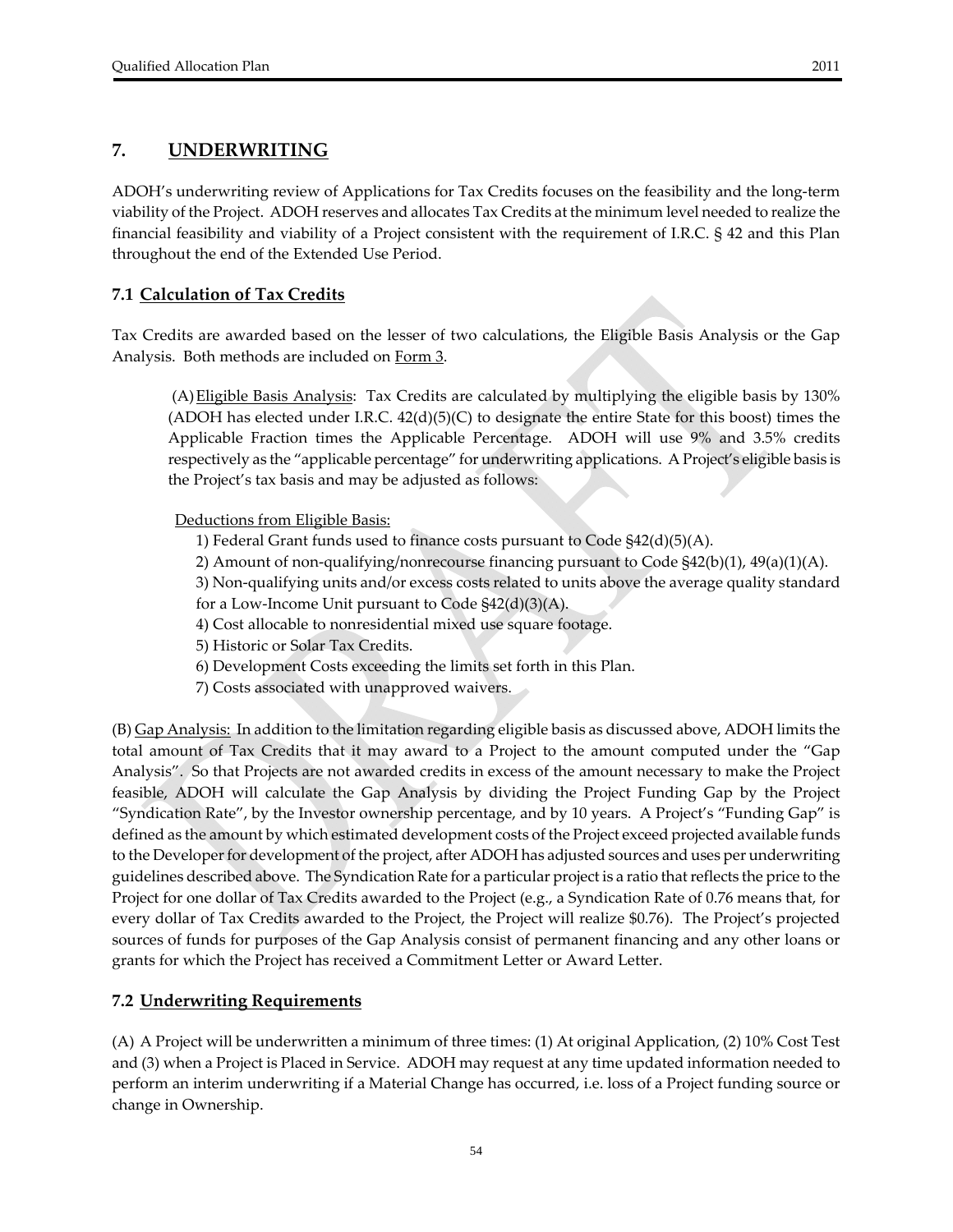(B) Based on information submitted and other relevant information available to ADOH, ADOH analyzes and, if necessary, adjusts the financial considerations in accordance with this Plan. ADOH analyzes and adjusts development costs, permanent financing amounts, public funding amounts, developer fees, anticipated rents, operating costs, vacancy rates, and other financial considerations of a project as necessary in accordance with this Plan. Based on its review and after ADOH makes such adjustments as may be necessary to determine that proposed sources of funding, development costs, and operating costs are reasonable, ADOH may deny an application for tax credits, revoke a reservation of tax credits, or deny an application (a submittal and final certification for issuance of I.R.S. forms 8609) for final allocation of tax credits if ADOH concludes that:

1. Sources of funding are insufficient to finance the total development costs of the Project;

2. Operating revenues are insufficient to ensure for the viability of the Project through the end of the Compliance Period according the standards described in this Plan;

3. The Application is inconsistent with the requirements of I.R.C. § 42 and A.R.S. §§ 35‐728 (B), (C) and 41‐3953;

4. The Application is inconsistent with applicable federal law including without limitation the Americans with Disabilities Act (42 U.S.C. § 12101 et seq.) Section 504 of the Rehabilitation Act of 1973 (29 U.S.C. § 794), the program requirements for any source of funding, and any requirements or conditions described in an applicable notice of funding availability;

5. The Application fails to reasonably meet the underwriting standards and guidance described in this Section;

6. The information submitted is insufficient to permit ADOH to make a determination; or

7. A submittal contains material errors and inconsistencies including without limitation incorrect or contradictory information, incorrect numbers, and mathematical errors.

(C) ADOH underwrites to the Plan standards and guidance below:

1. Permanent Financing Costs

ADOH evaluates permanent financing costs based on the information provided in the commitment letters and letters of intent submitted in the Application and compares it to industry standards. Permanent Financing Costs requirements include:

(a) Origination and loan fees must be below 2% of the permanent loan amount.

(b) Applicants must maximize their primary debt. ADOH may adjust the amount of tax credits reserved to maximize the amount of available debt financing. ADOH may considerinformation gathered to determine whether the Applicant has committed the maximum amount of private sources of funds available to the Project.

ADOH will expect the Applicant to maximize its lending sources by paying at least the maximum mortgage payment described hereafter. The maximum mortgage payment on the Primary Permanent Funding (see "Definitions") for the term of any permanent loan or the duration of the compliance period, whichever is longer, the quotient obtained by dividing the net annual operating income by total annual debt service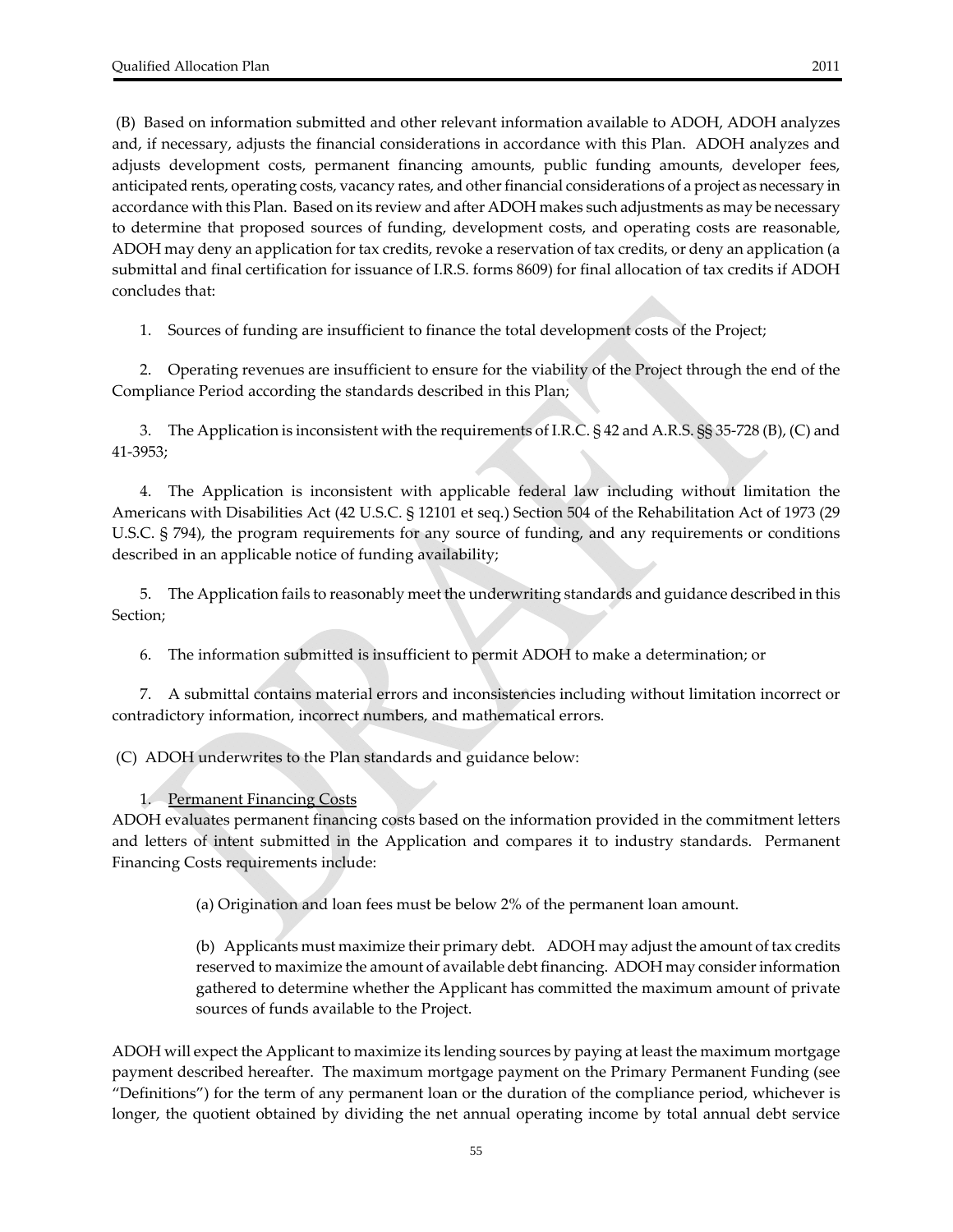payments for all loans, shall be no less than 1.20 or as modified by the debt service coverage and loan‐to‐ value ratios established by the lender in the Letter of Interest or Intent for each year of operation. Tax credits will be adjusted, if necessary, to assume financing requiring maximum mortgage payments or such other maximum mortgage payment as is approved by the ADOH. Other mortgage terms (e.g. interest rate and amortization period) will be taken from the lender's Letter of Interest or Commitment Letter. ADOH may consider a minimum DSCR of 1.15 for projects with commitments for loan guarantees or rental assistance through HUD or USDA/RD.

#### 2. Debt Service Requirements

 (a) The debt service coverage ratio shall be no less than 1.20 for each year of operation. ADOH may consider a minimum debt service ratio of 1.15 for Projects with commitments for loan guarantees or rent assistance through HUD or the United States Department of Agriculture Rural Development Authority.

(b) Debt service requirements for subordinate debt. The debt service coverage ratio shall be no less than 1.00 for any year during the compliance period.

#### 3. Operating Budget

ADOH restricts the costs in the Operating Budget to the costs directly associated with operating the real estate. \*Supportive Services costs are to be considered an additional operating expense stipulated in the Plan. Accordingly, an operating budget including Supportive Services Costs must equal the sum of the minimum operating expense and the cost of the Supportive Services provided. Unless specifically waived by ADOH, the two expenses combined must be greater than the ADOH minimum operating expense.

(a) Rental Analysis: Project's rents shall:

(i) not exceed the maximum allowable permitted under of I.R.C. § 42;

(ii) be 10% below market rents being charged for the same type of units in the Primary Market Area;

- (iii) generate sufficient income to cover operating expenses and debt service of the Project; and
- (iv) undergo verification against the Market Study should any adjustments to rent be made.
- (b) Additional Monthly Income: ADOH underwrites additional monthly income at no more than \$20/Unit/month.
- (c) Vacancy: ADOH will underwrite to a vacancy rate of 10%.

(d) Reserves: ADOH underwrites replacement reserves for new construction at the rate \$250 per unit per year, and for Acquisition/Rehabilitation projects at \$350 per unit per year.

(e) Operating Expenses:

(i) ADOH underwrites operating expenses for new construction at \$4,200.00 per unit per year and for acquisition/rehabilitation at \$4,500.00 per unit per year.

(ii) ADOH does not include Asset Management Fees in ordinary operating expenses.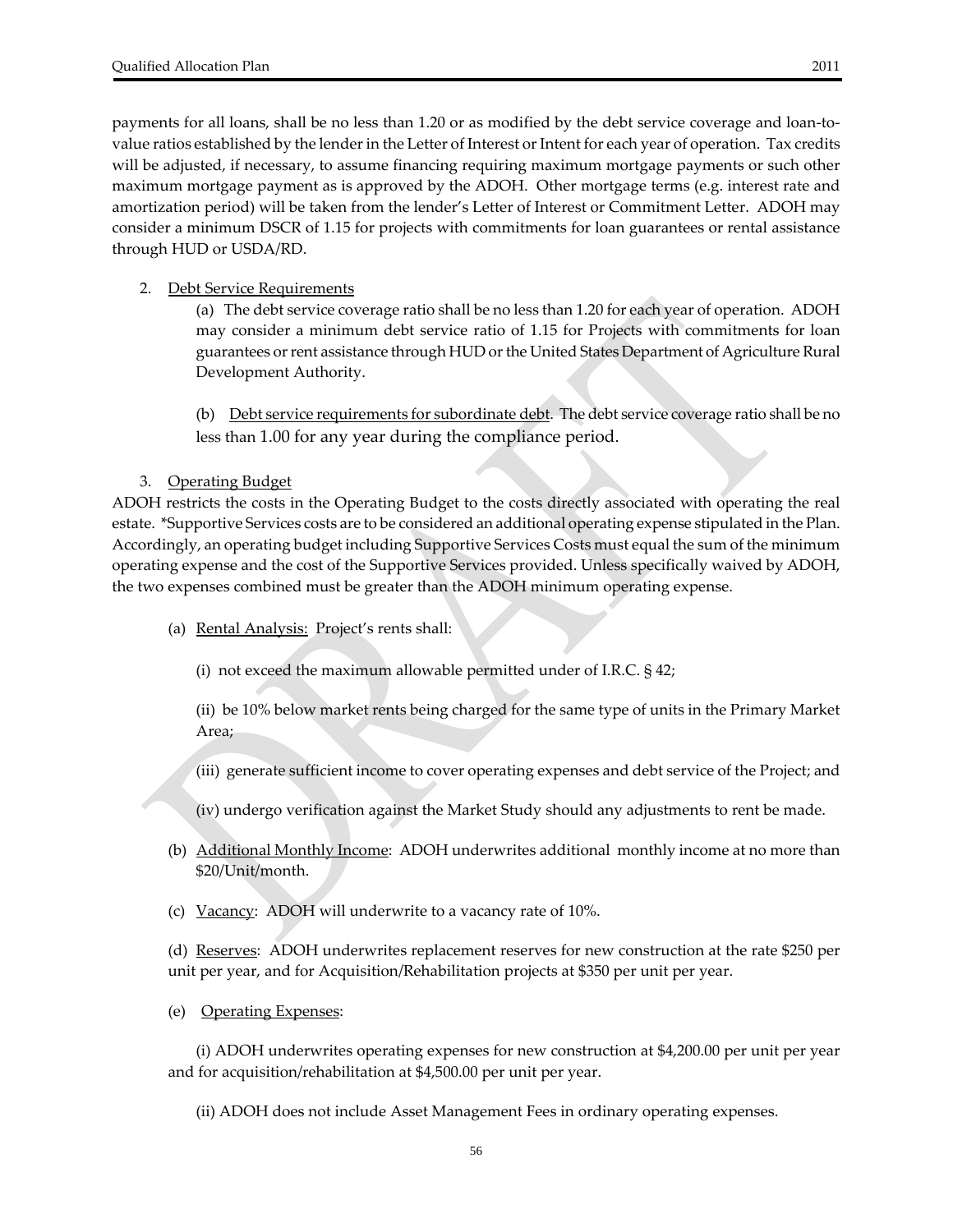(iii) ADOH does not consider Supportive Services expenses as an ordinary operating expense. If included in the Operating Budget, the Applicant must add this amount to the minimum operating expense amounts stipulated by ADOH.

(iv) Applicant must include property taxes in operating expenses and the formula used to determine the real estates taxes, as part of  $Form 3$ . If exempt from property taxes, the Applicant must</u> submit a written certification from the treasurer's or assessor's office of the local government and any governmental entity that has taxing authority over the real property upon which the project is located that the project is exempt from real property taxes.

#### 4. Deferred Developer Fees:

The deferred developer fee may not exceed 40% of the total developer fee and may not be deferred for a term of greater than 15 years.

#### 5. Development Budget

Applicants shall disclose all uses of funds including but not limited to commercial and/or retail space. ADOH may draw comparable costs from industry standard sources, from information collected by ADOH from multifamily projects in the state, and in consultation with construction cost experts.

(a) Construction Finance Costs Limits.

(i) ADOH will use construction finance costs provided in the commitment letter from the construction lender up to a maximum amount of 2% of the construction loan.

(ii) Maximum Construction Interest allowable in eligible basis will be calculated as follows:

Construction Loan Amount\* Annual Interest Rate divided by 12 \* number of months of construction divided by 50%.

(b) <u>Developer Fee, Overhead, and Consultant Fee Limits</u>. The total amount includable in eligible basis for the developer fee, overhead, and consultant fees shall be limited as provided in the table below. Developer fee will not be allowed to increase after the initial award of tax credits for the purposes of additional Gap Financing.

| Developer Fee, Overhead, and Consultant Fee Limits |                        |  |  |  |  |
|----------------------------------------------------|------------------------|--|--|--|--|
| As A Percent Of Total Eligible Basis In            |                        |  |  |  |  |
| Cost Categories I-IV of the Development Budget     |                        |  |  |  |  |
| <b>Number of Units</b>                             | <b>Percent Allowed</b> |  |  |  |  |
| $1 - 30$                                           | 17%                    |  |  |  |  |
| $31 - 60$                                          | 15%                    |  |  |  |  |
| $61+$                                              | 14%                    |  |  |  |  |

(c) Tax Credit Consultant's Fees. Are included as part of the Developer Fee.

(d) Builder Profit, Overhead, and General Requirement Limits. Are calculated as a percentage of "Subtotal Direct Construction Costs" as set forth in the table below: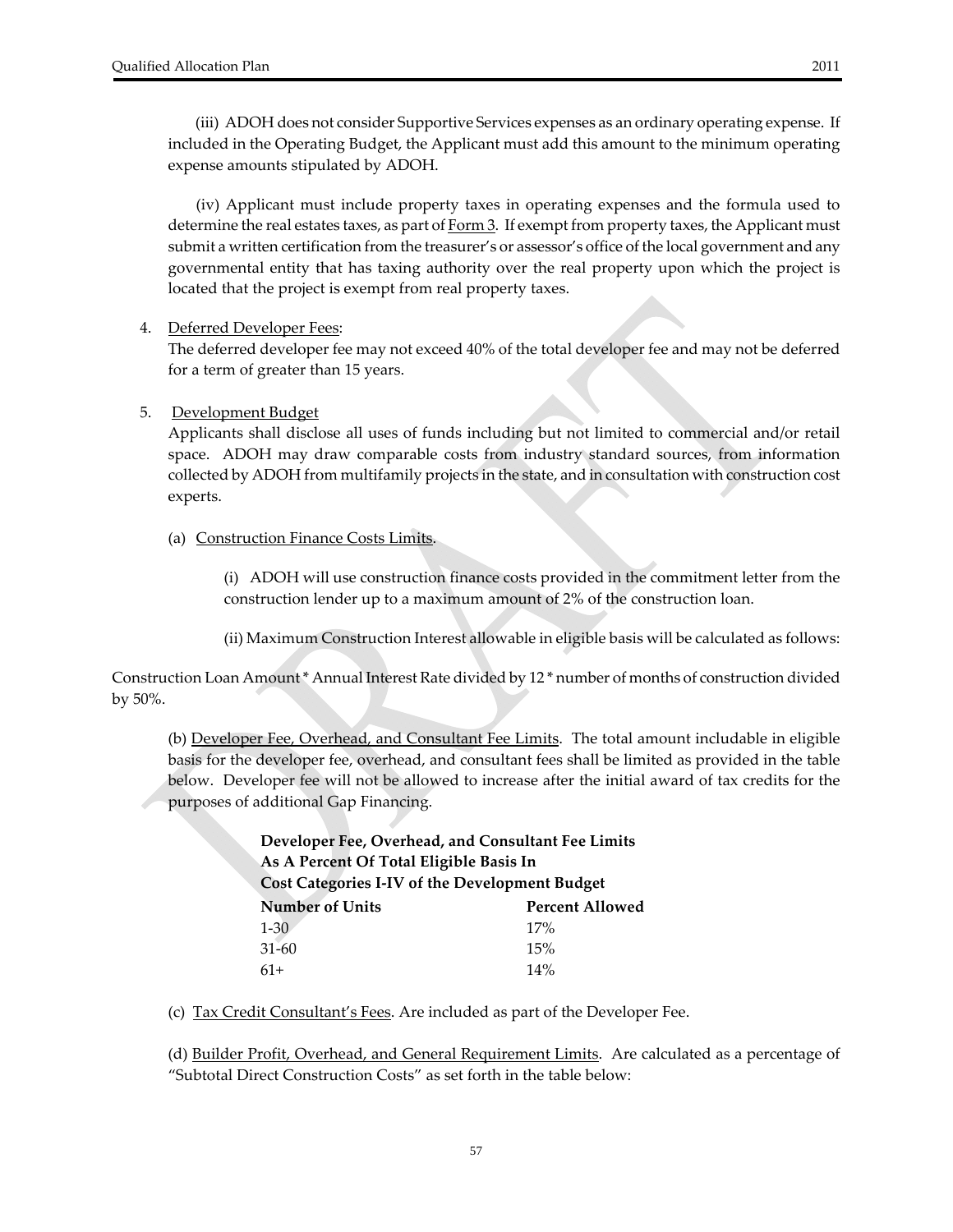| Requirements                |           | <b>Percent of Costs</b> |       |       |       |  |  |
|-----------------------------|-----------|-------------------------|-------|-------|-------|--|--|
| Project size in units       | $1 - 1.5$ | 16-30                   | 31-45 | 46-60 | $61+$ |  |  |
|                             |           |                         |       |       |       |  |  |
| Builder's Profit            | 6.0       | 5.75                    | 5.50  | 5.25  | 5.00  |  |  |
| Builder's Overhead          | 3.0       | 2.75                    | 2.50  | 2.25  | 2.00  |  |  |
| <b>General Requirements</b> | 6.0       | 5.75                    | 5.50  | 5.25  | 5.00  |  |  |
| Total Maximum Percentage    | 15.0      | 14.25                   | 13.5  | 12.75 | 12.0  |  |  |
|                             |           |                         |       |       |       |  |  |

#### **Builder's Profit, Overhead and General**

*Note: General Requirements include Project‐related site costs such as temporary fencing, utilities to the site during construction, job site supervisor, job site office and similar costs.* 

(e) Capitalized Reserve Minimums. The development budget shall include minimum capitalized reserves as follows:

(i) Rent-up Reserve. Minimum of six months of operating expenses plus six months of debt service.

(ii) Operating Reserve. Minimum of six months of operating expenses plus six months of debt service.

(iii) Replacement Reserve. Minimum of \$250.00 per unit for new construction and \$350.00 per unit for acquisition/rehabilitation projects.

#### **6. Distribution of Units**

Projects shall allocate the low and moderate‐income Units among the different sized Units. Low and moderate-income Units shall be distributed throughout the Project so that tenants of those units may have equal access to and enjoyment of all common facilities of the Project.

#### 7. **Market Study Analysis.**

In ADOH's analysis of the market study, ADOH may limit the number of developments in a specific market or geographical area if ADOH determines that there is insufficient demand orthat a particular Project would have adverse impact on Low Income Housing developments existing in a given market area. In the event that multiple Applications are submitted for a given market area that cannot support all of the projects, ADOH may select one or more Applications that will best serve market demand or has less of a negative impact than the others. ADOH may, refuse to reserve credits to any Project if ADOH determines that the given market area cannot support the Project. If multiple Applications are filed for a given market area proposing to serve different populations (e.g., elderly or households with children), ADOH shall analyze the Applications to ensure that no Project will be redundant or have adverse impact on the other applications or existing Projects in the given area.

ADOH will deny an application due to market conditions for the following reasons:

(1)Market Study does not comply with requirements in Exhibit L.

(2) Market Study fails to demonstrate strong new market demand for the type of low‐income housing proposed.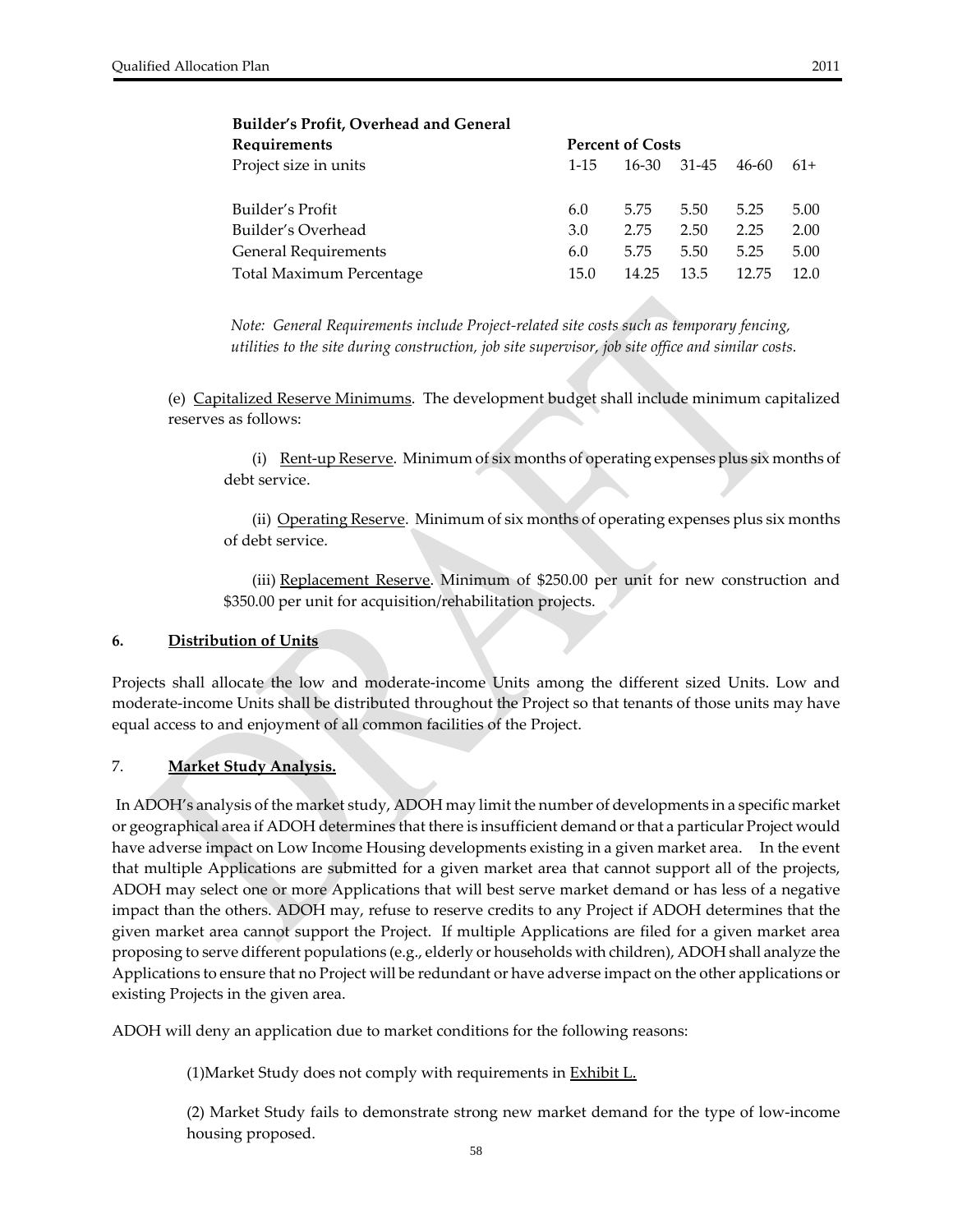(4) Market study that fails to clearly describe the effective date or fails to specifically identify the age of all data and third‐party information, including but not limited to, demographic information and rates of population change, rental market, vacancy data, and the dates of any interviews.

(5) The number of units proposed in the application may adversely affect the financial viability of existing housing stock in the primary market area.

(6) Market study fails to objectively and explicitly justify the limits of the primary market area consistent with the requirements of the **Exhibit L**.

(7)The Market Study fails to describe reasonable and appropriate ameliorating considerations for negative market information, including but not limited to, vacancy rates that exceed underwriting standards, high property or violent crime rates, and excessive gross or net capture rates.

Should ADOH determine the Market Demand Study supplied with the application is unsatisfactory and requires additional information; the Market Demand Study shall be updated at the sole expense of the Applicant. ADOH may verify information and conclusions in the Market Demand Study through alternative sources.

#### **8. Gap Financing & Layering Analysis**

**A. Gap Financing**. ADOH may provide up to \$750,000 in State Housing Fund for Gap Financing. Applicant's that request Gap Financing from ADOH must include a supplemental Gap application. Supplemental Gap applications may be downloaded from ADOH's website. Gap Financing applications should be included at  $Tab 3$ , behind Form  $3$ . In the event ADOH receives additional</u> Gap Financing sources, the \$750,000 cap as stated above may be not applicable.

**B. Layering Analysis**. Layering Analysis will be performed at any time Gap Financing is requested. During the layering analysis review, ADOH may reduce credits or ADOH Gap Financing sources if it determines that the Project has been over sourced.

ADOH takes into account all public subsidies in its Gap Analysis. Federal regulations prohibit the layering, or excessive use, of Federal Subsidy for any project or activity. ADOH will coordinate with other public funding agencies that by regulation or practice undertake layering reviews of projects proposed to be funded with tax credits.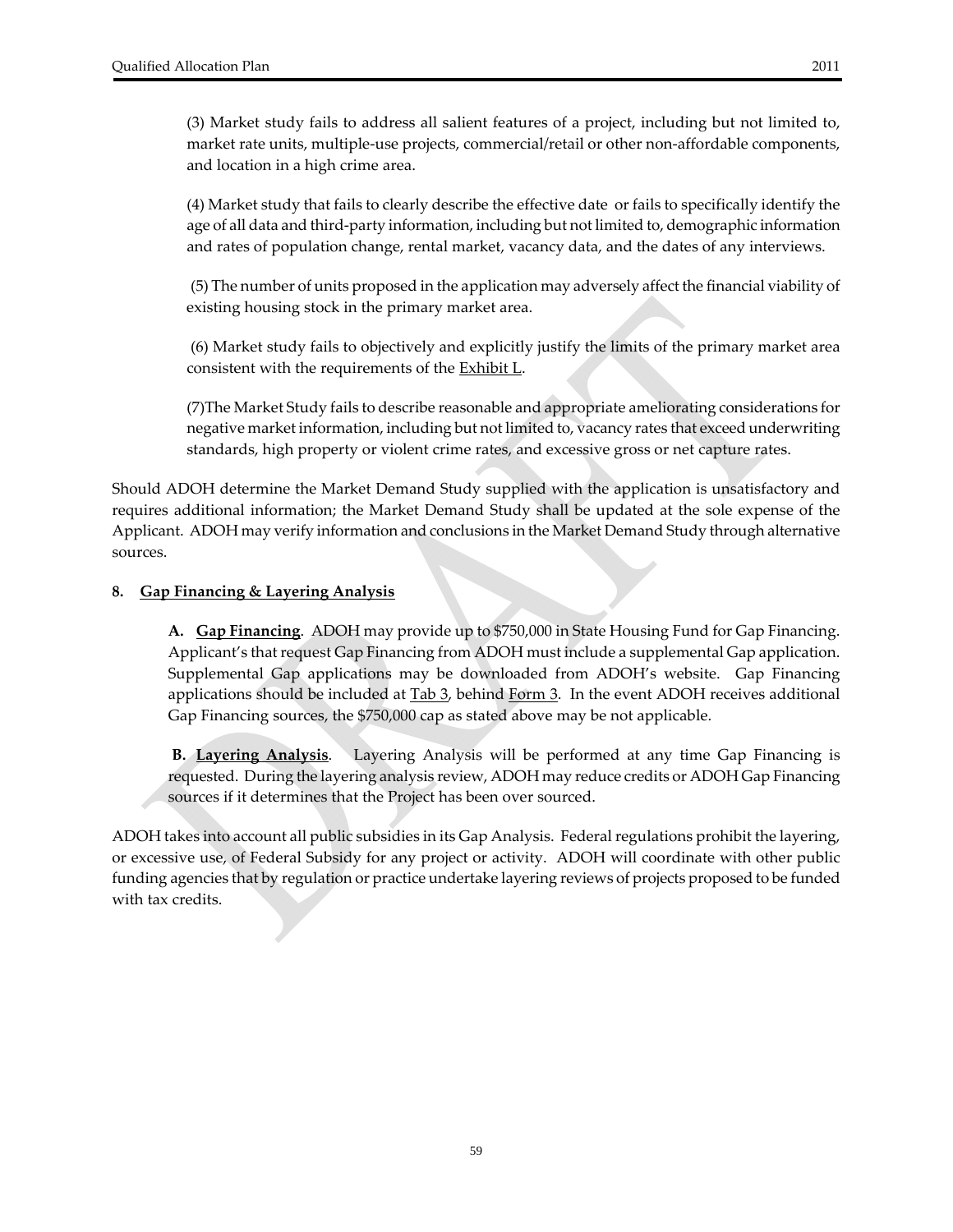# **8.1 Project Compliance Monitoring**

(A) **Monitor and Inspect**. ADOH is required to monitor and inspect projects for compliance with I.R.C. Section 42, Treasury Regulation 1.42‐5, the QAP, and the terms and provisions of the LURA. Generally, ADOH monitors to ensure: 1) Low‐Income Units are rentrestricted and occupied by qualifying tenants; 2) the property as a whole is suitable for occupancy; 3) the Owner is keeping and retaining the necessary records; and 4) the project meets the requirements (set-asides, income restrictions, rent skewing, affordability period, amenities and services, etc.) described in the application for tax credits.

(B) **Publish and Institute Monitoring Procedures**. The I.R.C. also requires that ADOH publish and institute monitoring procedures as part of the Plan. This compliance monitoring procedure applies to **all** Projects to which ADOH has allocated tax credits. Accordingly, Projects allocated Tax Credits since January 1, 1987 are subject to compliance monitoring except as specifically provided by the Code.

#### (C) **Compliance Manual and Training Requirements.**

(1) Compliance Manual. ADOH has prepared a Low-Income Housing Tax Credit Program Compliance Manual for all Program participants. The manual describes ADOH's compliance monitoring procedures and reporting requirements. The manual includes samples of all annual reports, certifications, and other documents relevant to compliance monitoring.

(2) Management Agent Compliance Training. Management Agent Compliance Training is offered by ADOH on the **Compliance Manual** and owners'/managers' compliance responsibilities. Property manager must attend and be certified annually on ADOH compliance monitoring. Property managers must submit a compliance training certificate with the Project annual report to ADOH.

(D) **Fees**. The Code also allows ADOH to collect fees from owners to coverthe cost of administering the compliance-monitoring program. Annual compliance monitoring fees are set forth in Section 6 above.

(E) **Registration with Social Serve.** Applicants who receive an Allocation must agree to register the units with socialserve.com and maintain such registration with socialserve.com for the duration of the Compliance Period.

#### **8.2 Compliance Monitoring Requirements**

The Owner of a qualified LIHTC Project for which tax credits are allowable is required to comply with the following:

 (A) Qualified Tenants. Low‐Income Units must be occupied by tenants who meet income eligibility standards described by the Code. Tenants occupying Low‐Income Units must be income qualified as required by the Code.

 $(B)$  <u>Rent Restrictions</u>. The rents charged for Low-Income Units must be restricted as required by the Code.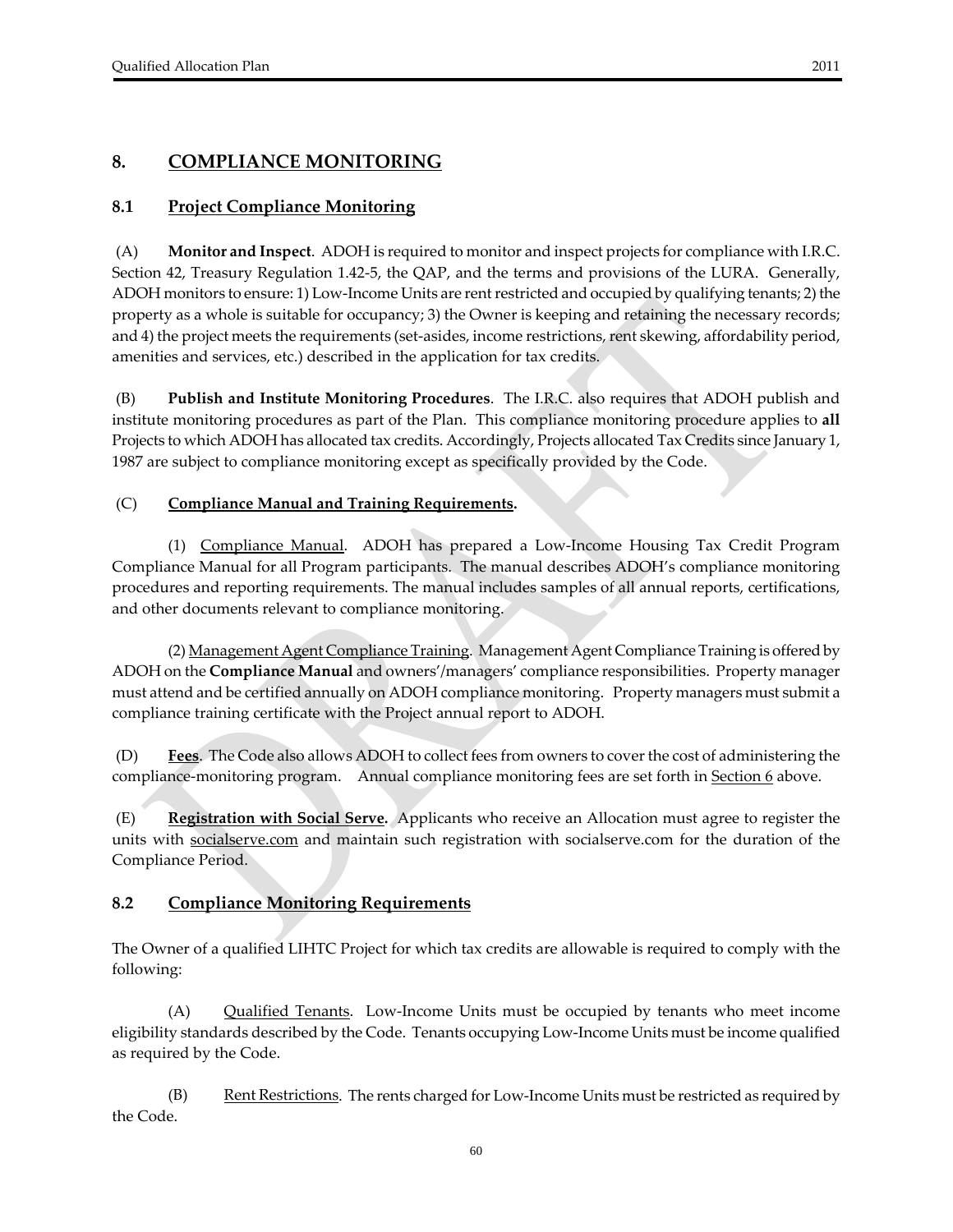(C) Ehysical Condition Standards. The Owner must maintain the Project property in compliance with physical conditions standards that include local building codes.

(D)  $\Delta$ nnual Report. By no later than March 15<sup>th</sup> of each year the Owner must submit the Annual Report that contains the following:

(1) Payment of the Compliance Monitoring Fee described in Section 6;

(2) The certifications described in  $S<sub>2</sub>(G)$  on a form provided by ADOH;

(3) The ownership entity's financial statements (balance sheet, profit and loss, and cash flow statements) for the preceding year;

(4) A rental schedule on a form provided by ADOH;

(5) An applicable fraction per building on a form provided by ADOH;

(6) A special commitments report on a form provided by ADOH;

(7) The annual utility certification on a form provided by ADOH.

(E) Record Keeping. The Owner must maintain accurate records for each building in the lowincome housing Project. These records must include:

(1) The total number of Residential Rental Units in the building, including the number of bedrooms and the square footage of each Residential Rental Unit.

(2) The total number of Low‐Income Units in the building.

(3) The total number of occupants in each Low‐Income Unit.

(4) The rent charged on each Residential Rental Unit in the building, including any utility allowance.

(5) The Low‐Income Unit vacancies in the building.

(6) The number and household eligibility criteria for all special set‐aside units in the building.

(7) The rentals of the next available Units in each building including when and to whom rented.

(8) The character and use of the non‐residential portion of the building that was included in the building's eligible basis under the Code (i.e., facilities that are available on a comparable basis to all residents and for which no separate fee is charged for use of the facilities, or facilities reasonably required by the Project).

(9) Documentation regarding the eligible and qualified basis of each building as of the end of the first year of the Tax Credit period.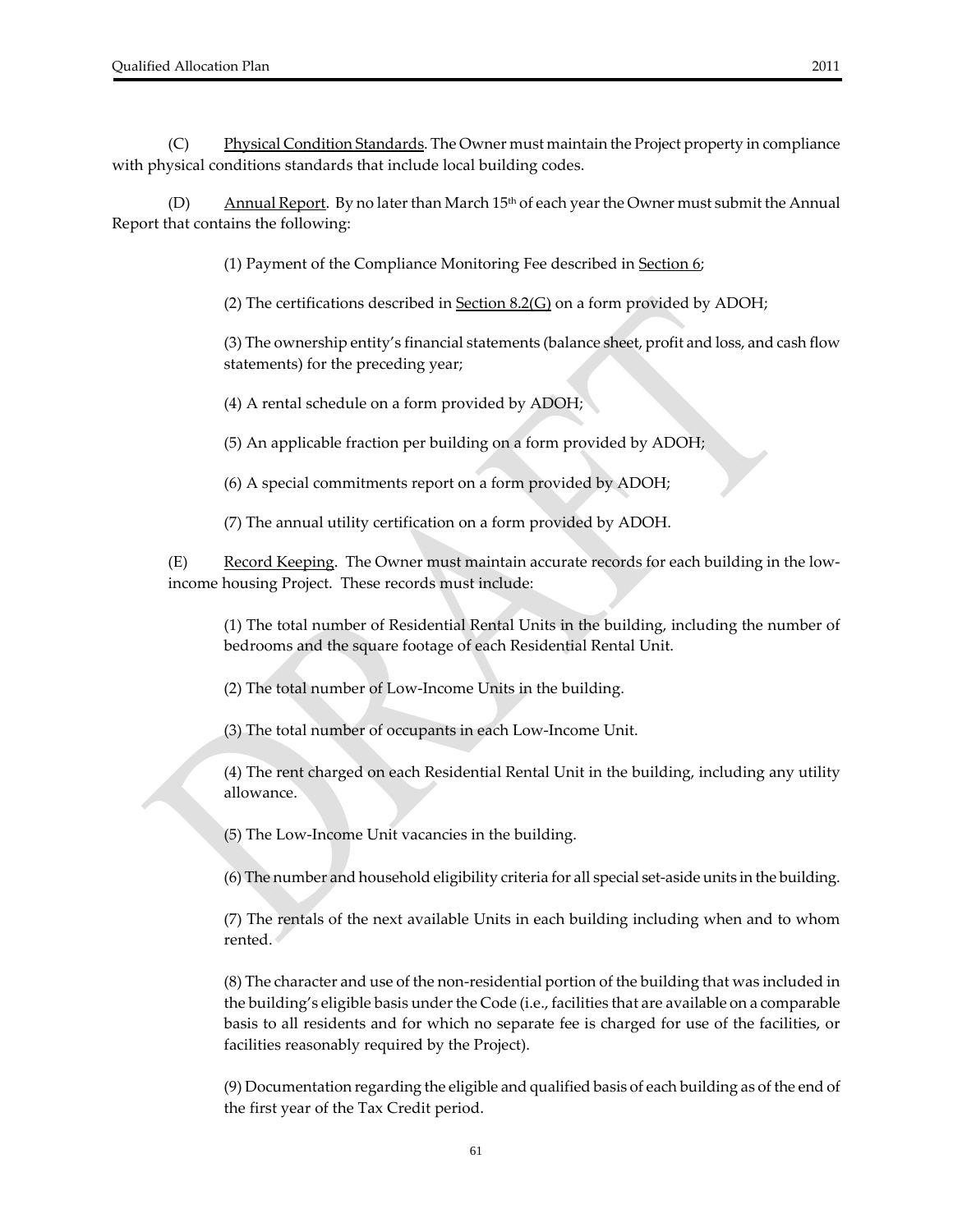(10) For each low‐income household:

(a) Completed rental application, including the tenants' certification of assets.

(b) Tenant income certification form, including all required signatures.

(c) Documentation supporting each household's income certification (third‐party verifications, asset certification, asset documentation and verification if more than \$5,000 in value).

(d) Documentation of student status.

(e) For Elderly Family Projects, the tenant file must include proof of date of birth and/or proof of the qualifying disability, if applicable.

(11) Current‐year utility allowance schedule.

(12) Documentation from a medical doctor licensed in Arizona or prepared by a social service or health service agency that qualifies a tenant forthe Special Needs Population and any documentation that identifies any special accommodations that the tenant may require.

(F) **Record Retention**. Owners are required to keep all records for each building for a minimum of six years after the due date (with extensions) for filing the federal income tax return for that year. The Owner must retain the records for the first year of the credit period for at least six years beyond the due date (with extensions) for filing the federal income tax return for the last year of the compliance period of the building.

(G) Certification. The Owner must certify the following, under penalty of perjury, at least annually through the end of the compliance period:

> (1) That the Project complied with the requirements for special set‐asides on which the Allocation was based (e.g., 20%, 30%, 40%, 50% AMGI), as applicable.

(2) At least 20% of the Residential Rental Units in the Project are both rent restricted and occupied by individuals whose income is 50 percent or less of the AMGI; or at least 40% of the Residential Rental Units in the Project are both rent restricted and occupied by individuals whose income is 60 percent or less of the AMGI.

(3) That the Owner/agent has received an annual **Tenant Income Certification** (commonly called the "TIC") form from each low-income resident and verifying documentation to support that certification.

(4) That the entire Project/Building was occupied by LIHTC residents and the Internal Revenue Service has or has not provided a waiver for the annual recertification of resident income.

(5) That each Low‐Income Unit was rent restricted as defined in the Code.

(6) That all units in the Project are for use by the general public and are not used on a transient basis.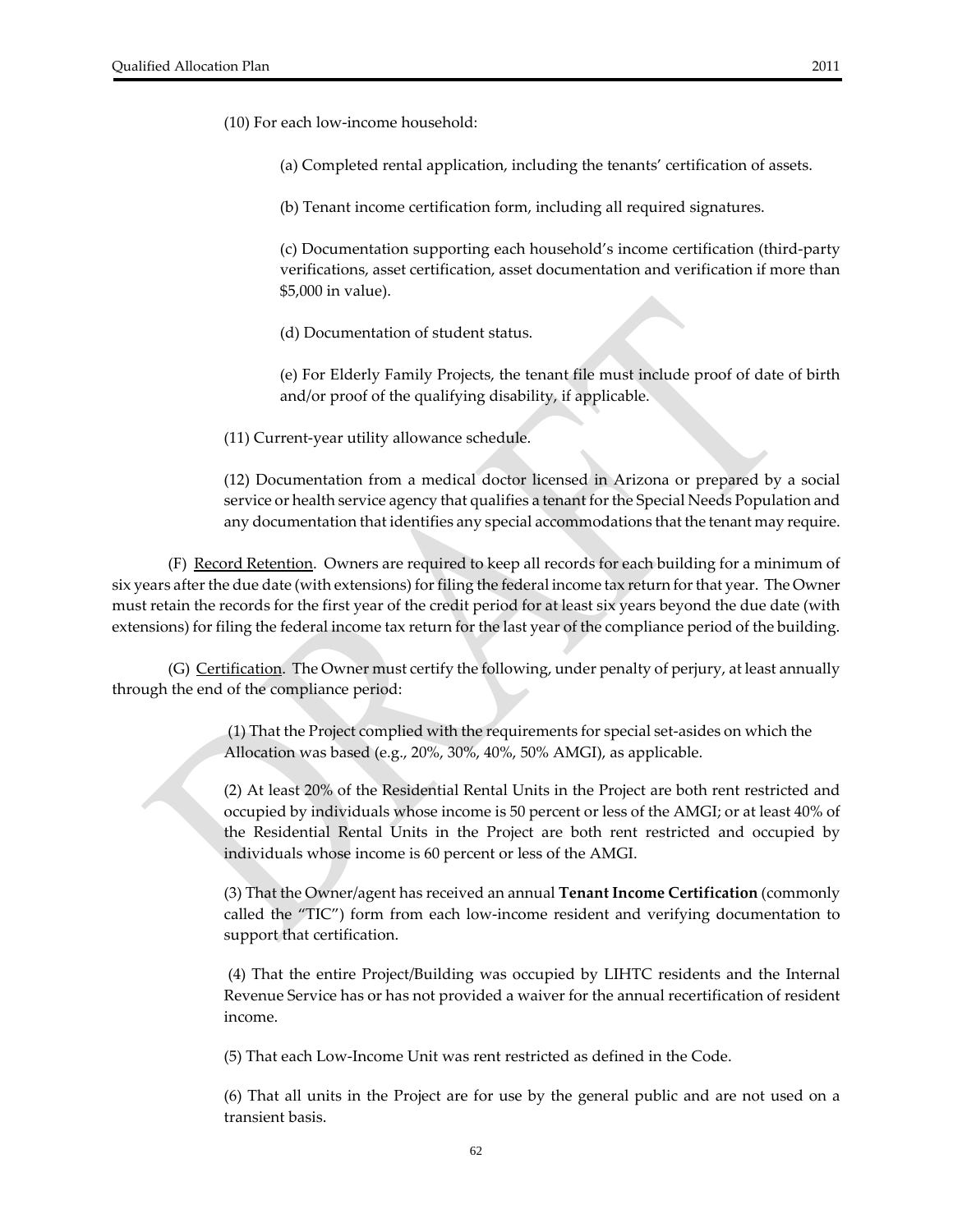(7) That each building in the Project is in decent, safe, and sanitary condition and in good repair taking into account local health, safety, building codes, and HUD's Uniform Physical Condition Standards, see 24 CFR 5.703.

(8) That allresident facilities included in the eligible basis of any building in the Project were provided on a comparable basis without a separate fee to all residents in the Project.

(9) That there was no change in the applicable fraction of any Building in the Project (or, if there was a change, a description of the change). (Applicable fraction is defined as the percentage of qualified basis in a building or the percentage of tax credit floor space to rentable floor space in a building, whichever is less.)

(10) That there has been no change in any building's eligible basis under the Code (or that there has been a change, with an explanation of the change).

(11) That an LURA is in effect for Projects receiving Allocations on or after January 1, 1990.

(12) That the Project complied with the requirements of all federal or state housing programs (e.g., RD assistance, HOME, Section 8, tax‐exempt financing), as applicable.

(13) That, if the Ownerreceived its Allocation set‐aside for Projects involving "qualified non‐ profit organizations," the non‐profit entity materially participated in the operation of the development within the meaning of I.R.C. Section 469(h).

(14) That if a Low‐Income Unit in the Project becomes vacant during the year, reasonable attempts are made to rent that Unit or the next available Unit of comparable or smaller size to residents having a qualifying income before any Unit in the Project is rented to a resident not having a qualifying income.

(15) That if the income of the residents of a Low‐Income Unit increases above 140% of the limit allowed in the Code, the next available Unit of comparable or smaller size shall be rented to residents having a qualifying income.

(16) For buildings with four units or less, whether any of the units in the building were occupied by the Owner or a Person related to the Owner for the preceding year.

(17) Whether, forthe preceding year, the Project was the recipient of a federal grant or other Federal Subsidy that would cause a reduction in eligible basis.

(18) That the state orlocal government unitresponsible for making building code inspections did not issue a report of a violation for the Project for the preceding 12 month period.

(19) That the Owner has not refused to lease a Unit to an Applicant due to the Applicant holding a HUD Section 8 voucher or certificate.

(20) That the Project has received no finding of discrimination under The Fair Housing Act (an adverse final decision by HUD, an adverse final decision by a substantially equivalent state or local fair housing agency, or an adverse judgment from a Federal court).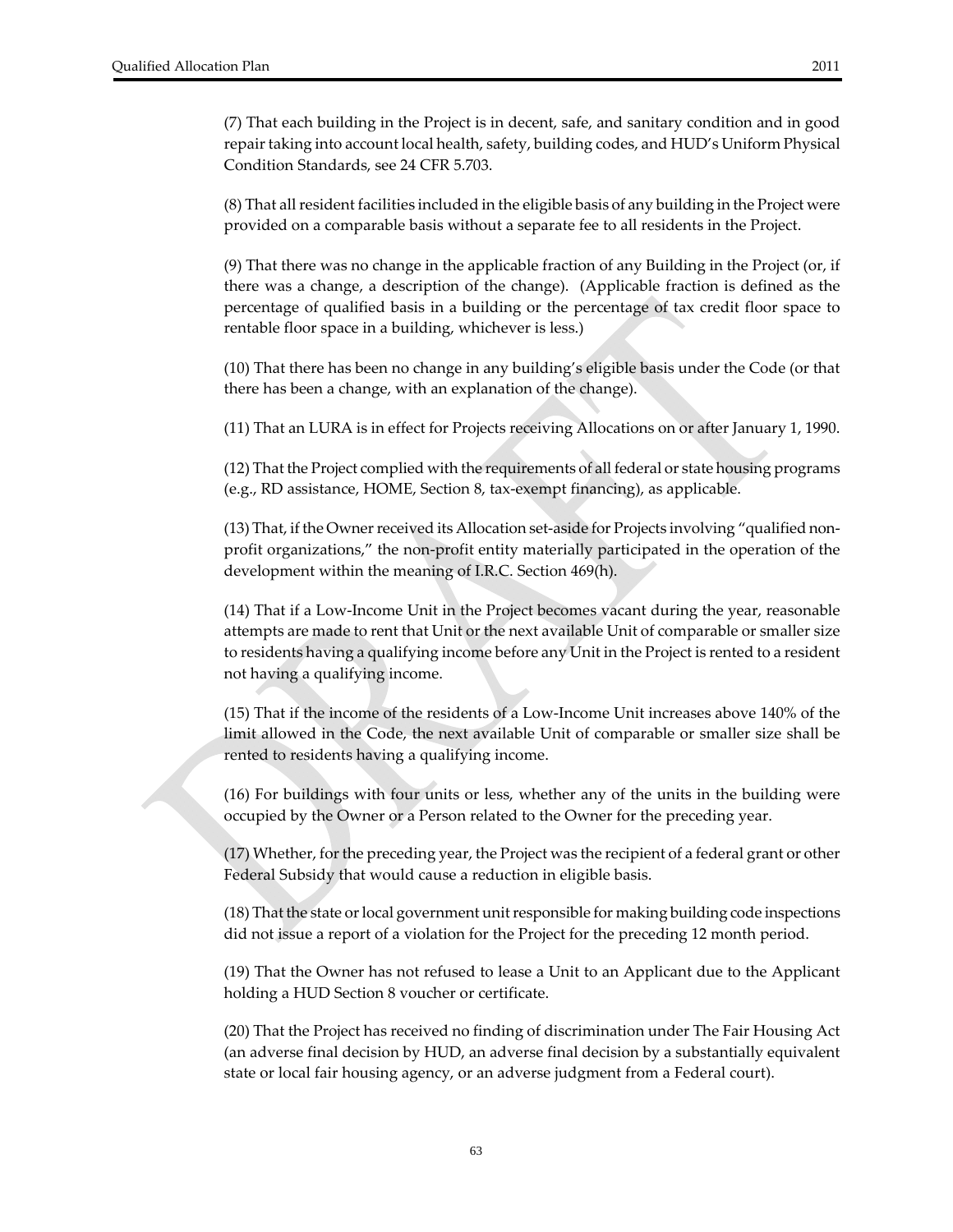(21) That the Owner has not evicted or terminated the tenancy of any existing tenant of any Unit (other than for good cause) or increased the gross rent with respect to a Unit not otherwise permitted.

 (H) Reviews and Inspections. Before ADOH issues the IRS Form 8609 or the end of the second calendar year following the year the last building in a Project is Placed in Service, whichever is first, ADOH conducts on‐site inspections of all new buildings in the Project and, for at least 20% of the Project's Low‐ Income Units, ADOH inspects the units and reviews the low‐income certifications, the documentation supporting the certifications, and the rent records for the tenants in those units.

> (1)ADOH conducts on‐site inspections of all buildings in each low‐income housing Project at least once every three years, beginning after the Placed-in-Service date. For at least 20% of the Project's Low‐Income Units selected by ADOH, ADOH inspects the units (including all vacant units) and reviews the low‐income certifications, the documentation supporting such certifications, and the rent record.

> (2)ADOH follows HUD's inspection protocol under 24 CFR § 5.703 in conducting physical inspections. ADOH selects units for physical inspection and reviews files only at the time of the on‐site visit.

 (I) Miscellaneous Owner Responsibilities. In addition to the responsibilities described in this Section, the Owner must:

- (1) Notify ADOH prior to any change in ownership.
- (2) Notify ADOH prior to any change in the management agent.
- (3) Perform annual tenant recertifications as required by the Code.
- (4) Establish the utility allowance as required by Treas. Reg. 1.42‐10.

(5) Comply with the program requirements relating to the source of any funding to the Project and the Fair Housing Act (42 U.S.C. § 3601 *et seq.*), the Americans with Disabilities Act (42 U.S.C. § 12101 *et seq.*), Section 504 of the Rehabilitation Act of 1973 (29 U.S.C. § 794).

(J)  $\underline{\text{Liability}}$ . The Owner is responsible for compliance with the requirements of the Code and the QAP. ADOH shall not be liable to third parties for claims arising from an Owner's failure to comply with the requirements of the Code or the QAP.

(K) Correction of Non‐Compliance Condition.

(1) ADOH shall provide written notice of noncompliance to the Owner if:

(a) ADOH has not received a complete Annual Certification Report with attachments by the due date.

(b) ADOH finds that the Project is out of compliance with any of the provisions of the Code or the terms and provisions of the LURA.

(2) The Owner shall have 30 calendar days from the date of notice of noncompliance to correct the Annual Certification Report. The Owner shall have 90 calendar days from the